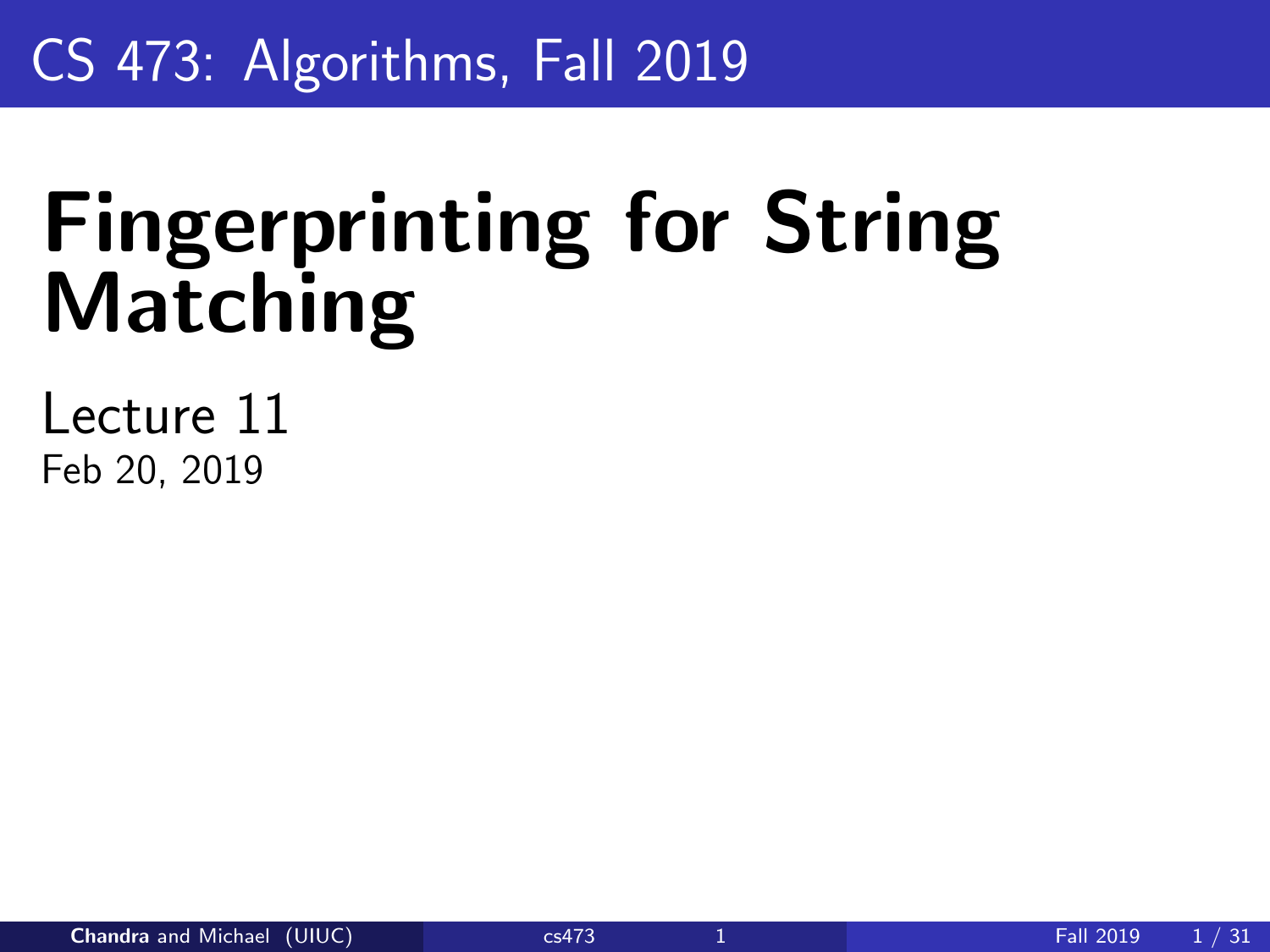Process of mapping a large data item to a much shorter bit string, called its fingerprint.

Fingerprints uniquely identifies data "for all practical purposes".

Typically used to avoid comparison and transmission of bulky data. Eg: Web browser can store/fetch file fingerprints to check if it is changed.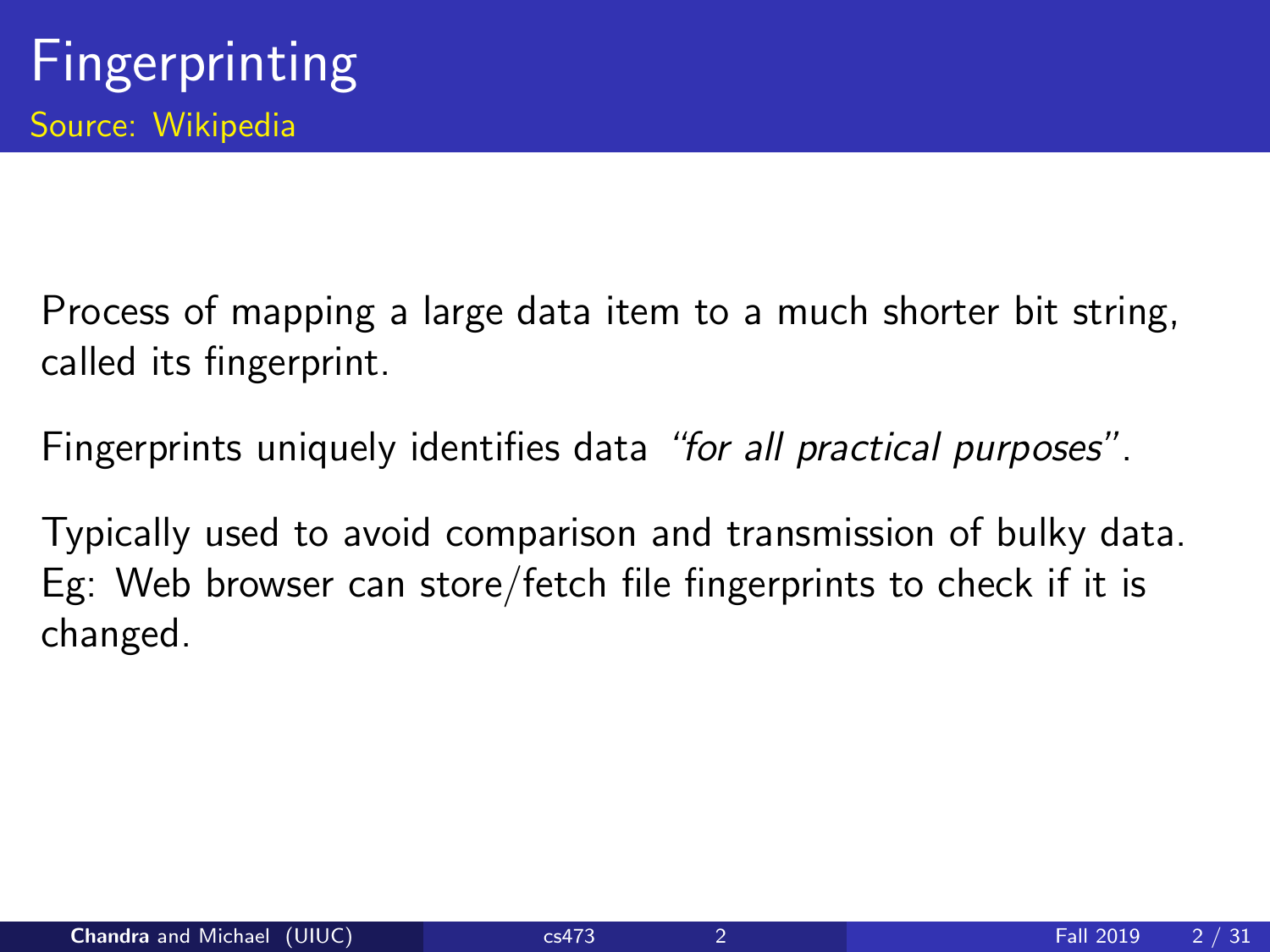Process of mapping a large data item to a much shorter bit string, called its fingerprint.

Fingerprints uniquely identifies data "for all practical purposes".

Typically used to avoid comparison and transmission of bulky data. Eg: Web browser can store/fetch file fingerprints to check if it is changed.

Hash functions are an example of fingerprinting.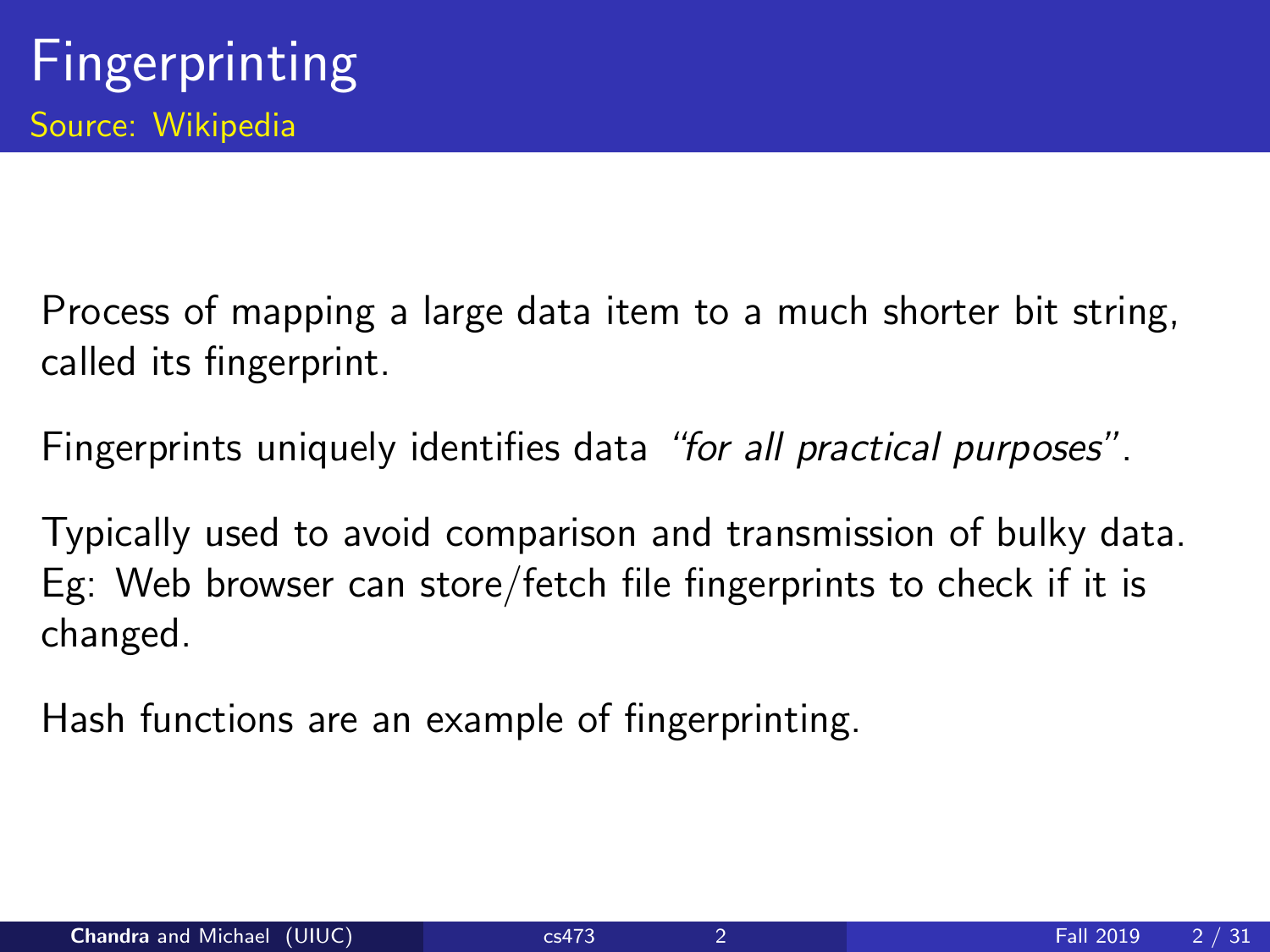## Use of fingerprinting for designing fast algorithms

## **String equality**

Given two strings x and y determine if  $x = y$  with very little communication.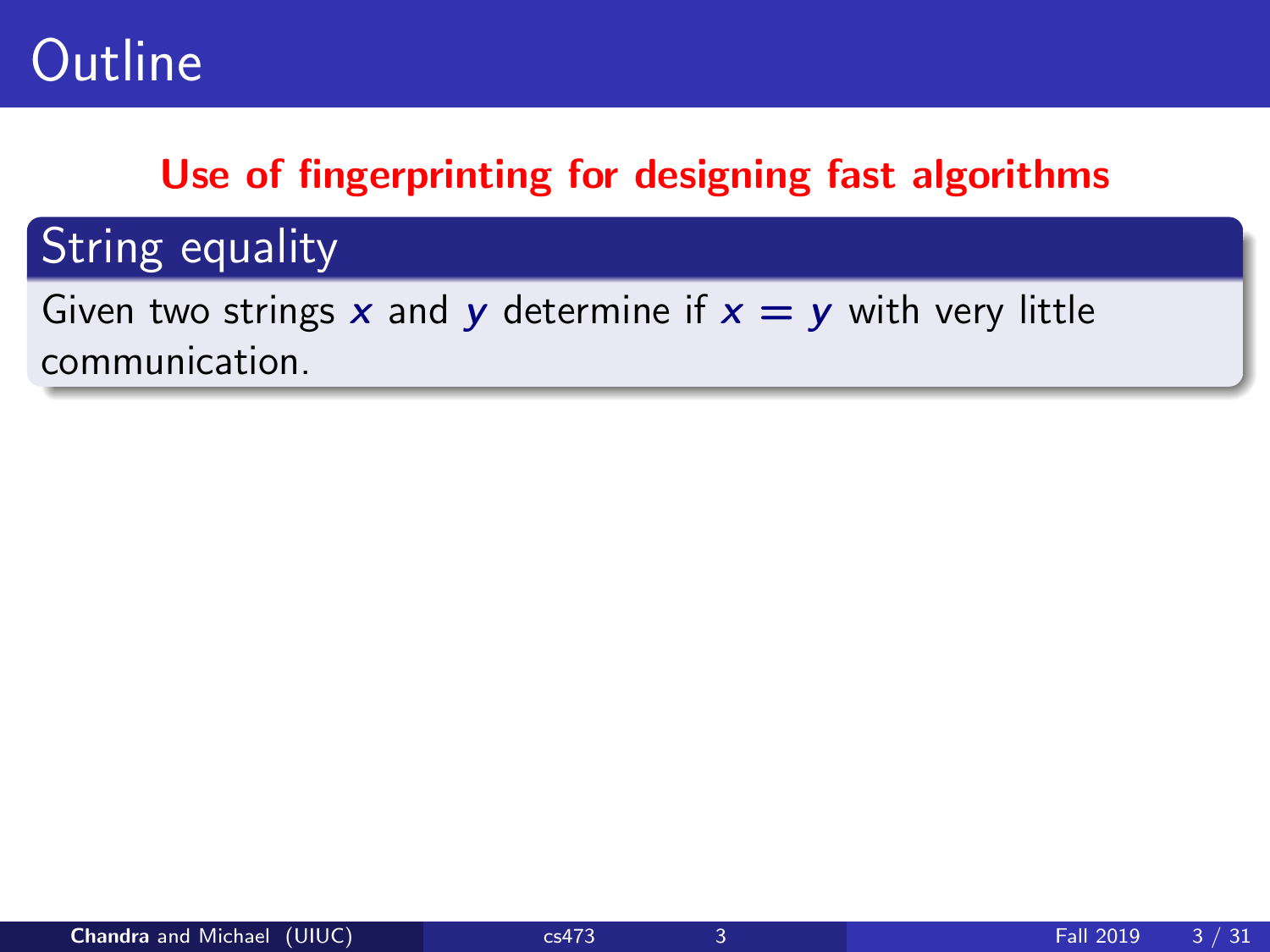## Use of fingerprinting for designing fast algorithms

String equality

Given two strings x and y determine if  $x = y$  with very little communication.

## Problem

Given a text T of length m and pattern P of length  $n, m \gg n$ , find all occurrences of  $P$  in  $T$ .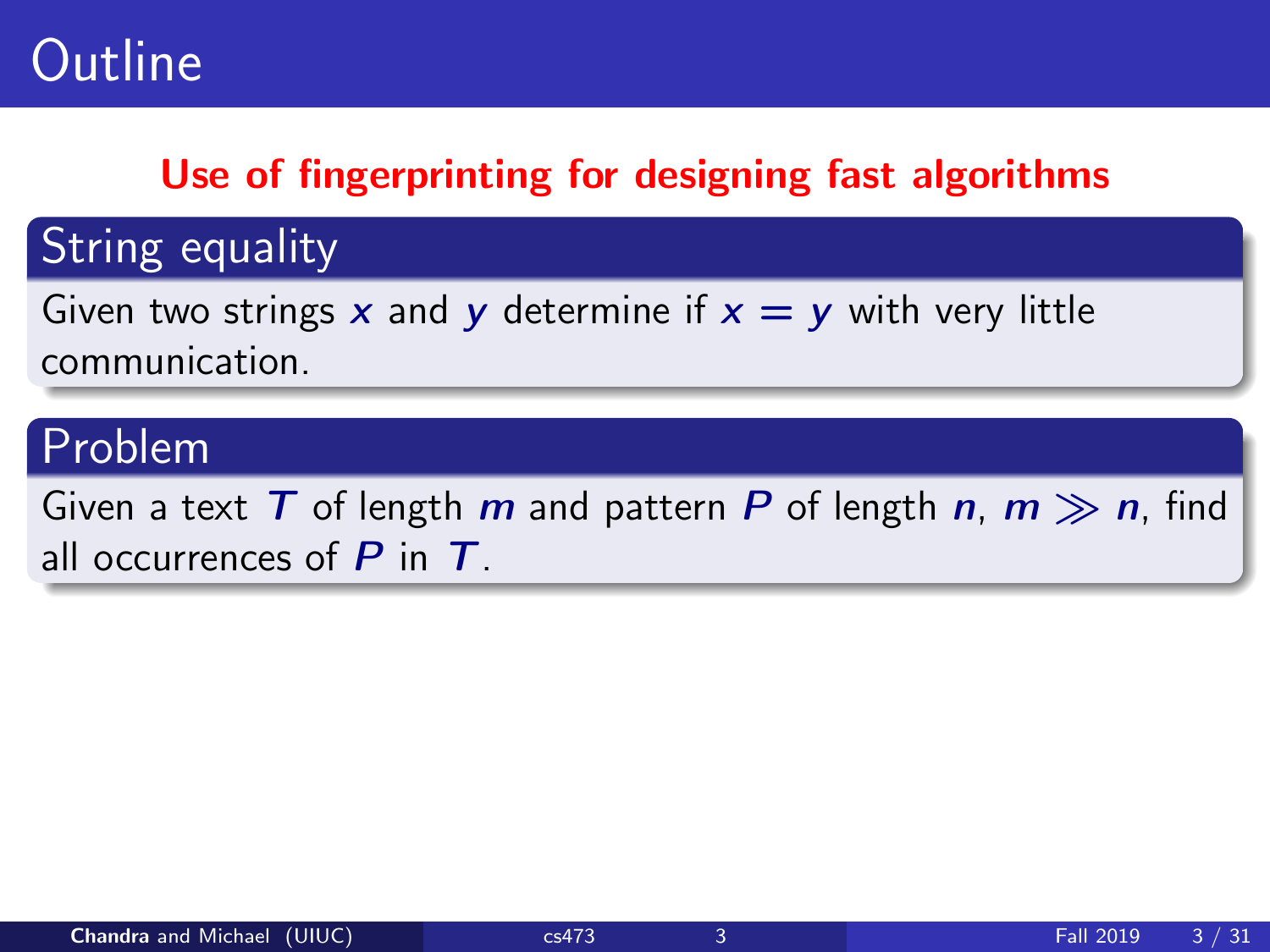## Use of fingerprinting for designing fast algorithms

String equality

Given two strings x and y determine if  $x = y$  with very little communication.

## Problem

Given a text T of length m and pattern P of length  $n, m \gg n$ , find all occurrences of  $P$  in  $T$ .

## Karp-Rabin Randomized Algorithm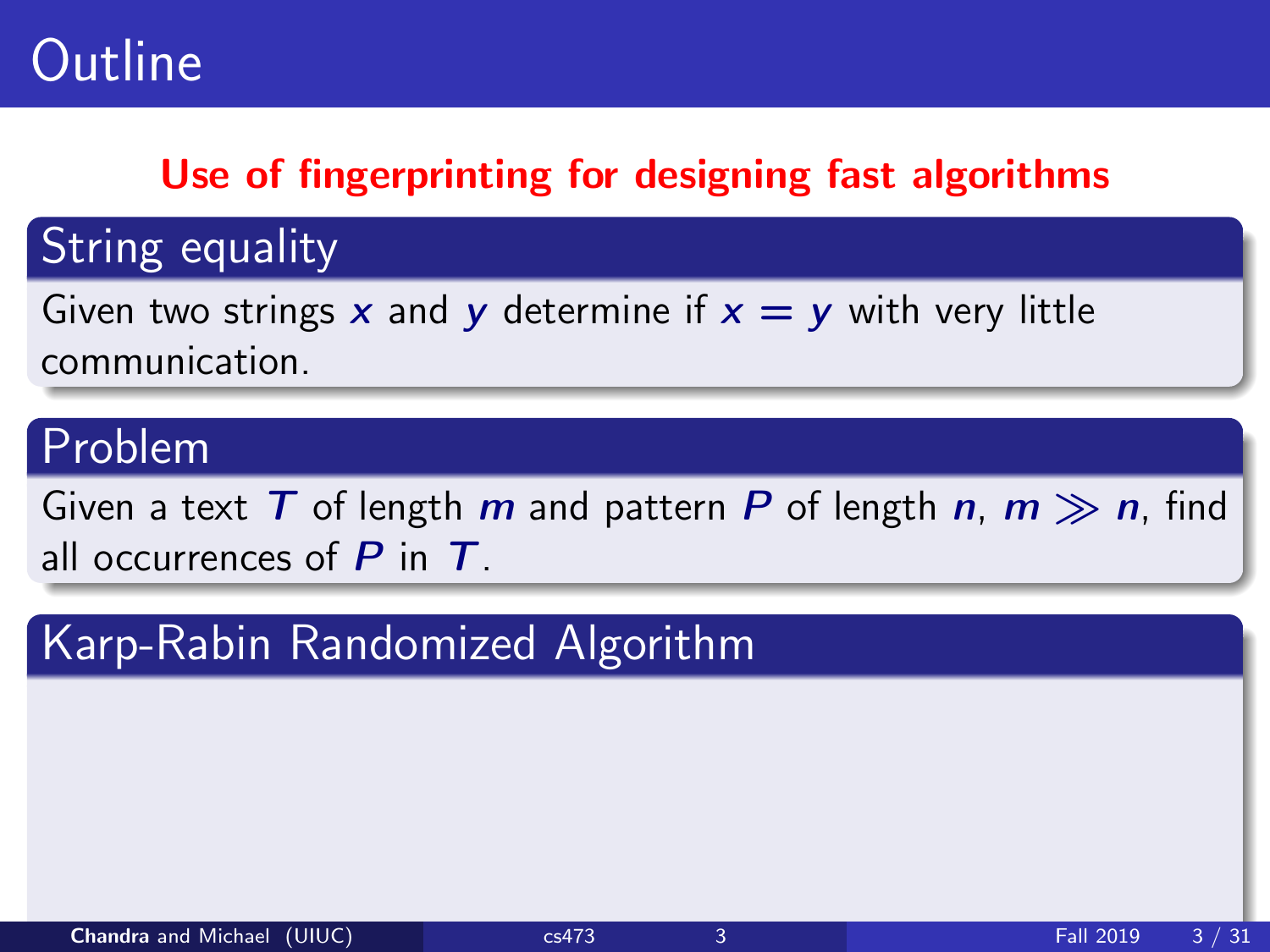## Use of fingerprinting for designing fast algorithms

String equality

Given two strings x and y determine if  $x = y$  with very little communication.

## Problem

Given a text T of length m and pattern P of length  $n, m \gg n$ , find all occurrences of  $P$  in  $T$ .

## Karp-Rabin Randomized Algorithm

It involves:

- Sampling a prime
- String equality via *mod p* arithmetic
- Rabin's fingerprinting scheme rolling hash

**Chandra** and Michael (UIUC) [cs473](#page-0-0) 3 Fall 2019 3 / 31 Fall 2019 3 / 31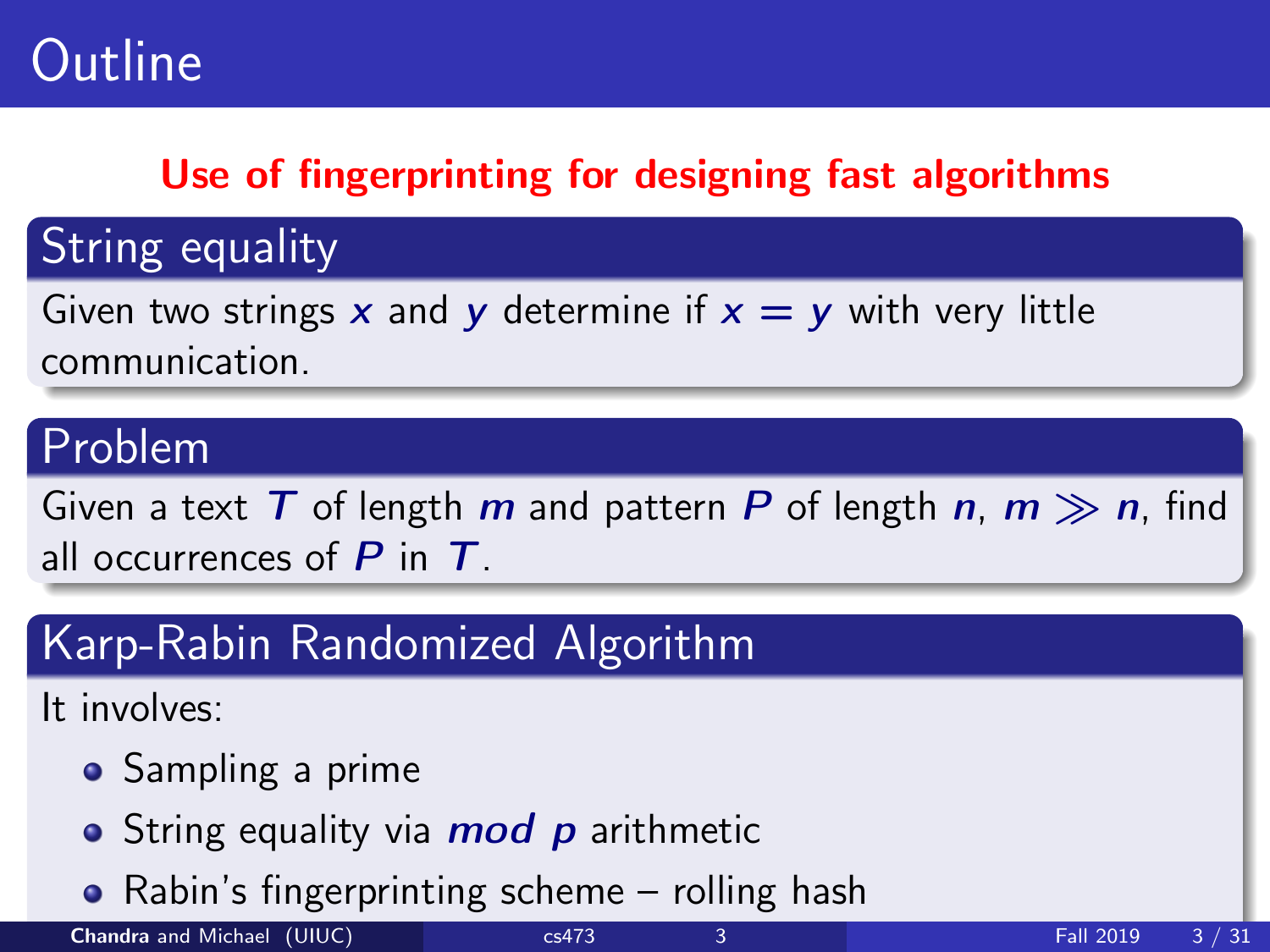# Part I

# <span id="page-7-0"></span>[Sampling a Prime](#page-7-0)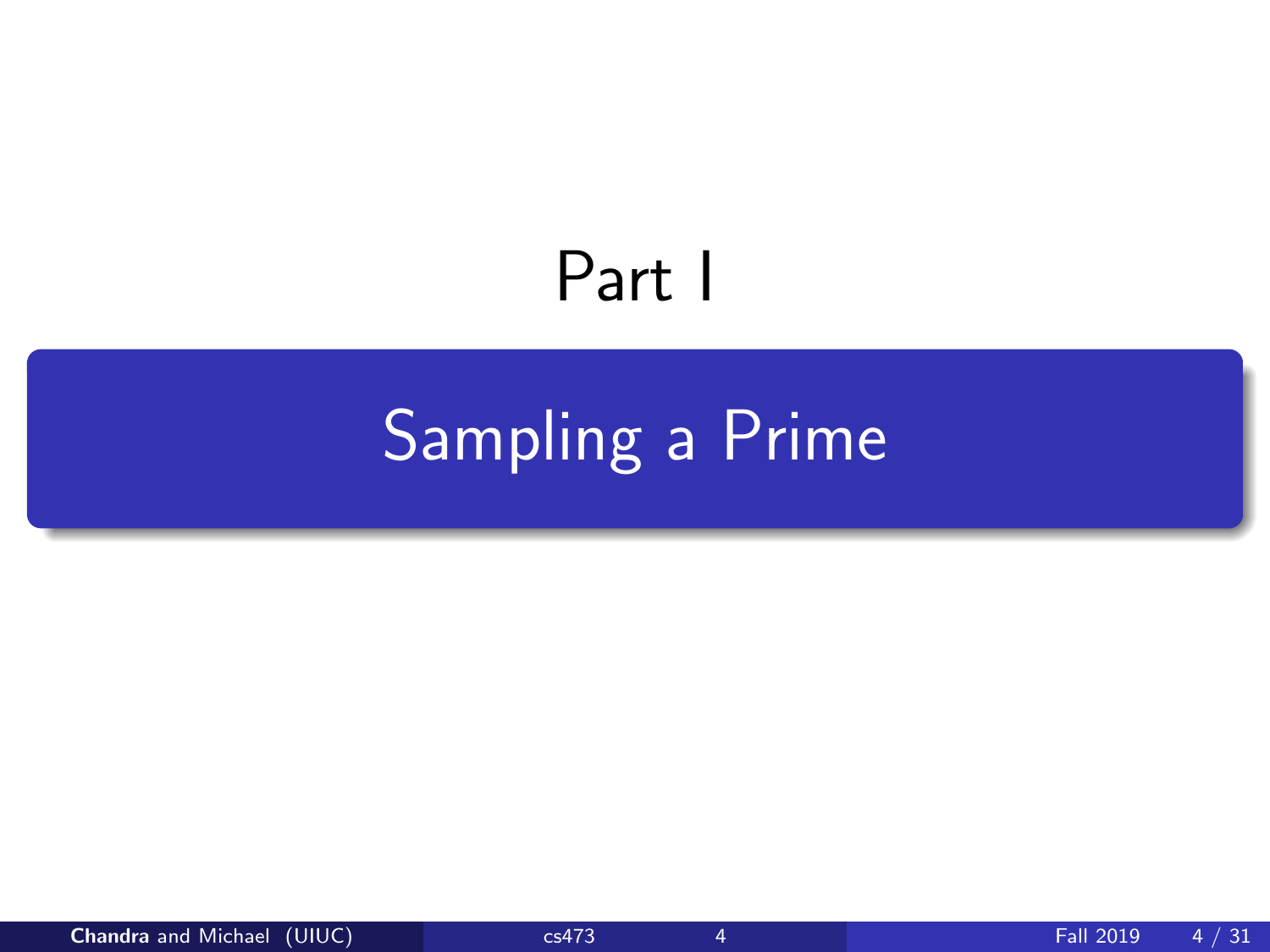# Sampling a prime

#### Problem

Given an integer  $x > 0$ , sample a prime uniformly at random from all the primes between  $1$  and  $x$ .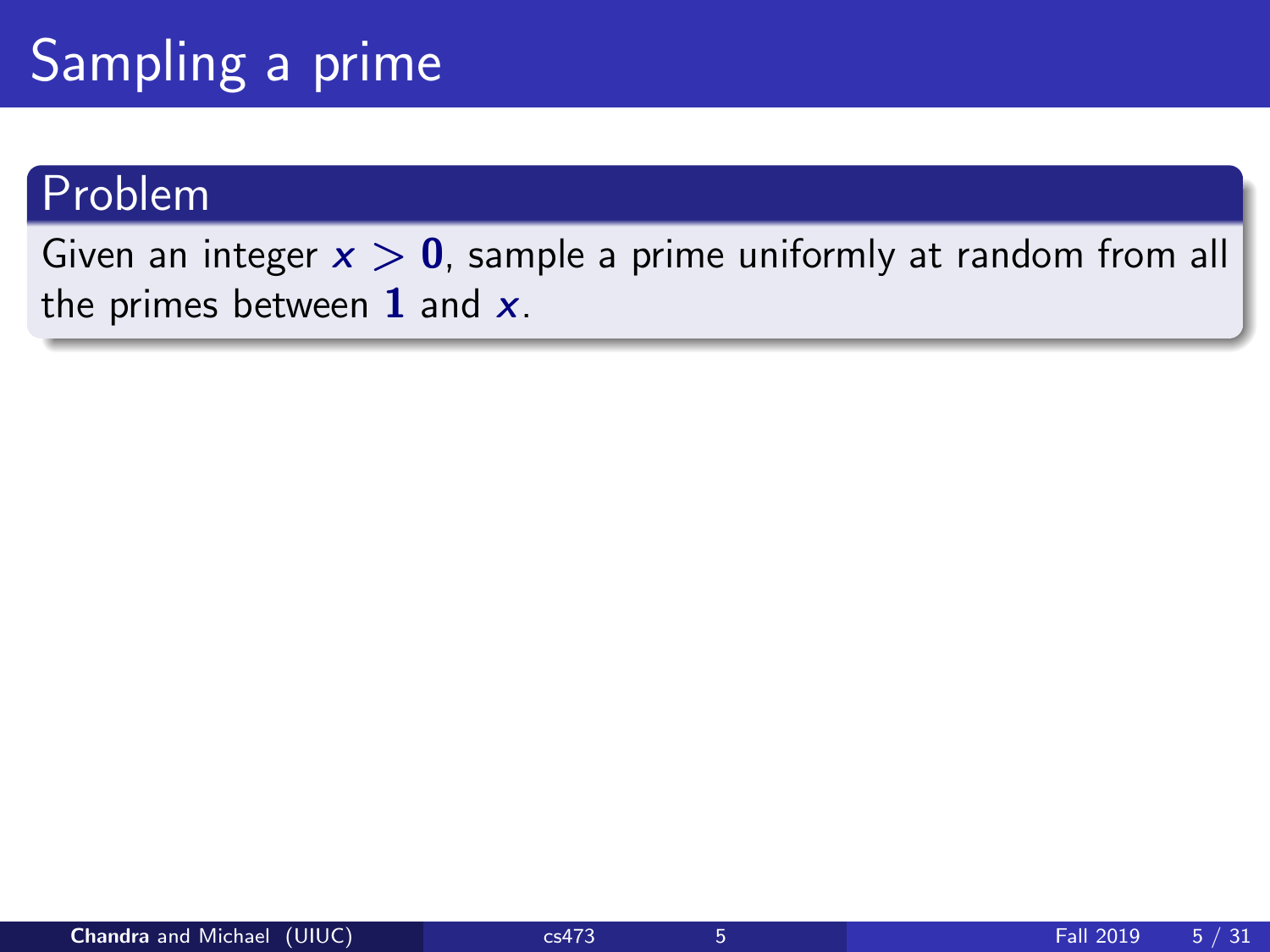# Sampling a prime

#### Problem

Given an integer  $x > 0$ , sample a prime uniformly at random from all the primes between  $1$  and  $x$ .

### Procedure

- **3** Sample a number p uniformly at random from  $\{1, \ldots, x\}$ .
- **2** If p is a prime, then output p. Else go to Step  $(1)$ .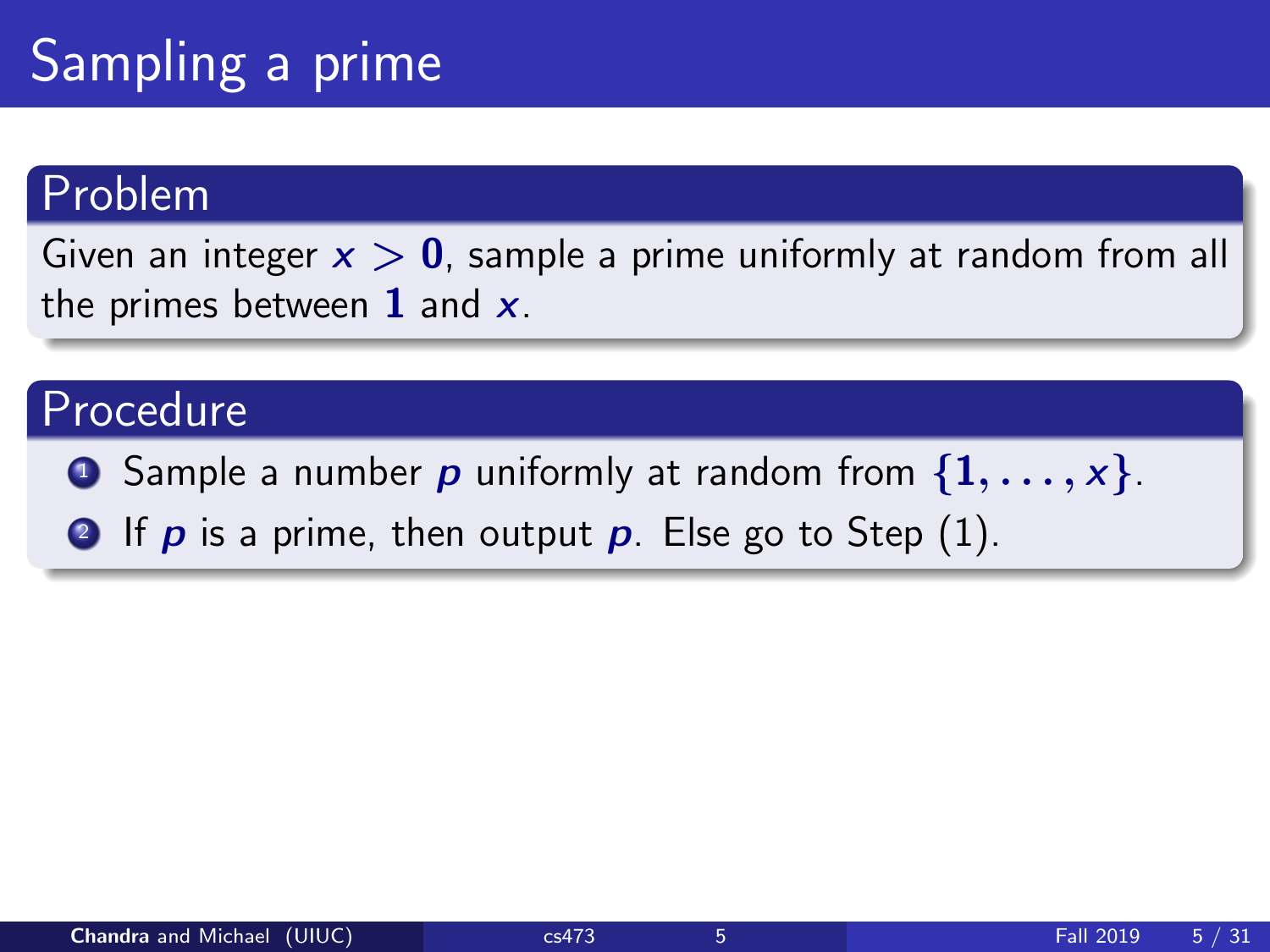# Sampling a prime

#### Problem

Given an integer  $x > 0$ , sample a prime uniformly at random from all the primes between  $1$  and  $x$ .

### Procedure

**3** Sample a number p uniformly at random from  $\{1, \ldots, x\}$ .

**2** If p is a prime, then output p. Else go to Step  $(1)$ .

## Checking if p is prime

- Agrawal-Kayal-Saxena primality test: deterministic but slow
- Miller-Rabin randomized primality test: fast but randomized

outputs 'prime' when it is not with very low probability.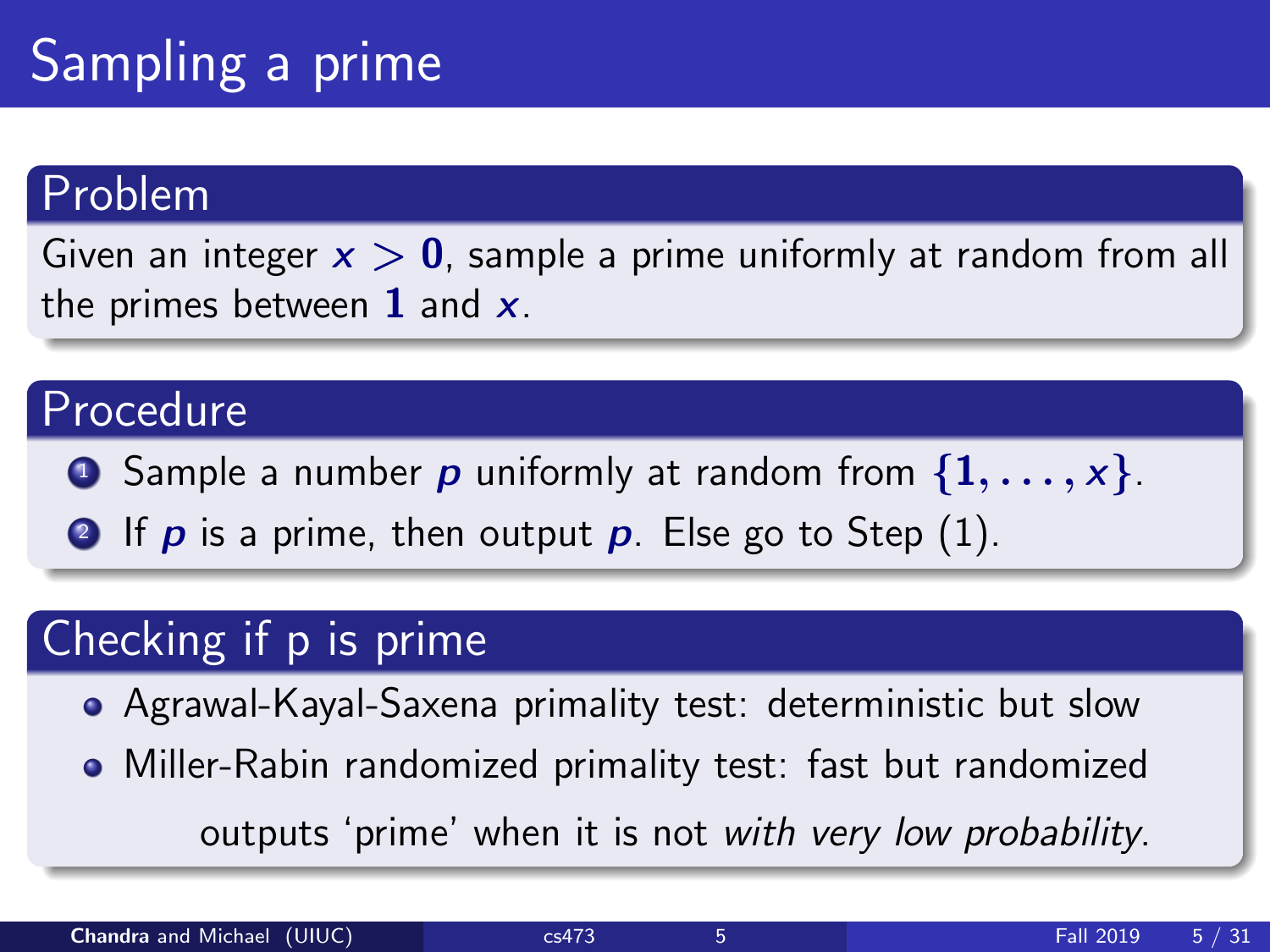# Sampling a Prime: Analysis

Is the returned prime sampled uniformly at random?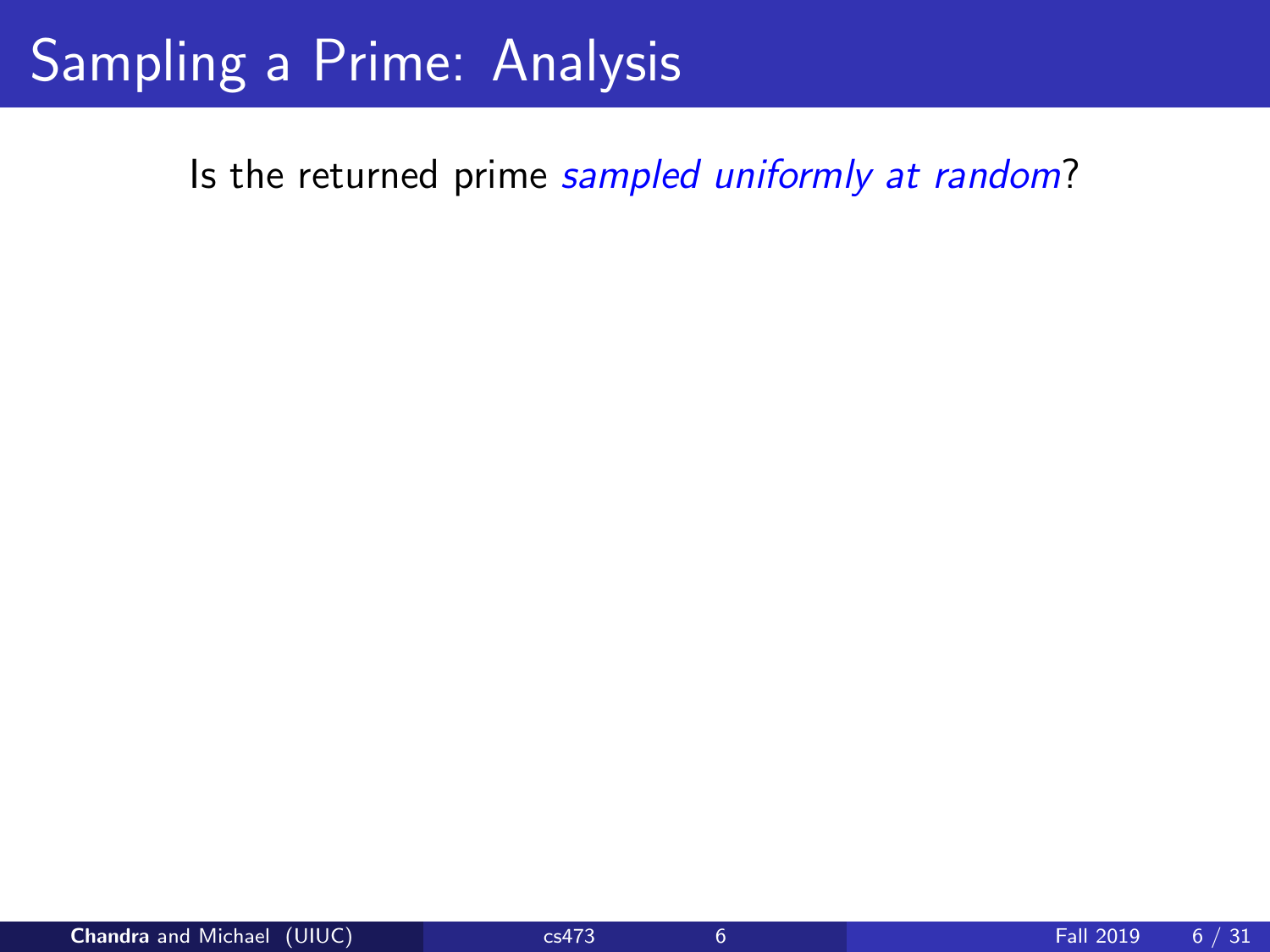# Sampling a Prime: Analysis

Is the returned prime sampled uniformly at random?  $\pi(x)$ : number of primes in  $\{1,\ldots,x\}$ ,

#### Lemma

For a fixed prime  $p^* \leq x$ , Pr[algorithm outputs  $p^*$ ] =  $1/\pi(x)$ .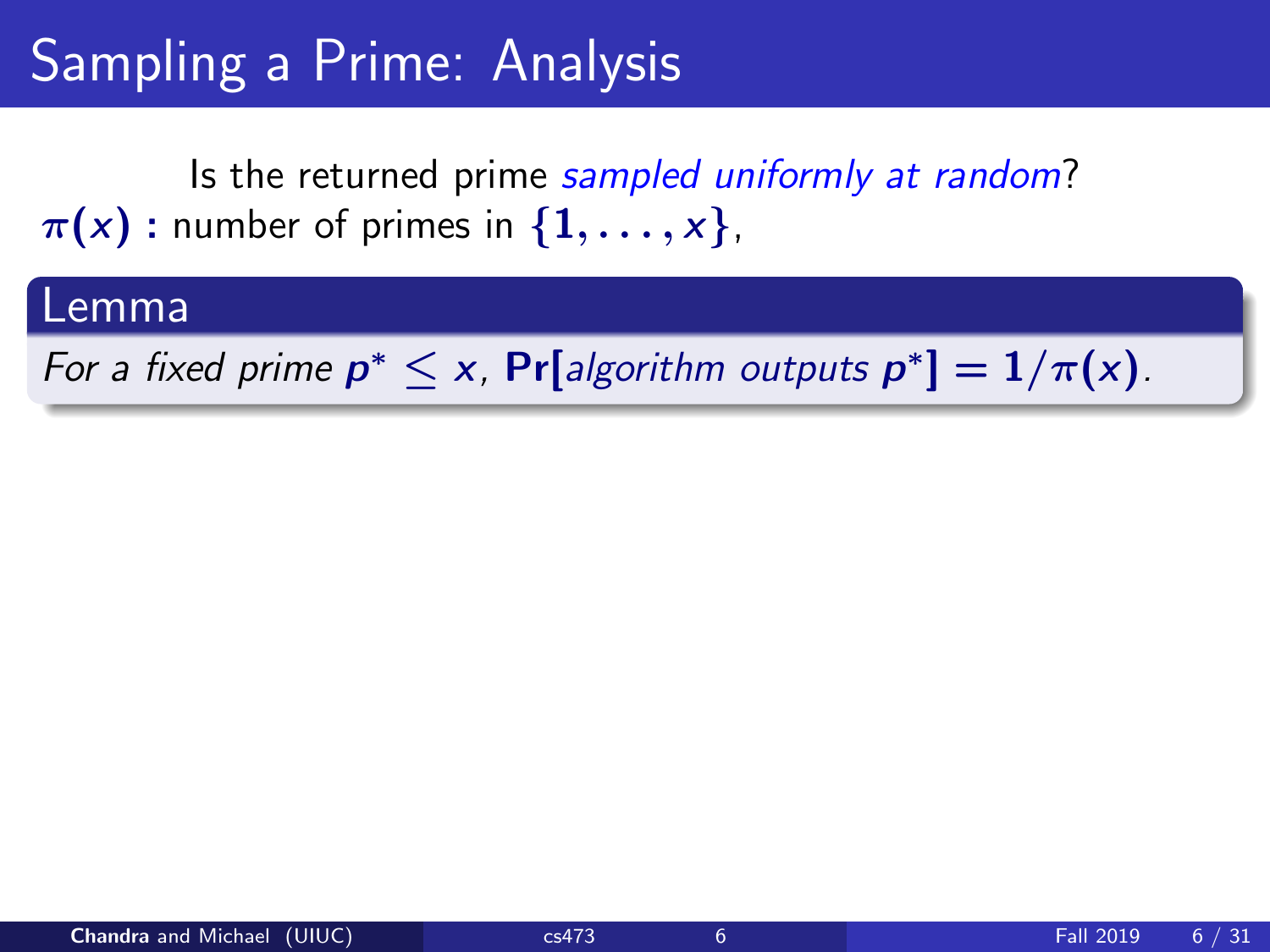# Sampling a Prime: Analysis

Is the returned prime sampled uniformly at random?  $\pi(x)$ : number of primes in  $\{1,\ldots,x\}$ ,

#### Lemma

For a fixed prime  $p^* \leq x$ , Pr[algorithm outputs  $p^*$ ] =  $1/\pi(x)$ .

#### Proof.

Event **A** : a prime is picked in a round.  $Pr[A] = \pi(x)/x$ . Event  $B$  : number (prime)  $p^*$  is picked.  $Pr[B] = 1/x$ .  $Pr[A \cap B] = Pr[B] = 1/x$ . Why? Because  $B \subset A$ .

$$
Pr[B|A] = \frac{Pr[A \cap B]}{Pr[A]} = \frac{Pr[B]}{Pr[A]} = \frac{1/x}{\pi(x)/x} = \frac{1}{\pi(x)/x}
$$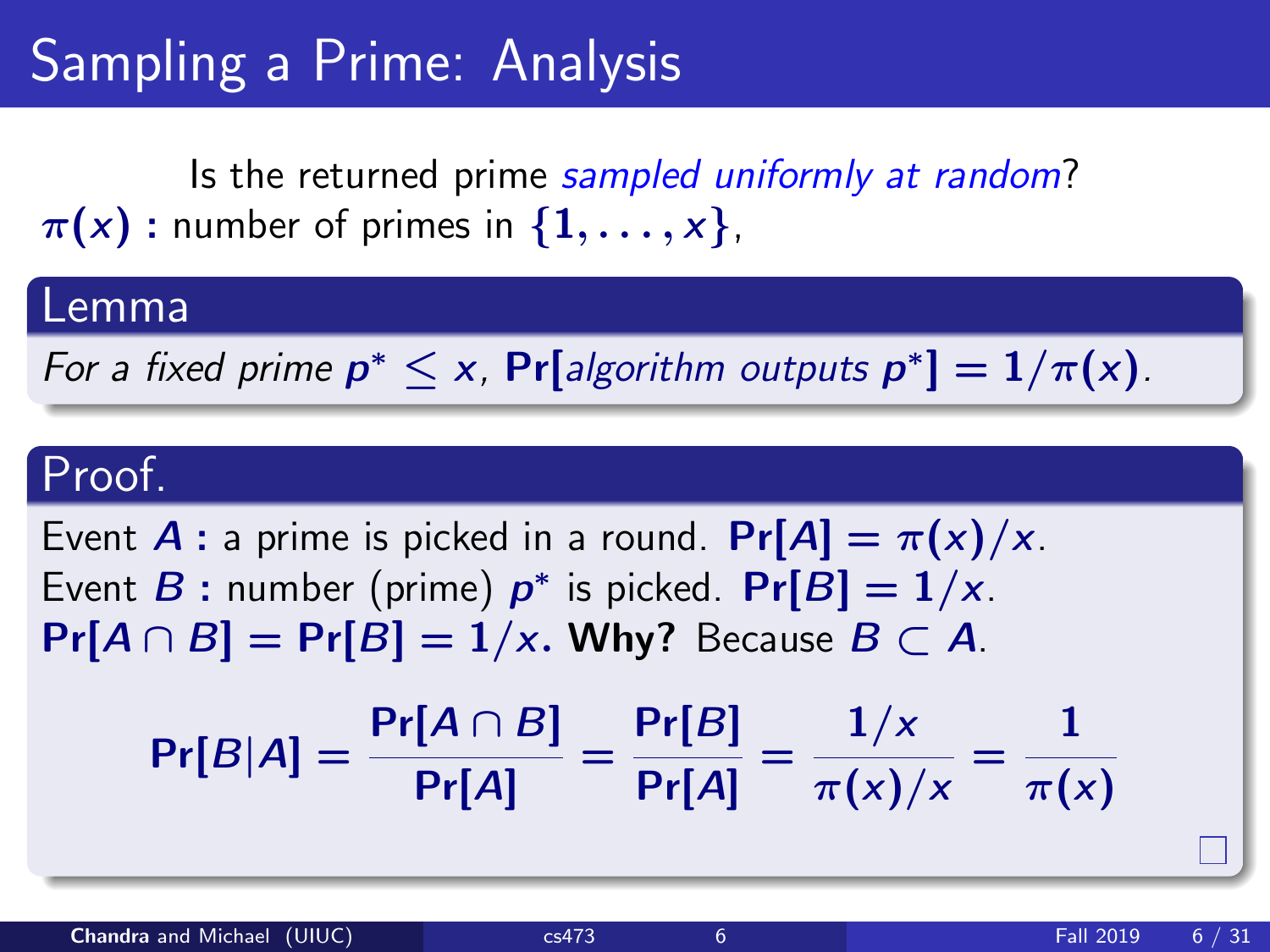# Sampling a prime: Expected number of samples

#### Procedure

- **E** Sample a number **p** uniformly at random from  $\{1, \ldots, x\}$ .
- **2** If p is a prime, then output p. Else go to Step  $(1)$ .

#### Running time in expectation

Q: How many samples in expectation before termination? **A:**  $x/\pi(x)$ . Exercise.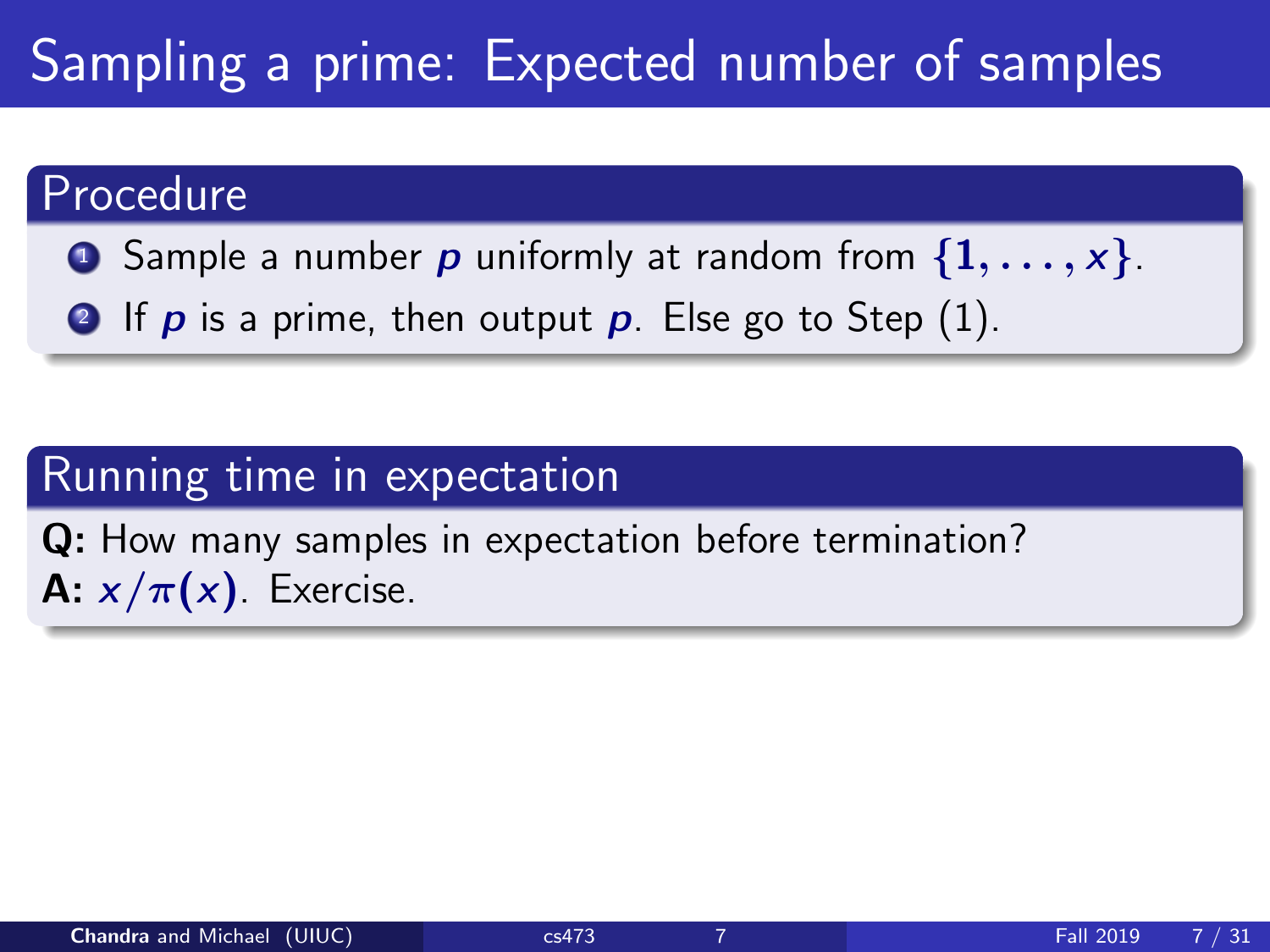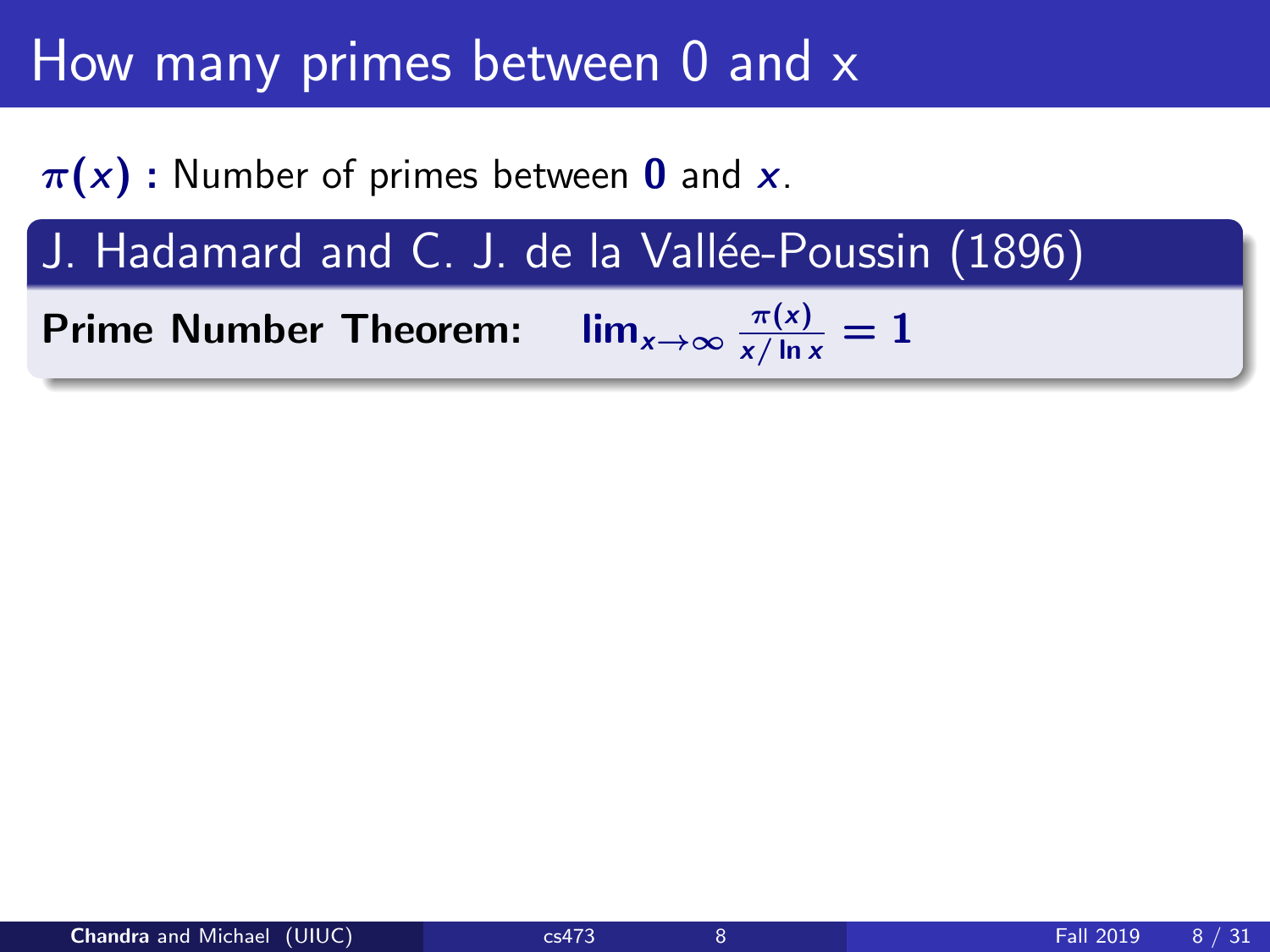$\pi(x)$ : Number of primes between 0 and x.

J. Hadamard and C. J. de la Vallée-Poussin (1896)

Prime Number Theorem:  $\frac{\pi(x)}{x/\ln x} = 1$ 

#### Chebyshev (from 1848)

$$
\pi(x) \ge \frac{7}{8} \frac{x}{\ln x} = (1.262..) \frac{x}{\lg x} > \frac{x}{\lg x}
$$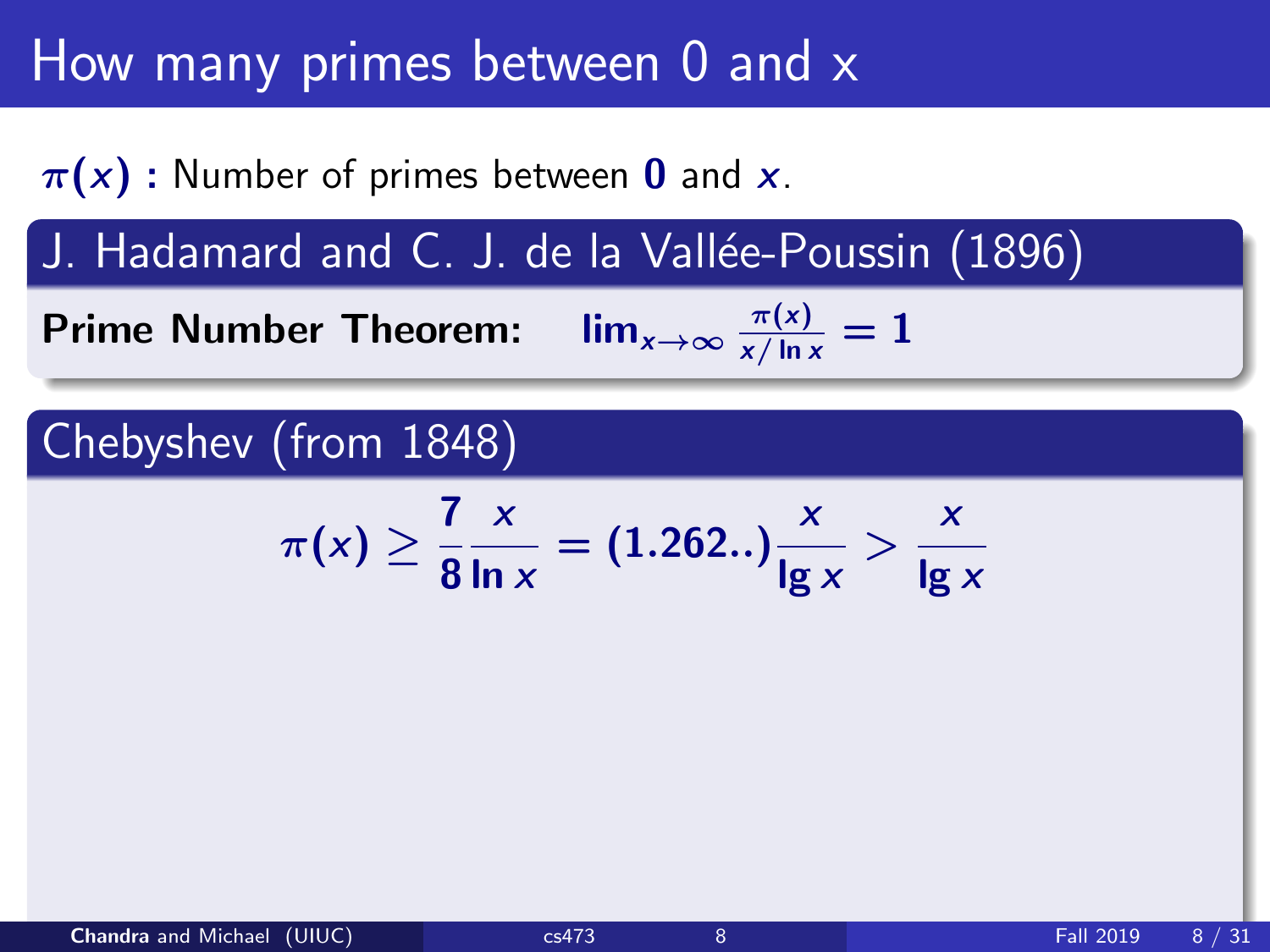$\pi(x)$ : Number of primes between 0 and x.

J. Hadamard and C. J. de la Vallée-Poussin (1896)

Prime Number Theorem:  $\frac{\pi(x)}{x/\ln x} = 1$ 

#### Chebyshev (from 1848)

$$
\pi(x) \ge \frac{7}{8} \frac{x}{\ln x} = (1.262..) \frac{x}{\ln x} > \frac{x}{\ln x}
$$

 $y \sim \{1, \ldots, x\}$  u.a.r., then  $y$  is a prime w.p.  $\frac{\pi(x)}{x} > \frac{1}{\lg x}$ .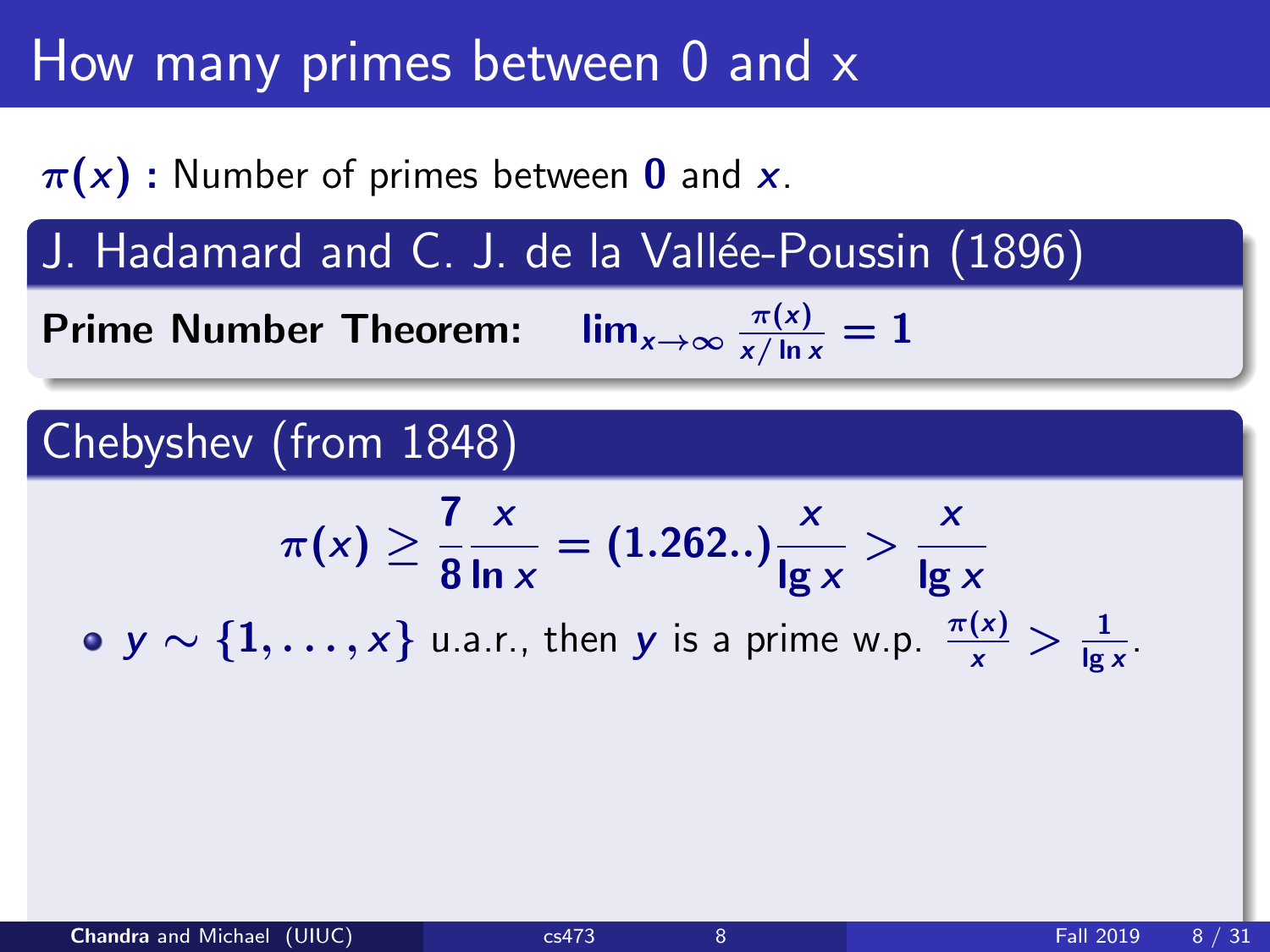$\pi(x)$ : Number of primes between 0 and x.

J. Hadamard and C. J. de la Vallée-Poussin (1896)

Prime Number Theorem:  $\lim_{x\to\infty} \frac{\pi(x)}{x/\ln x} = 1$ 

## Chebyshev (from 1848)

$$
\pi(x) \ge \frac{7}{8} \frac{x}{\ln x} = (1.262..) \frac{x}{\lg x} > \frac{x}{\lg x}
$$

 $y \sim \{1, \ldots, x\}$  u.a.r., then  $y$  is a prime w.p.  $\frac{\pi(x)}{x} > \frac{1}{\lg x}$ .

• If we want  $k > 4$  primes then  $x > 2k \lg k$  suffices.

$$
\pi(x) \geq \pi(2k \lg k) = \frac{2k \lg k}{\lg 2 + \lg k + \lg \lg k} \geq \frac{k(2 \lg k)}{2 \lg k} = k
$$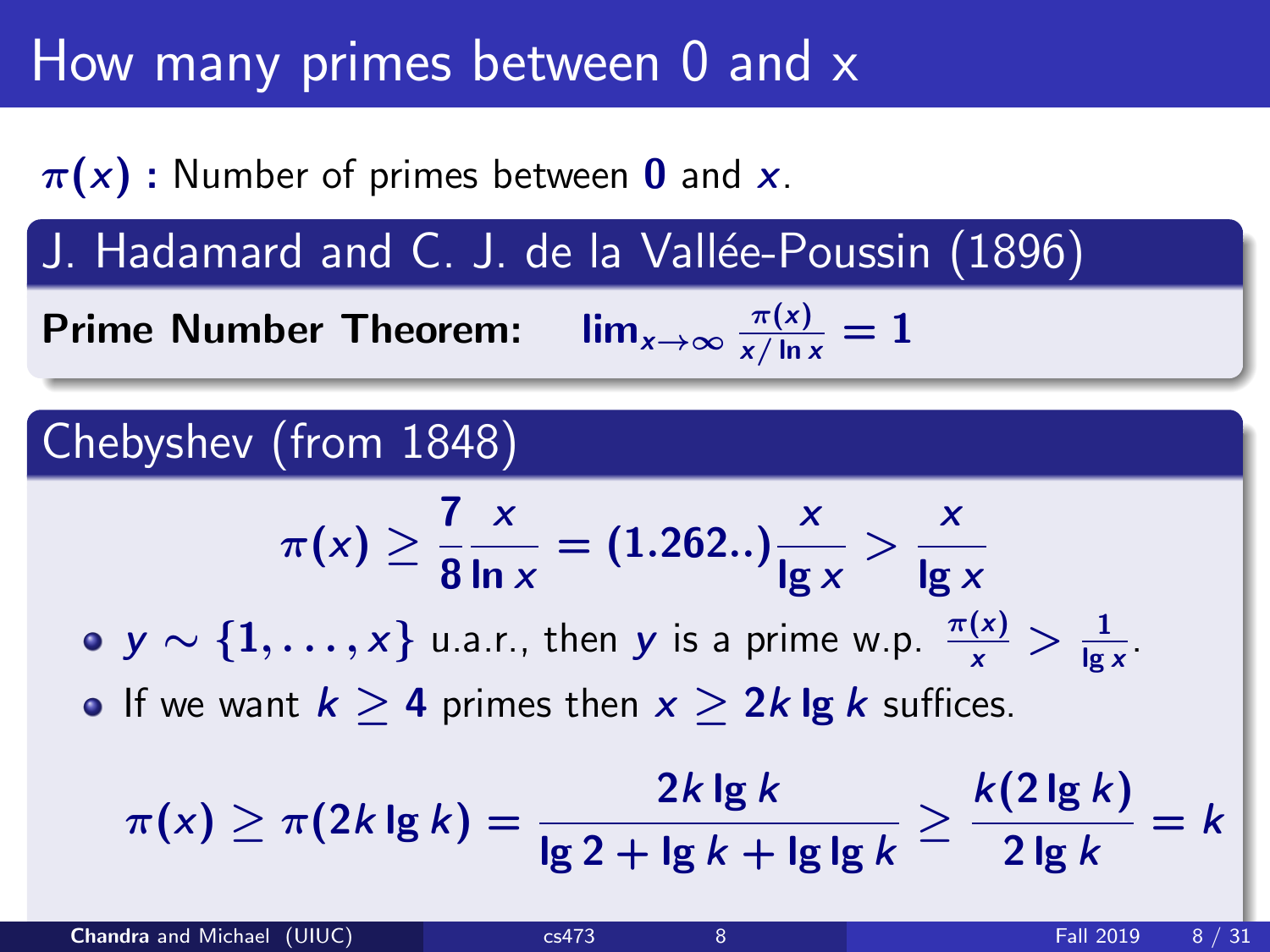# Part II

# <span id="page-19-0"></span>[String Equality](#page-19-0)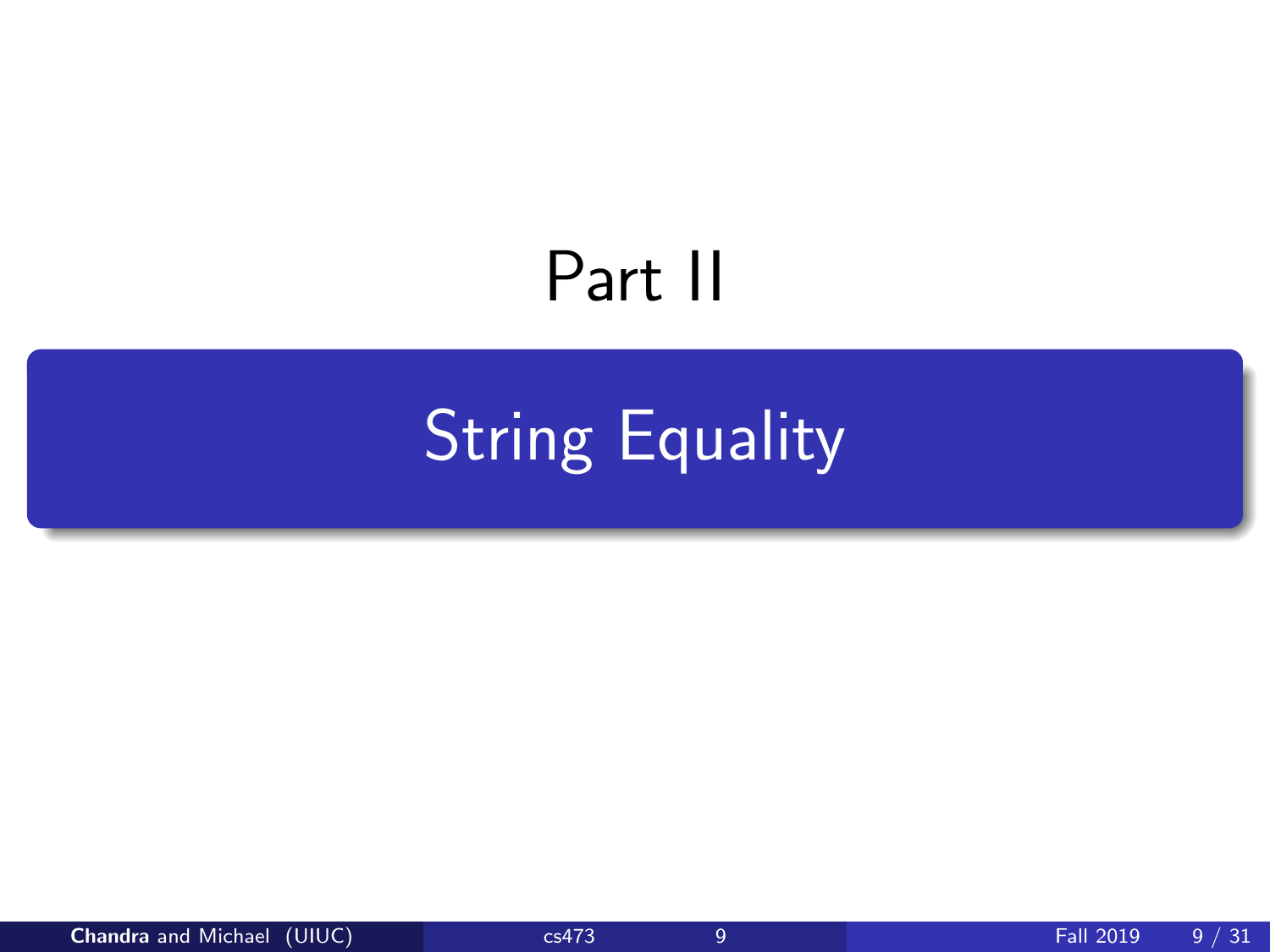#### Problem

Alice, the captain of a Mars lander, receives an  $N$ -bit string  $x$ , and Bob, back at mission control, receives a string  $v$ . They know nothing about each others strings, but want to check if  $x = y$ .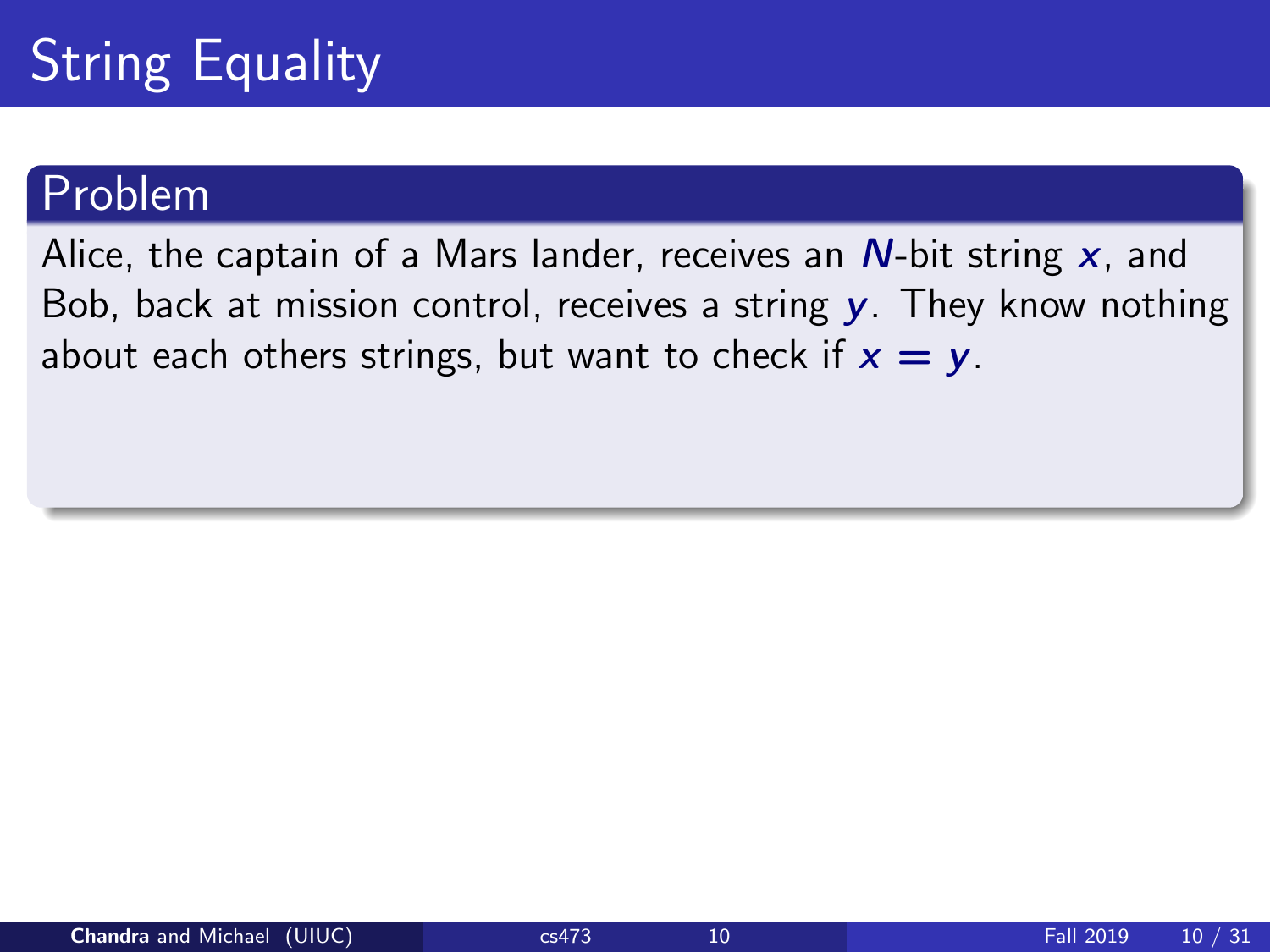#### Problem

Alice, the captain of a Mars lander, receives an  $N$ -bit string  $x$ , and Bob, back at mission control, receives a string  $\gamma$ . They know nothing about each others strings, but want to check if  $x = y$ . Alice sends Bob x, and Bob confirms if  $x = y$ . But sending N bits is

costly! Can they share less communication and check equality?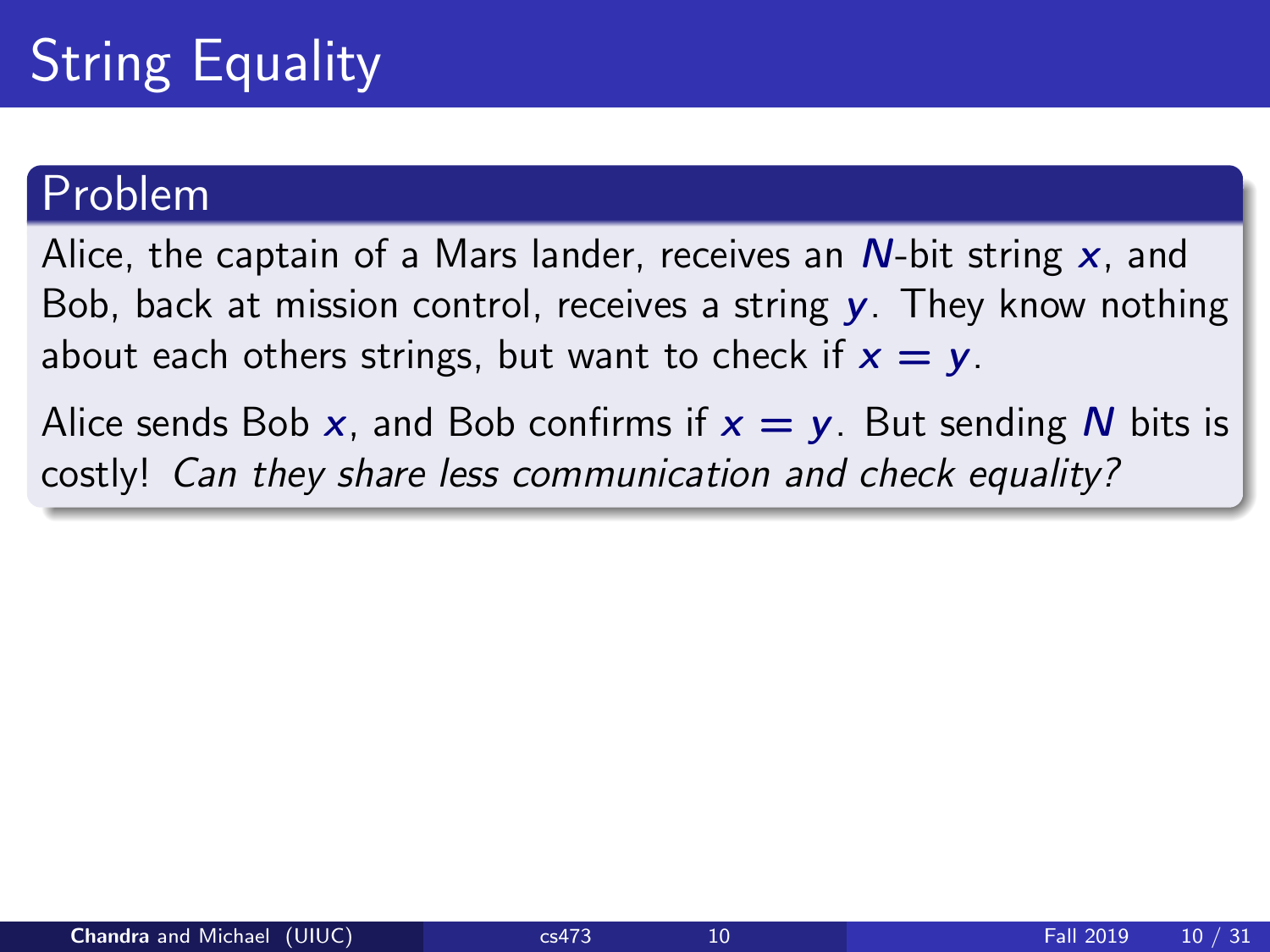#### Problem

Alice, the captain of a Mars lander, receives an  $N$ -bit string  $x$ , and Bob, back at mission control, receives a string  $v$ . They know nothing about each others strings, but want to check if  $x = y$ .

Alice sends Bob x, and Bob confirms if  $x = y$ . But sending N bits is costly! Can they share less communication and check equality?

## Possibilities:

- If want 100% surety then NO.
- **•** If OK with 99.99% surety then  $O(\lg N)$  may suffice!!!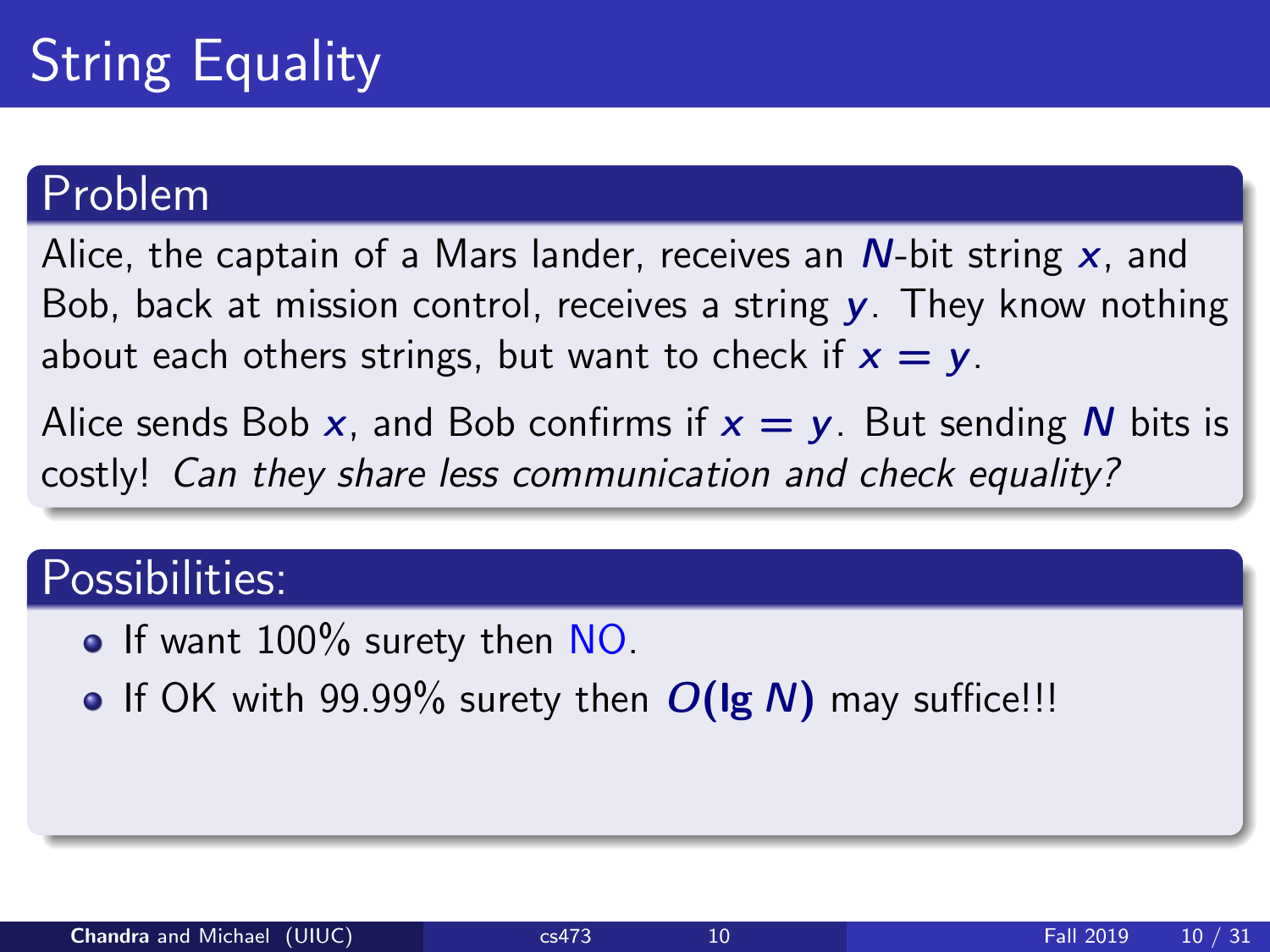#### Problem

Alice, the captain of a Mars lander, receives an  $N$ -bit string  $x$ , and Bob, back at mission control, receives a string  $\gamma$ . They know nothing about each others strings, but want to check if  $x = y$ .

Alice sends Bob x, and Bob confirms if  $x = y$ . But sending N bits is costly! Can they share less communication and check equality?

## Possibilities:

- If want 100% surety then NO.
- **•** If OK with 99.99% surety then  $O(\lg N)$  may suffice!!!
	- If  $x = y$ , then Pr[Bob says equal] = 1.
	- If  $x \neq y$ , then Pr[Bob says un-equal] = 0.9999.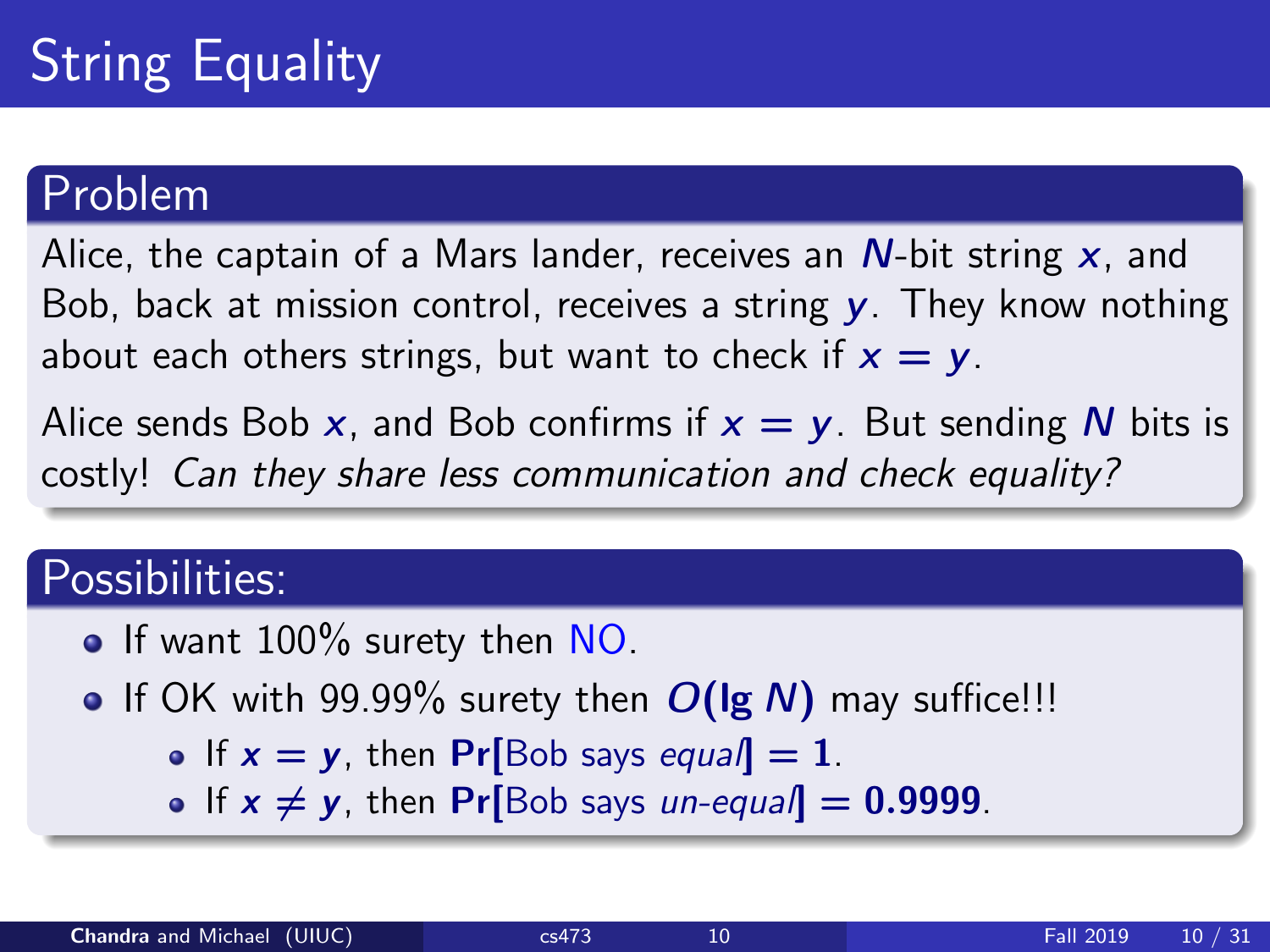**Question:** Given  $x, y$  what is basic information that Alice can send to Bob about  $x$ ?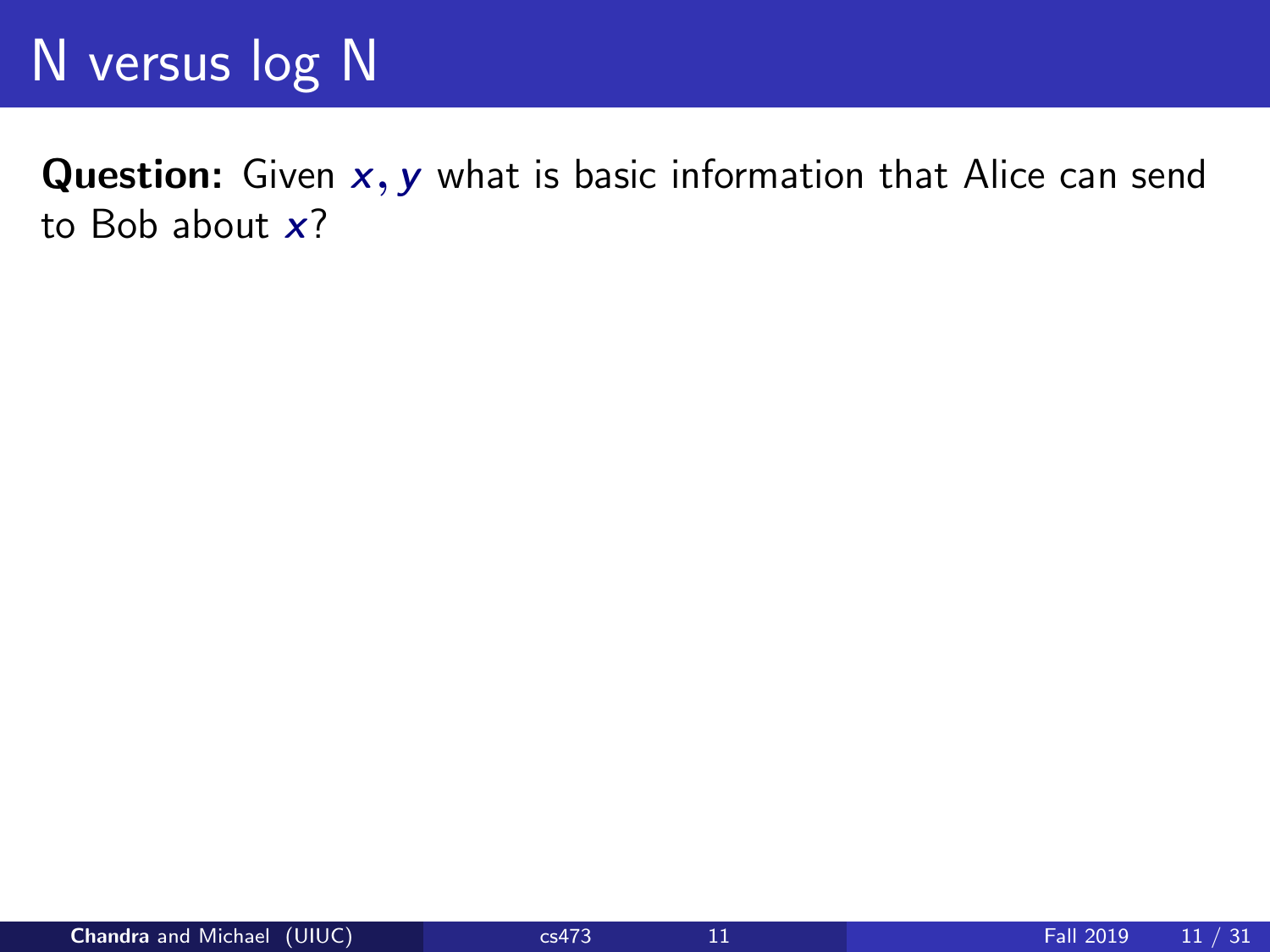**Question:** Given  $x, y$  what is basic information that Alice can send to Bob about  $x$ ?

Alice can send  $|x|$ . How many bits does this take?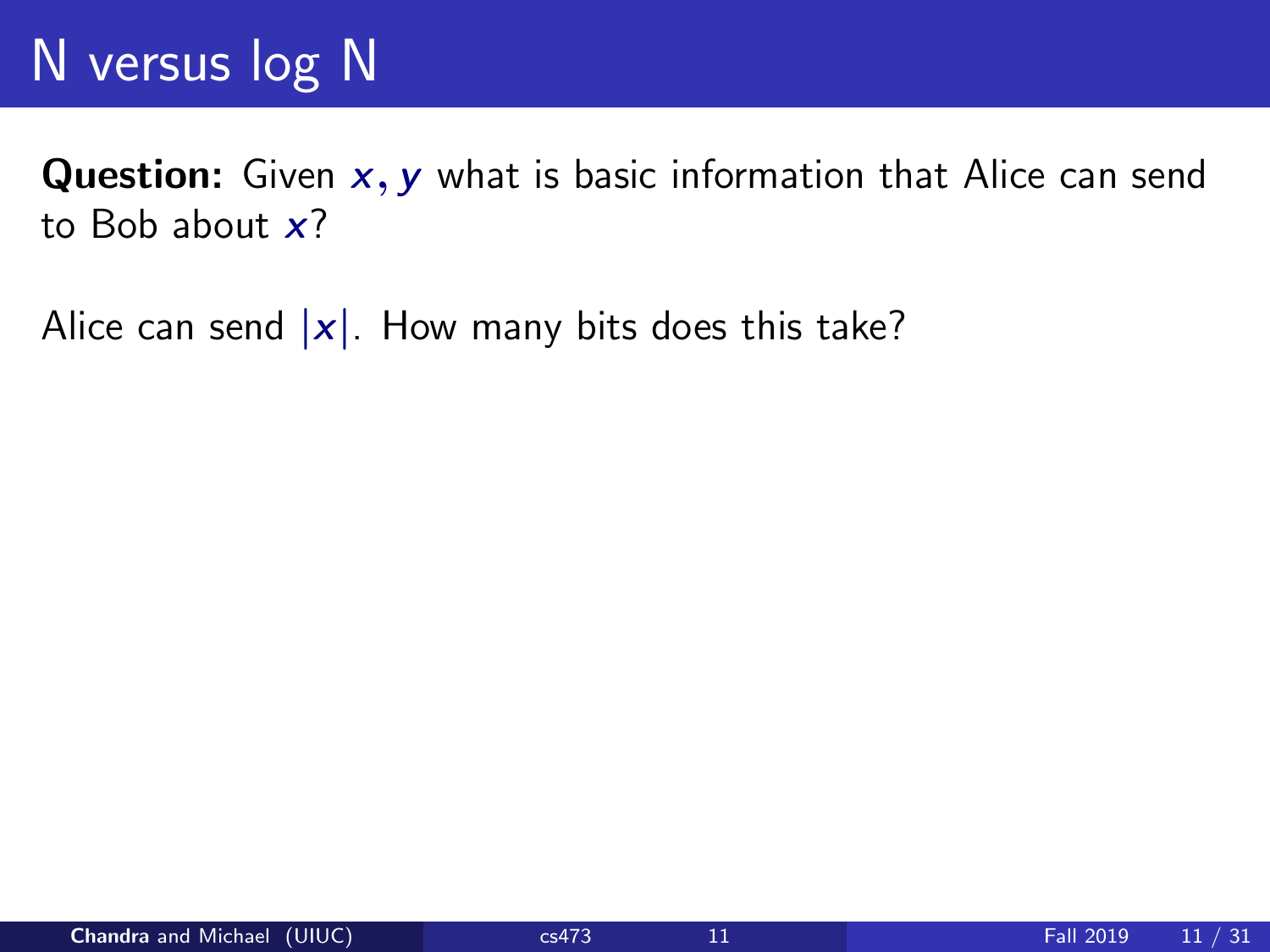**Question:** Given  $x$ ,  $y$  what is basic information that Alice can send to Bob about  $x$ ?

Alice can send  $|x|$ . How many bits does this take?  $\lceil \log N \rceil$ 

Thus one can assume that Alice and Bob have equal length strings for simplicity.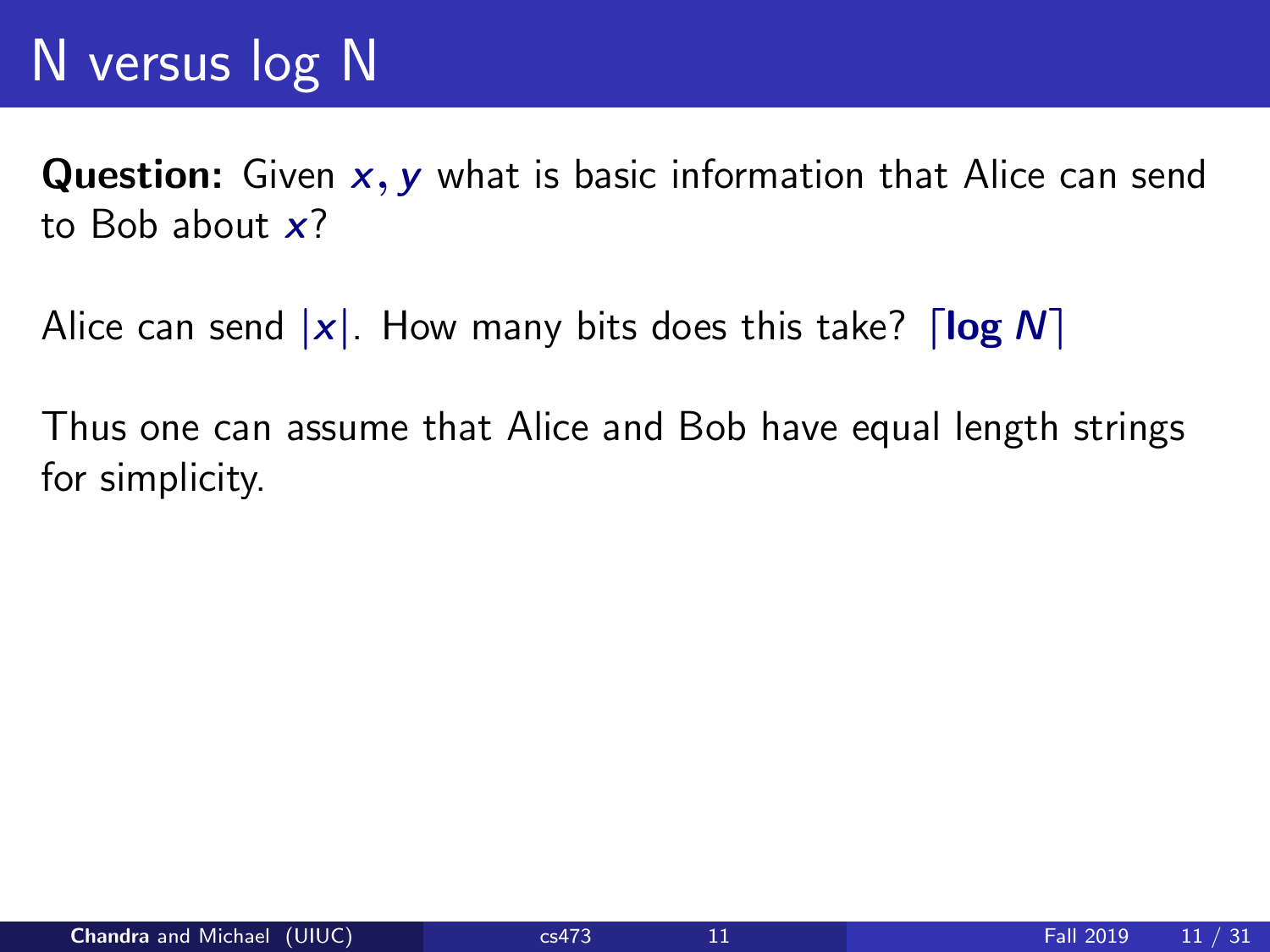**Question:** Given  $x$ ,  $y$  what is basic information that Alice can send to Bob about  $x$ ?

Alice can send  $|x|$ . How many bits does this take?  $\lceil \log N \rceil$ 

Thus one can assume that Alice and Bob have equal length strings for simplicity.

If  $x \neq y$  they differ in at least one bit. How many bits does it take to specify the location of a bit where they differ?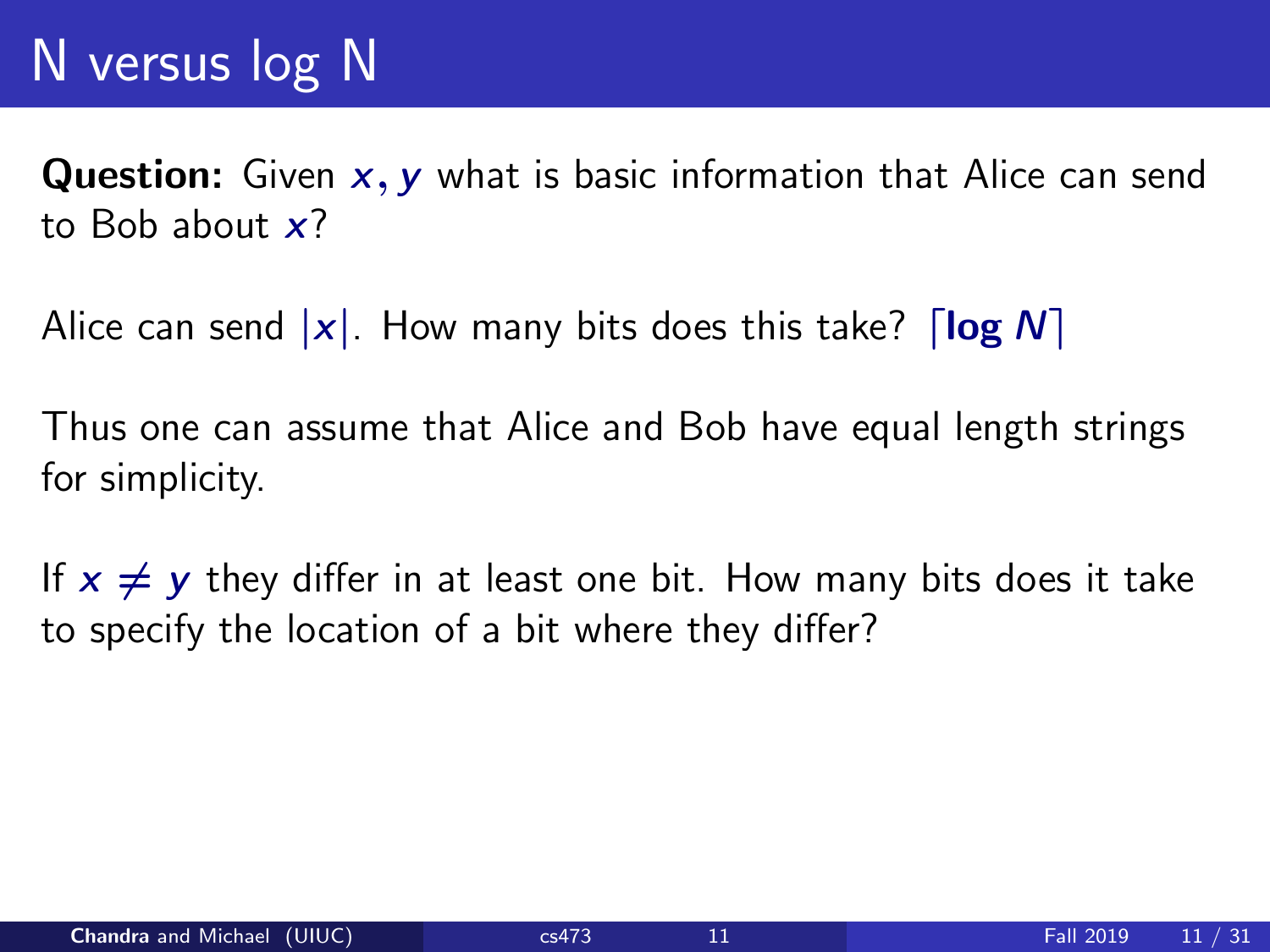**Question:** Given  $x$ ,  $y$  what is basic information that Alice can send to Bob about  $x$ ?

Alice can send  $|x|$ . How many bits does this take?  $\lceil \log N \rceil$ 

Thus one can assume that Alice and Bob have equal length strings for simplicity.

If  $x \neq y$  they differ in at least one bit. How many bits does it take to specify the location of a bit where they differ?  $\lceil \log N \rceil$ 

How many binary strings of length  $N$  are there?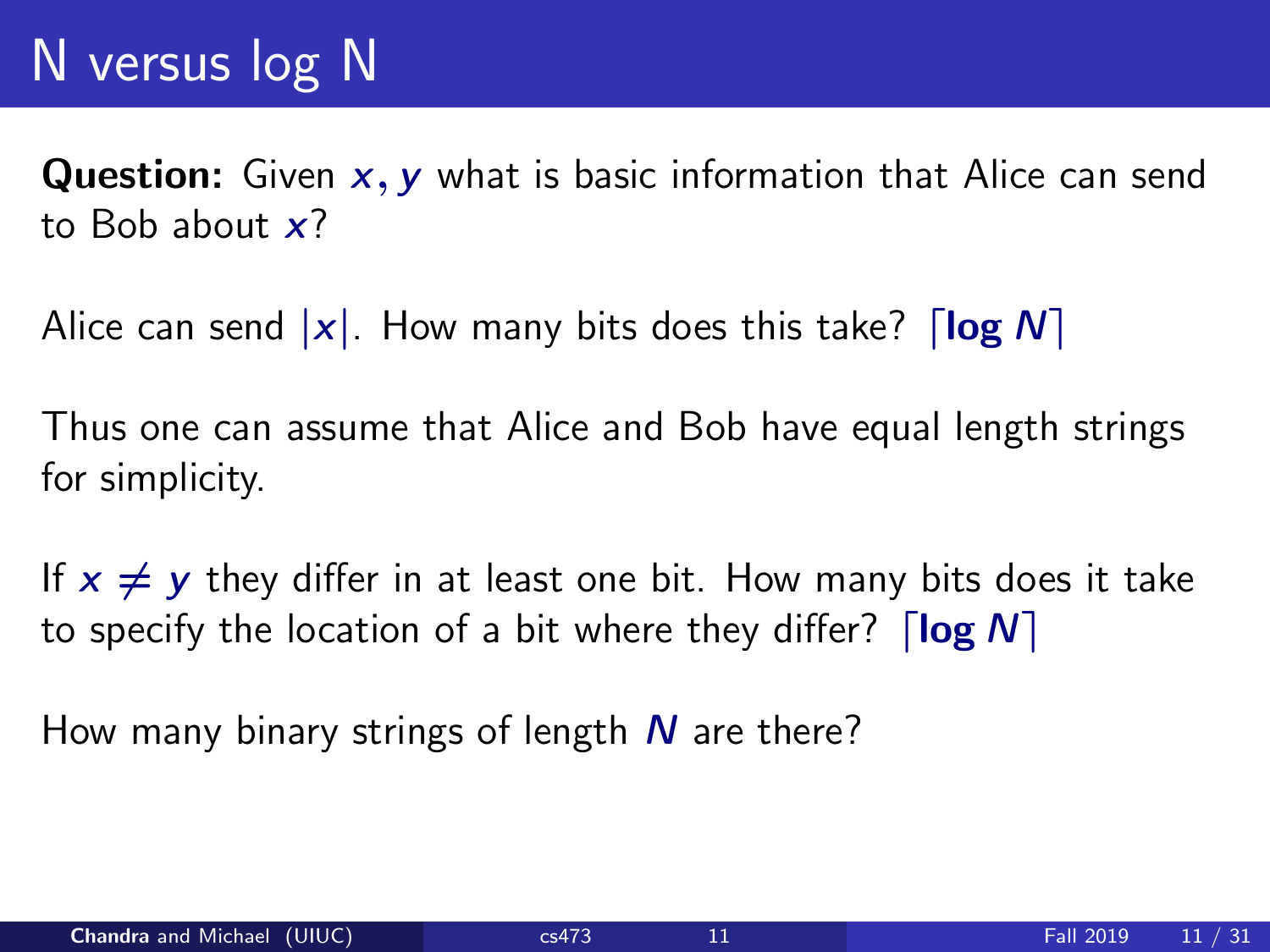**Question:** Given  $x, y$  what is basic information that Alice can send to Bob about  $x$ ?

Alice can send  $|x|$ . How many bits does this take?  $\lceil \log N \rceil$ 

Thus one can assume that Alice and Bob have equal length strings for simplicity.

If  $x \neq y$  they differ in at least one bit. How many bits does it take to specify the location of a bit where they differ?  $\lceil \log N \rceil$ 

How many binary strings of length  $\boldsymbol{N}$  are there?  $\boldsymbol{2^N}$  Information theoretically no deterministic protocol can send less than  $N$  bits but randomization with smaller error allows one to get  $O(\log N)$  bits.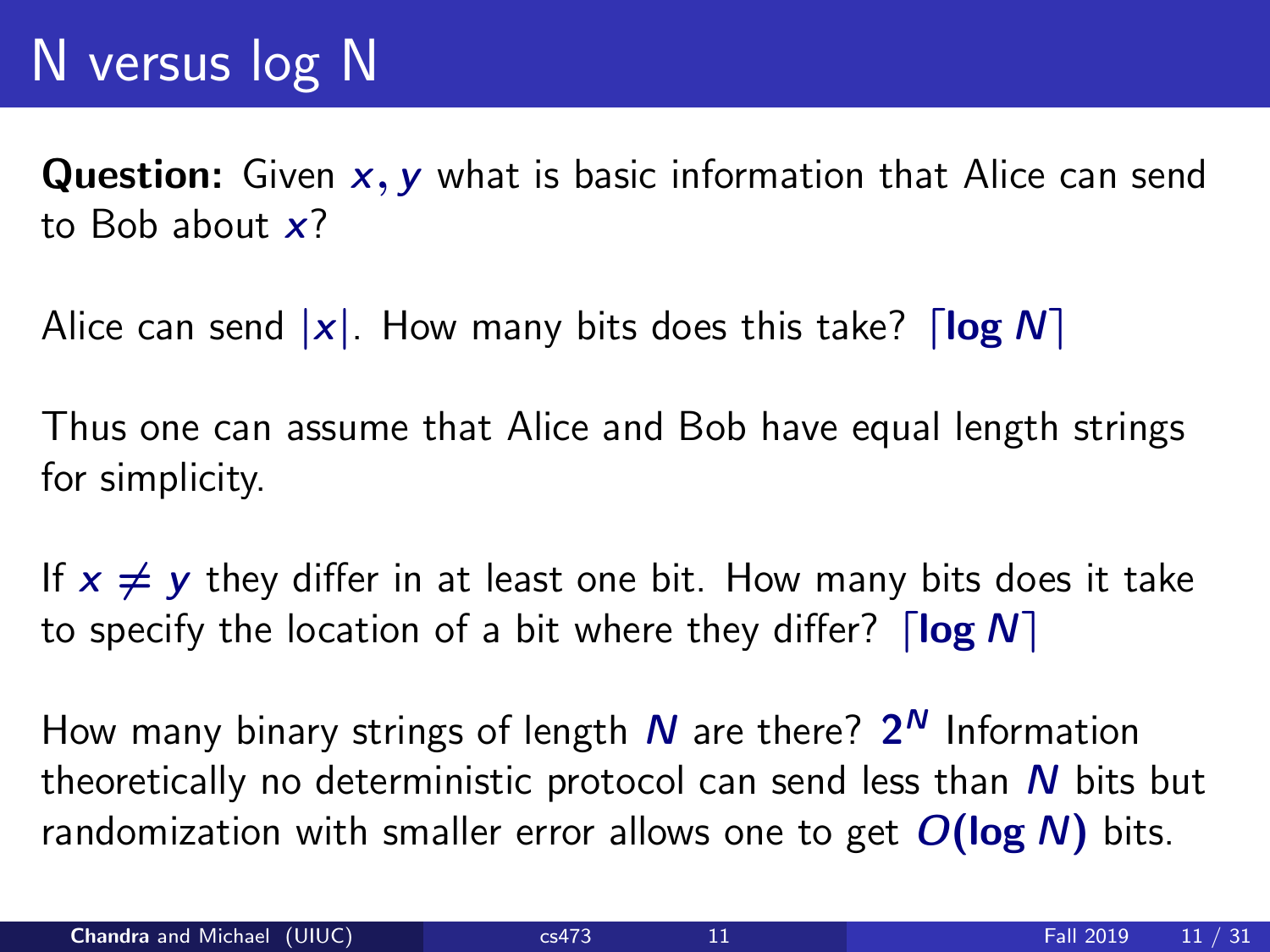If  $x$  and  $y$  are copies of Wikipedia, about 25 billion characters. Assuming 8 bits per character, then  $\mathcal{N}\approx 2^{38}$  bits.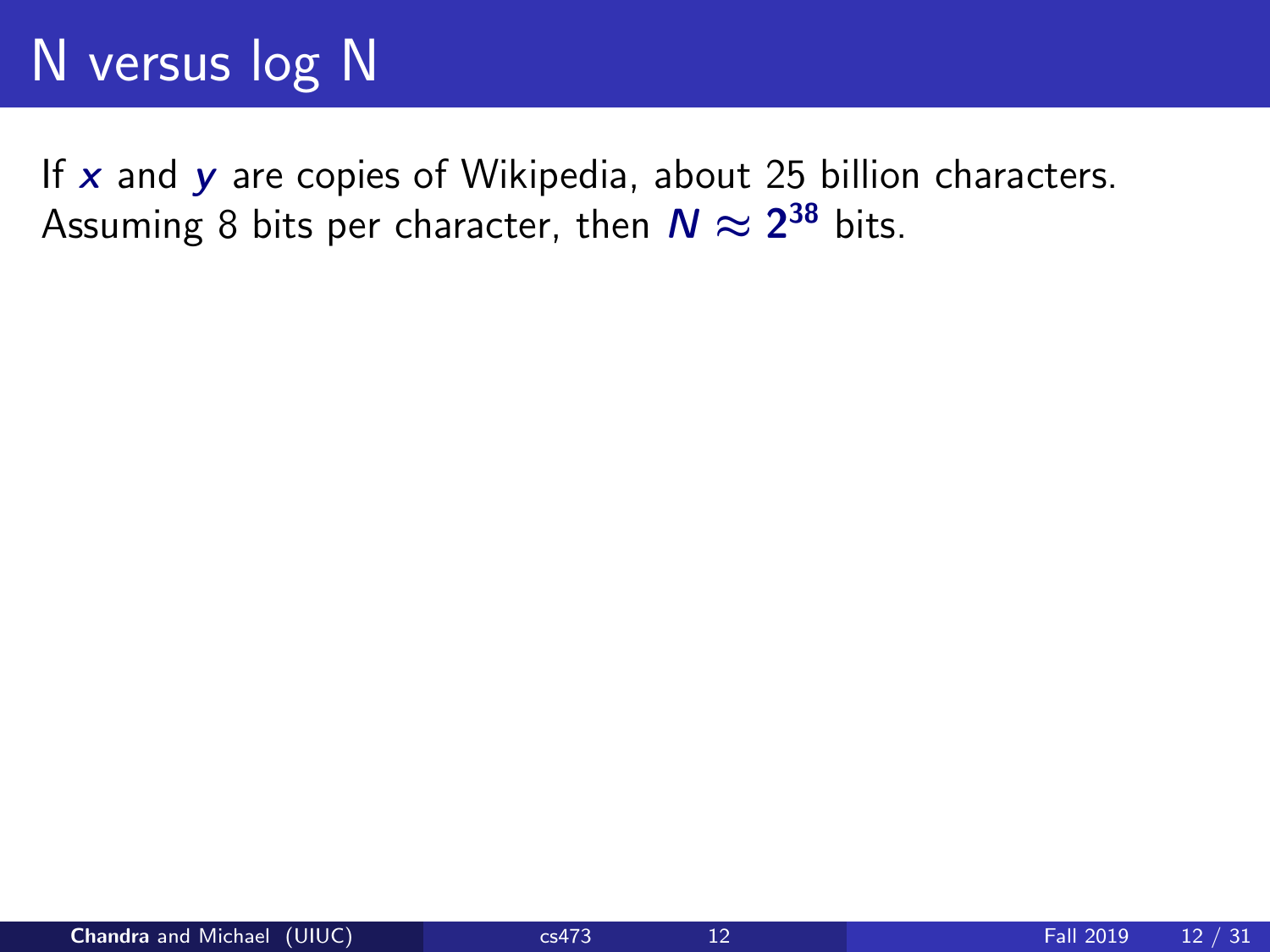If  $x$  and  $y$  are copies of Wikipedia, about 25 billion characters. Assuming 8 bits per character, then  $\mathcal{N}\approx 2^{38}$  bits.

 $lg N = 38$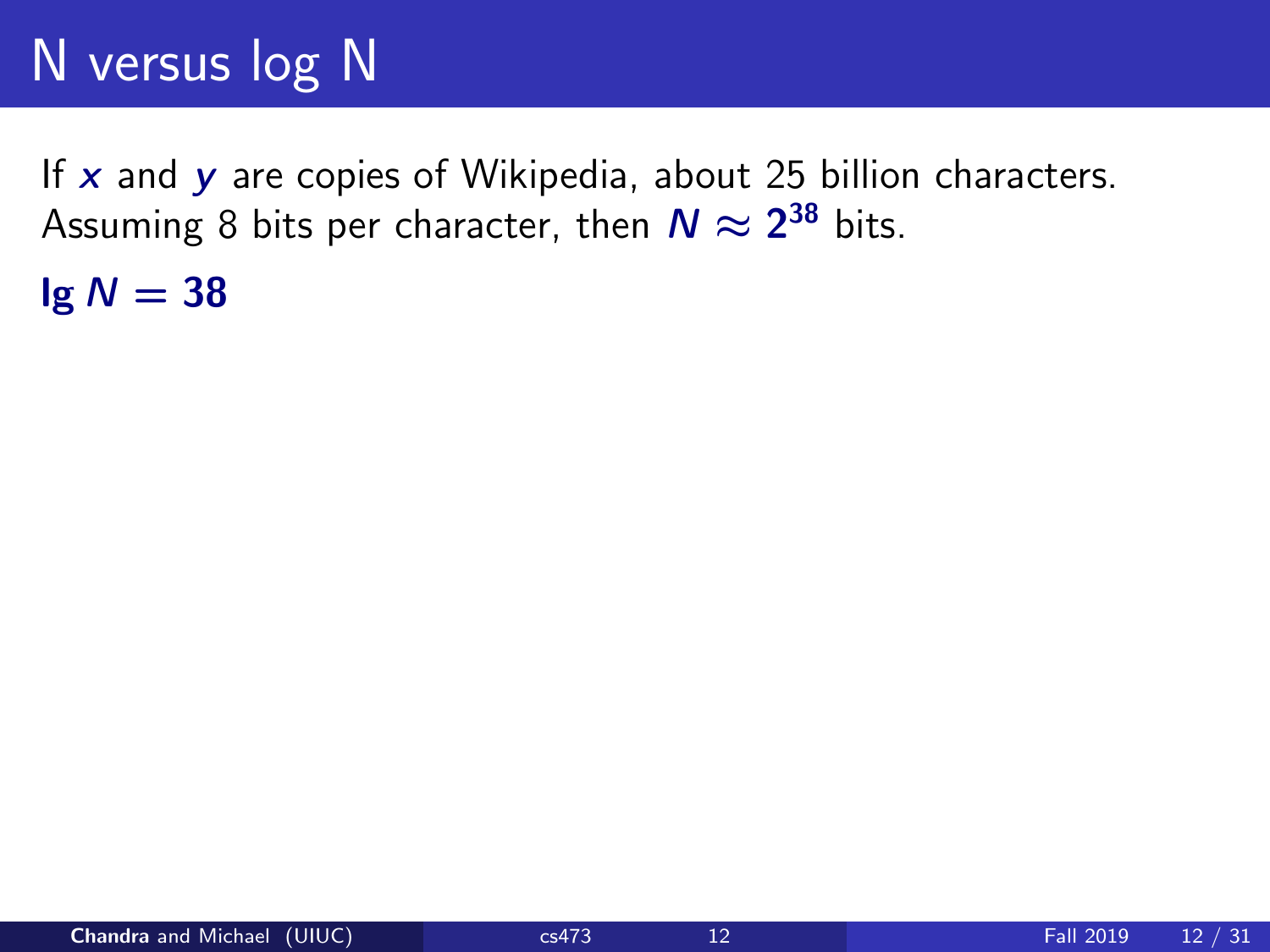# Universal Hashing?

**Question:** Can we use universal hashing? Alice sends  $h(x)$  to Bob and Bob checks if  $h(x) = h(y)$ . If range of h is  $[m]$  and h is universal then  $Pr[h(x) = h(y)] \le 1/m$  if  $x \neq q$ . Can choose m sufficiently large to make this small. Only need to send  $O(\log m)$ bits?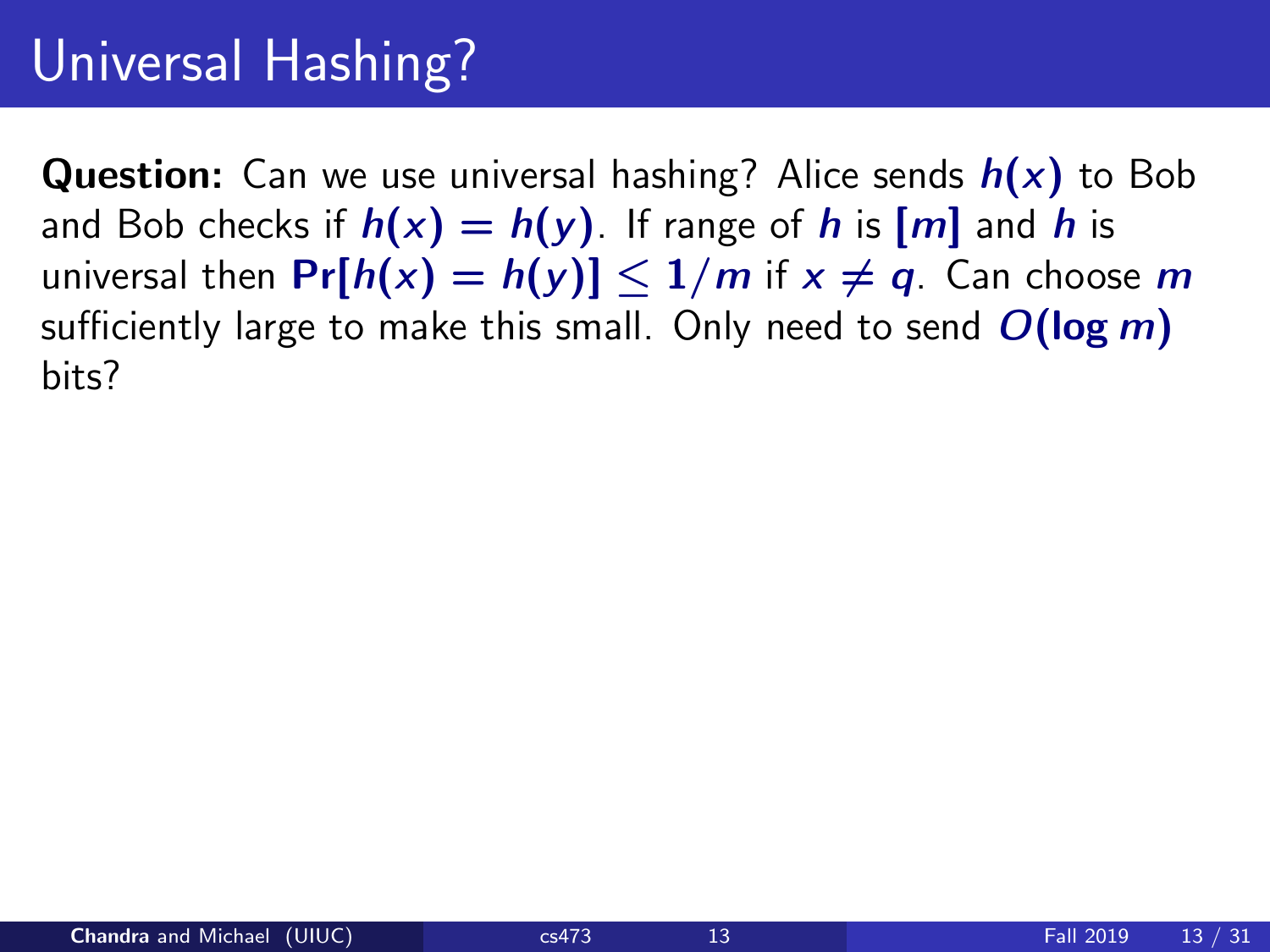# Universal Hashing?

**Question:** Can we use universal hashing? Alice sends  $h(x)$  to Bob and Bob checks if  $h(x) = h(y)$ . If range of h is  $[m]$  and h is universal then  $Pr[h(x) = h(y)] \le 1/m$  if  $x \neq q$ . Can choose m sufficiently large to make this small. Only need to send  $O(\log m)$ bits?

- **Scenario 1:** Both Alice and Bob know h apriori
	- This means Alice cannot pick randomness specifically for each new  $x$ . Will violate randomized guarantee if used repeatedly.
- **Scenario 2:** Alice has to send  $h$  also to Bob
	- Consider scheme using primes. Universe  $\boldsymbol{\mathcal{U}}$  is set of all  $\boldsymbol{2^N}$ strings implies  $\bm{p} > 2^\textit{N}$  and  $\bm{a}, \bm{b} \in \mathbb{Z}_{\bm{p}}$ . Alice needs to send  $p, a, b$  which is  $\Omega(N)$  bits!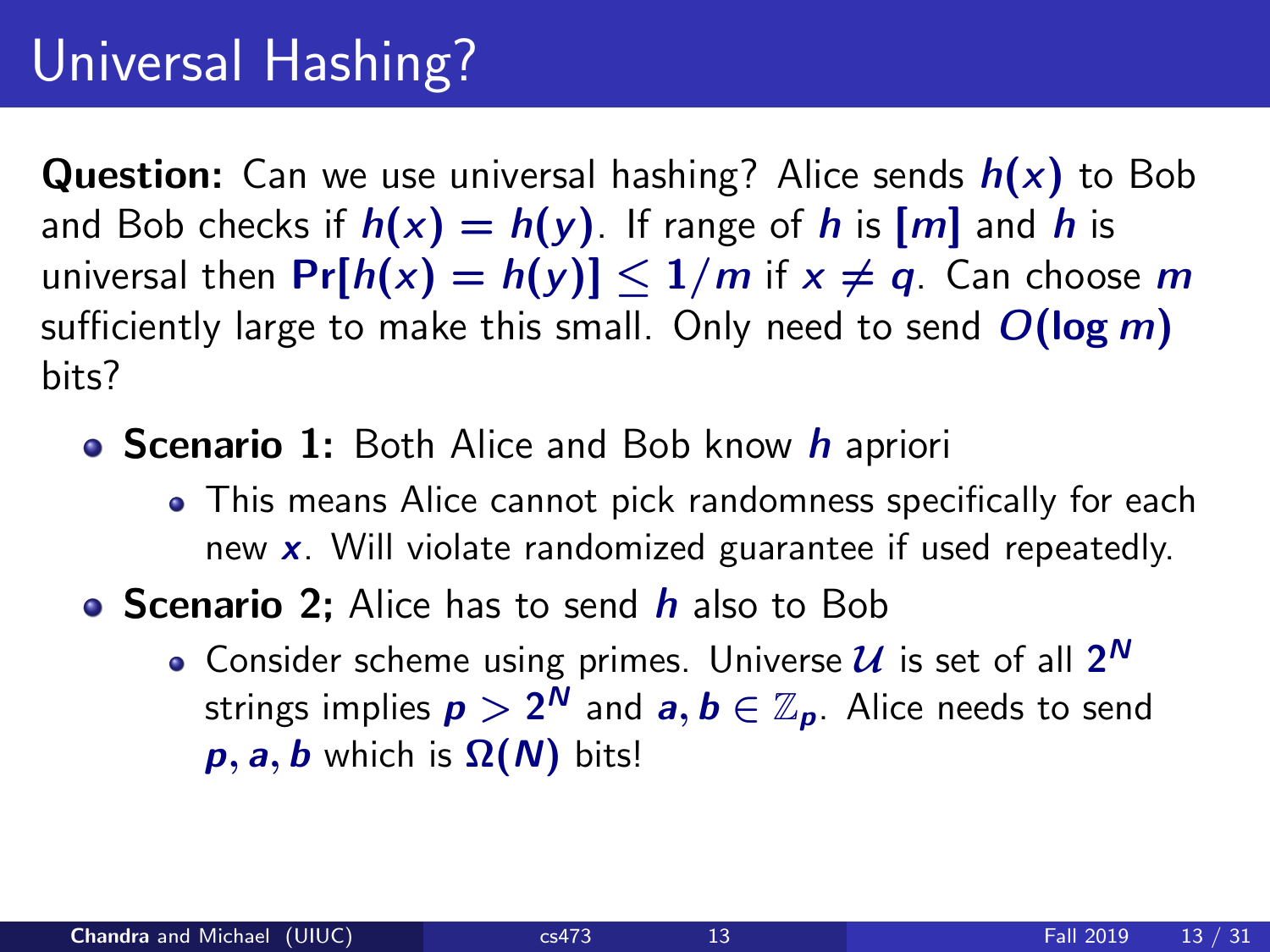# String Equality: Randomized Algorithm

 $x, y$  :  $N$ -bit strings. Interpret them as integers in binary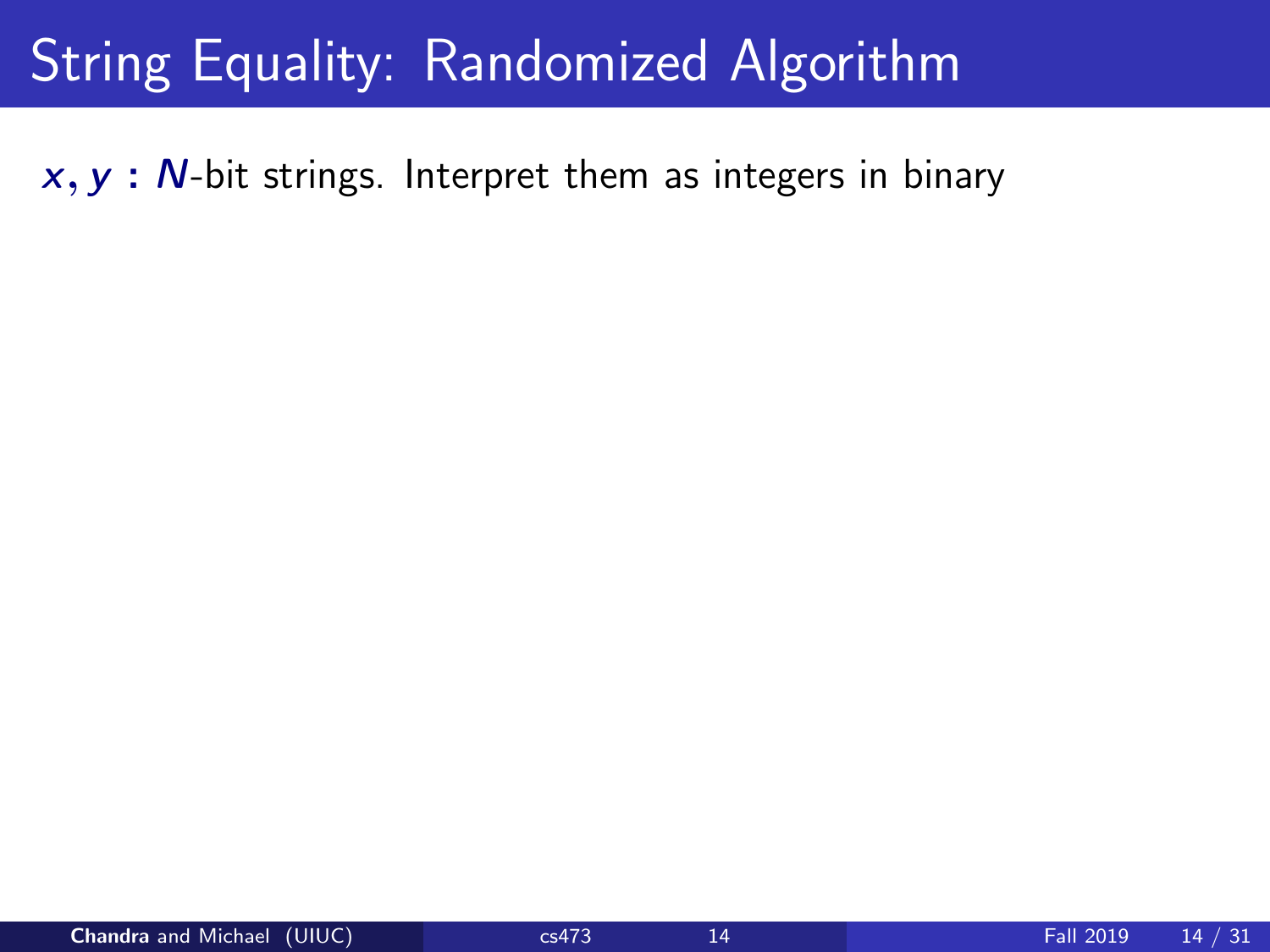# String Equality: Randomized Algorithm

 $x, y$  :  $N$ -bit strings. Interpret them as integers in binary (Recall) If  $M = \lfloor 2(5N) \lg 5N \rfloor$ , then  $5N$  primes in  $\{1, \ldots, M\}$ .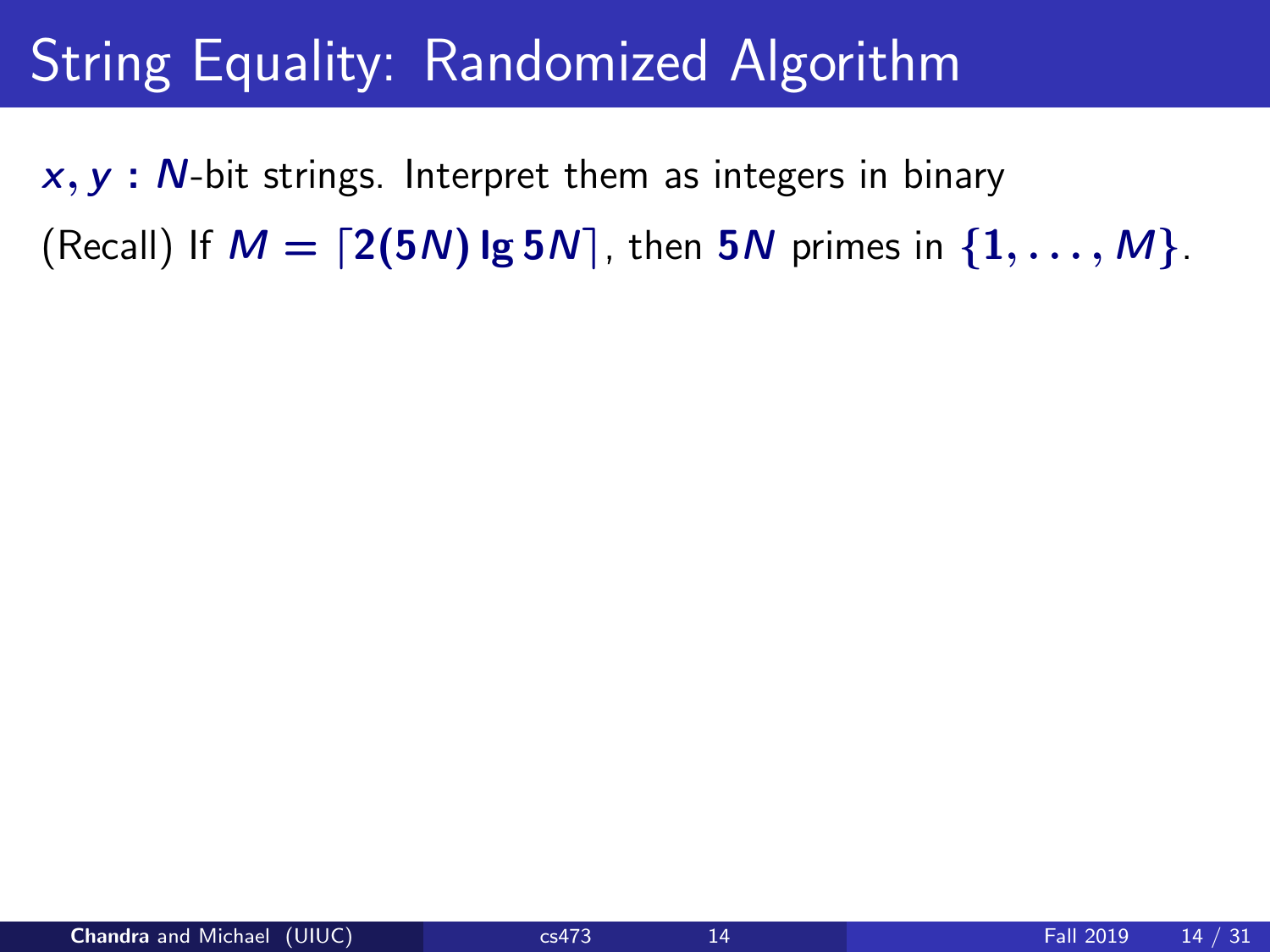$x, y$ :  $N$ -bit strings. Interpret them as integers in binary (Recall) If  $M = \lfloor 2(5N) \lg 5N \rfloor$ , then  $5N$  primes in  $\{1, \ldots, M\}$ .

#### Procedure

- Define  $h_p(x) = x \mod p$
- $\bullet$  Alice picks a random prime p from  $\{1, \ldots M\}$ .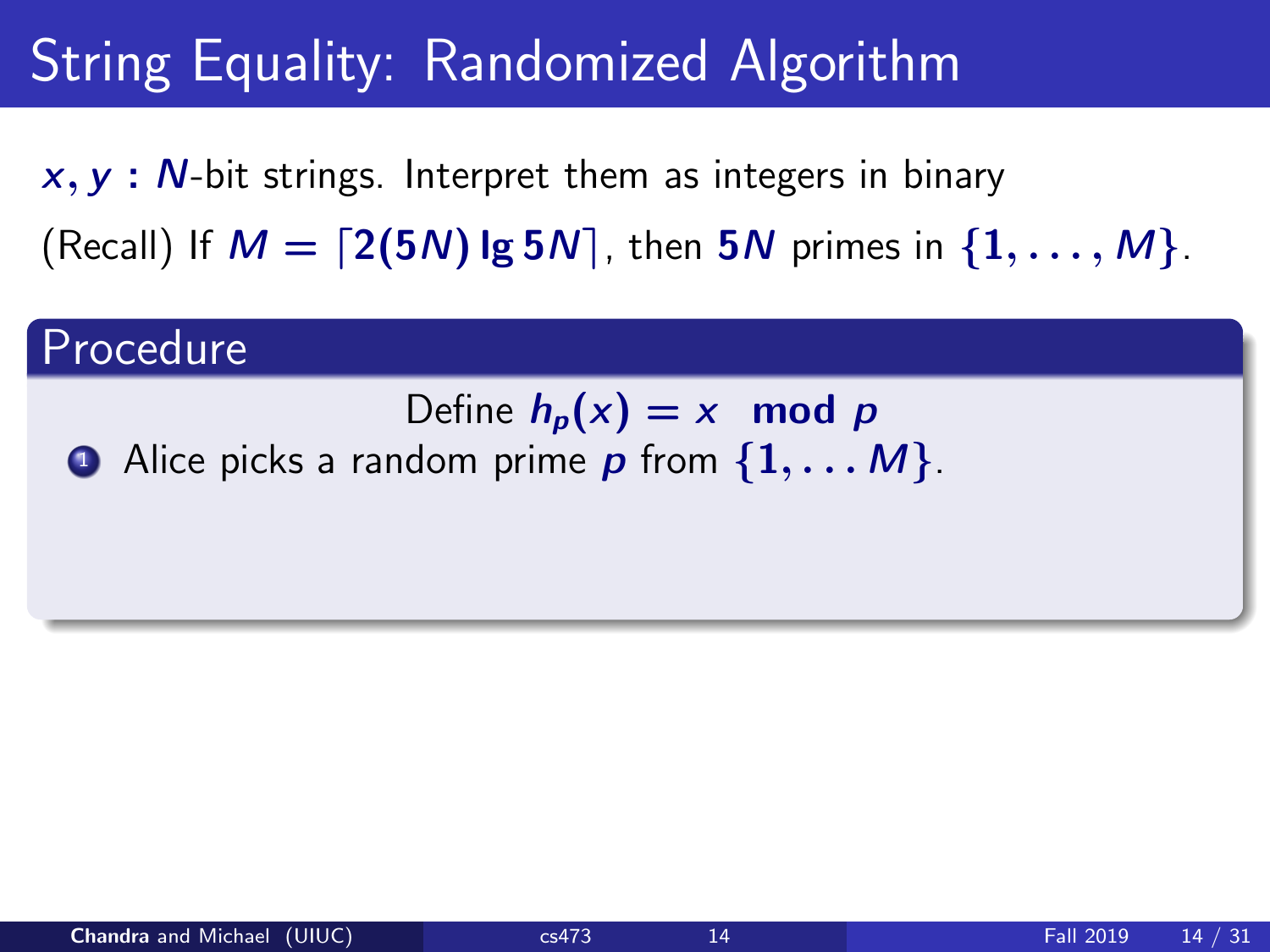$x, y$ :  $N$ -bit strings. Interpret them as integers in binary (Recall) If  $M = \lfloor 2(5N) \lg 5N \rfloor$ , then  $5N$  primes in  $\{1, \ldots, M\}$ .

#### Procedure

Define  $h_n(x) = x \mod p$ 

- $\bullet$  Alice picks a random prime p from  $\{1, \ldots M\}$ .
- **2** She sends Bob prime p, and also  $h_p(x) = x$  mod p.
- **3** Bob checks if  $h_p(y) = h_p(x)$ . If so, he says equal else un-equal.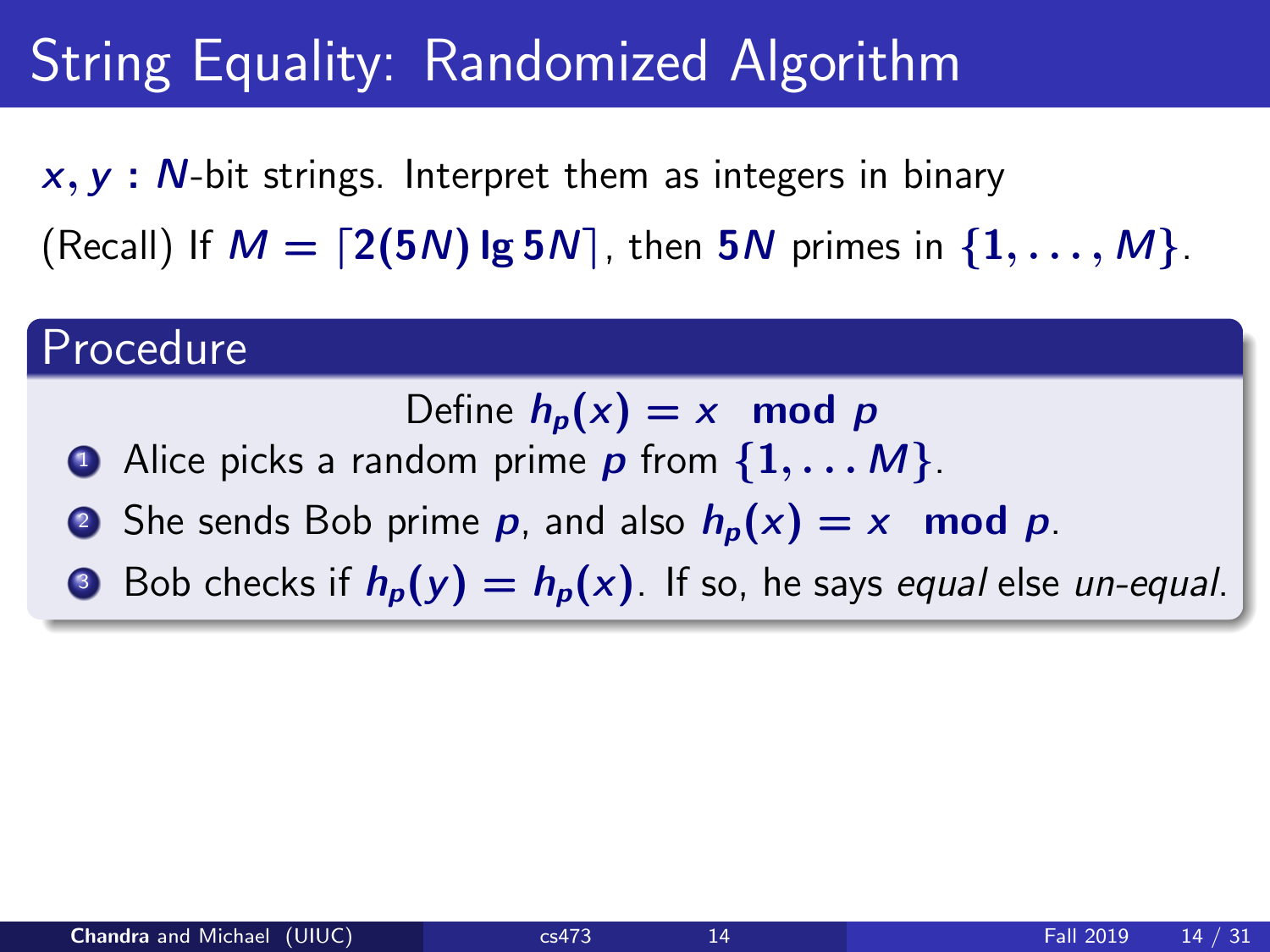$x, y$ :  $N$ -bit strings. Interpret them as integers in binary (Recall) If  $M = \lfloor 2(5N) \lg 5N \rfloor$ , then  $5N$  primes in  $\{1, \ldots, M\}$ .

#### Procedure

Define  $h_n(x) = x \mod p$ 

- $\bullet$  Alice picks a random prime p from  $\{1, \ldots M\}$ .
- **2** She sends Bob prime p, and also  $h_p(x) = x$  mod p.
- **3** Bob checks if  $h_p(y) = h_p(x)$ . If so, he says equal else un-equal.

#### Lemma

If  $x = y$  then Bob always says equal.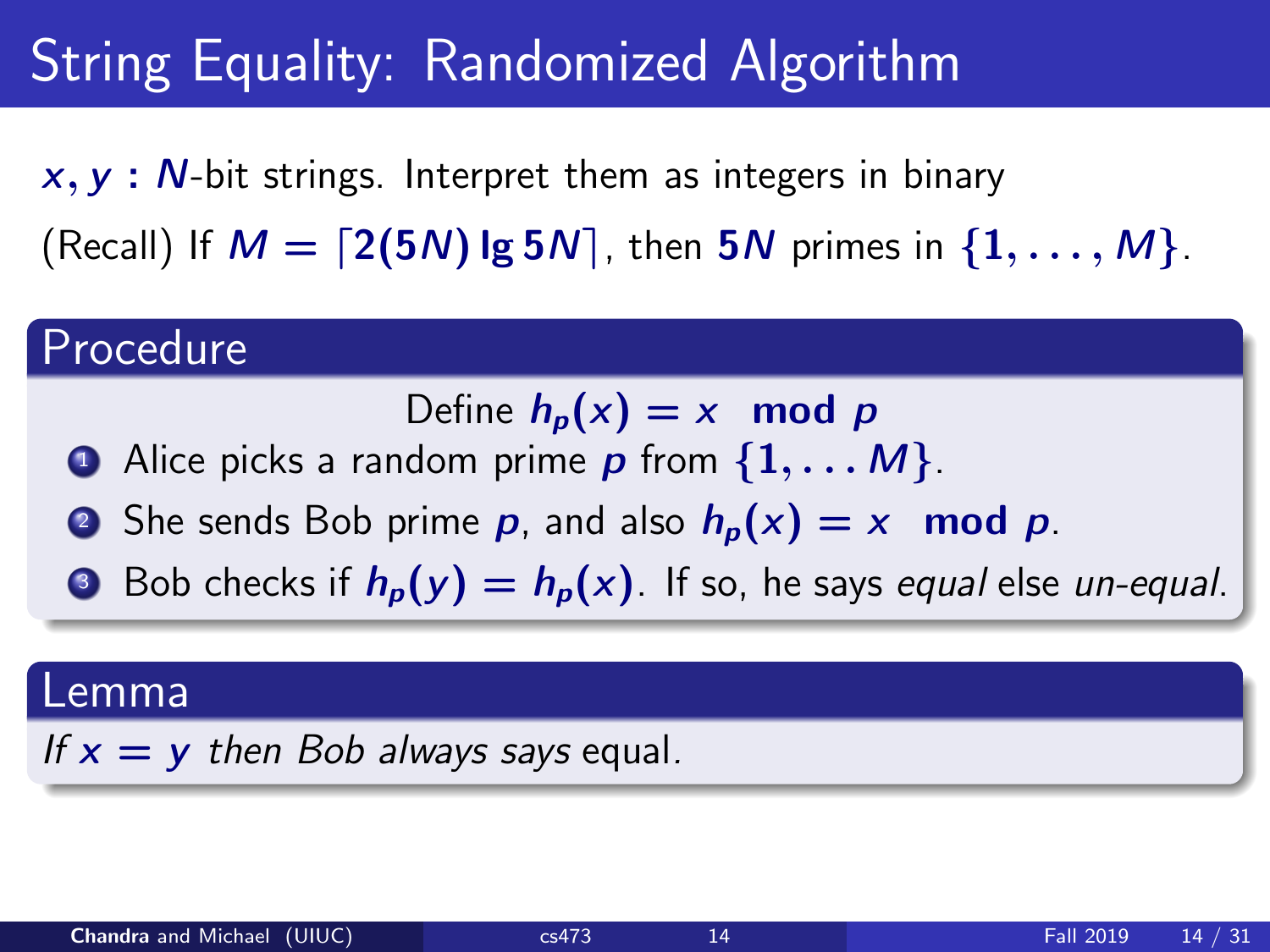$x, y$ : N-bit strings.

(Recall) If  $M = \lfloor 2(5N) \lg 5N \rfloor$ , then  $5N$  primes in  $\{1, \ldots, M\}$ .

#### Procedure

Define  $h_n(x) = x \mod p$ 

- $\bullet$  Alice picks a random prime p from  $\{1, \ldots M\}$ .
- **2** She sends Bob prime **p**, and also  $h_p(x) = x$  mod **p**.
- **3** Bob checks if  $h_p(y) = h_p(x)$ . If so, he says equal else un-equal.

#### Lemma

If  $x \neq y$  then, Pr[Bob says equal]  $\leq 1/5$  (error probability).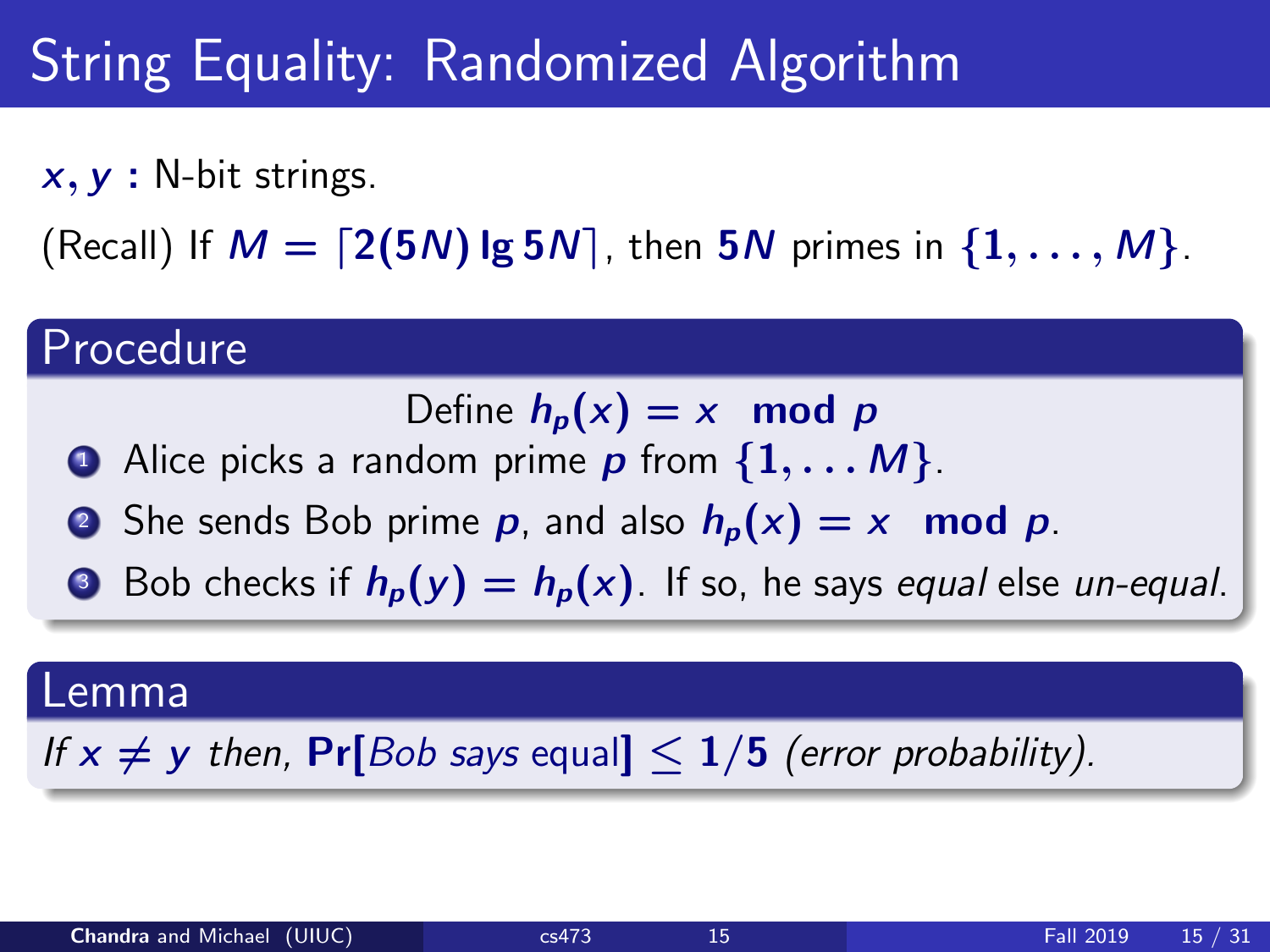$x, y$ : N-bit strings.

(Recall) If  $M = \lfloor 2(sN) \lg sN \rfloor$ , then sN primes in  $\{1, \ldots, M\}$ .

#### Procedure

Define  $h_n(x) = x \mod p$ 

- $\bullet$  Alice picks a random prime p from  $\{1, \ldots M\}$ .
- **2** She sends Bob prime **p**, and also  $h_p(x) = x$  mod **p**.
- **3** Bob checks if  $h_p(y) = h_p(x)$ . If so, he says equal else un-equal.

#### Lemma

If  $x \neq y$  then, Pr[Bob says equal]  $\leq 1/s$  (error probability).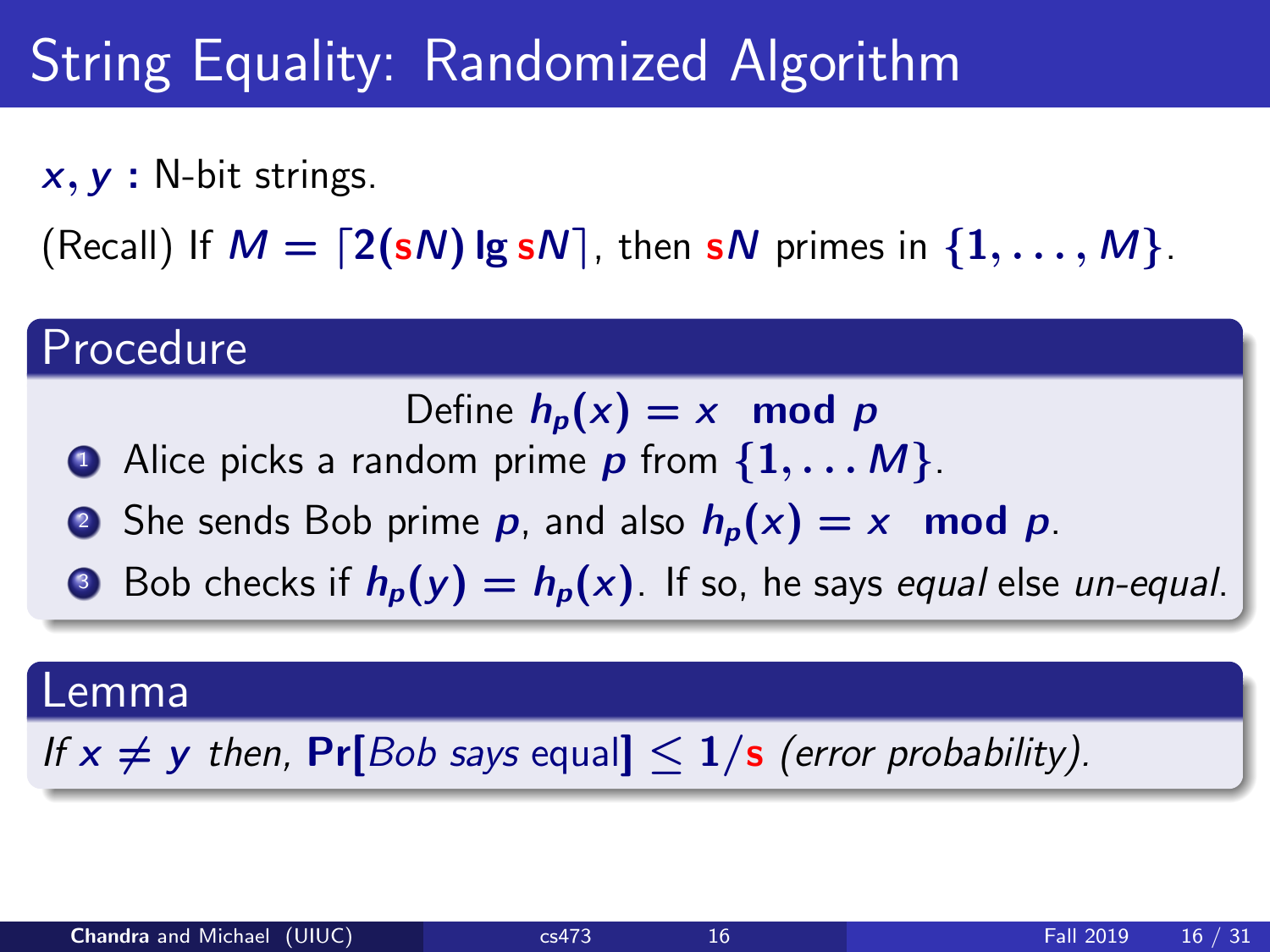### Question.

Let  $x = 6 = 2 * 3$ . If we draw a p u.a.r. from  $\{2, 3, 5, 7\}$ , then what is the probability that x mod  $p = 0$ ?

 $(A)$  0. (B) 1.  $(C)$  1/4.  $(D)$  1/2. (E) none of the above.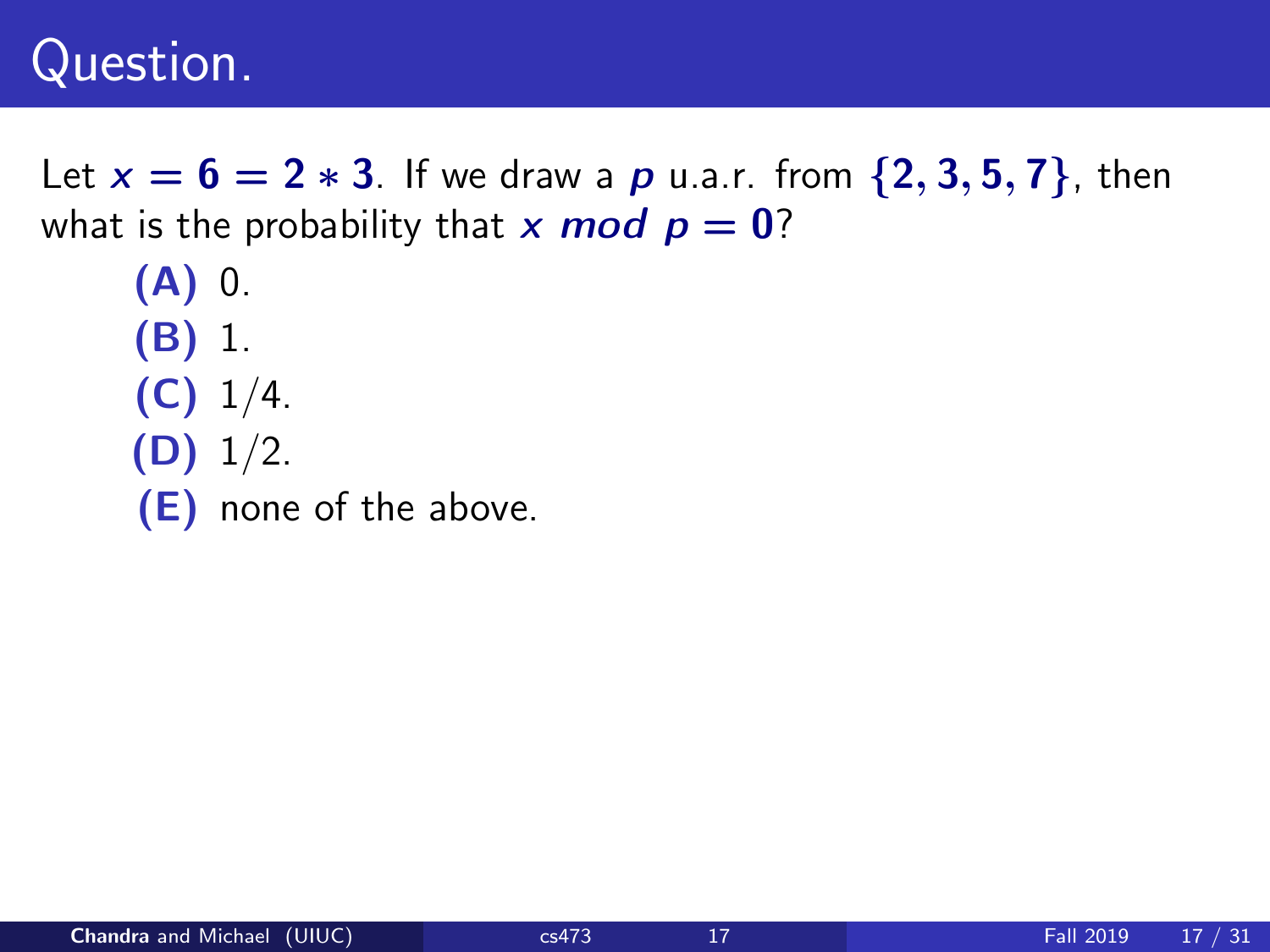### Question.

Let  $x = 6 = 2 * 3$ . If we draw a p u.a.r. from  $\{2, 3, 5, 7\}$ , then what is the probability that x mod  $p = 0$ ?

(A) 0. (B) 1.  $(C)$  1/4.  $(D)$  1/2. (E) none of the above.

```
Now, let y = 21. What is the probability that (y - x) mod p
= 15 \mod p = 0?
     (A) 0.
     (B) 1.
     (C) 1/4.
    (D) 1/2.
```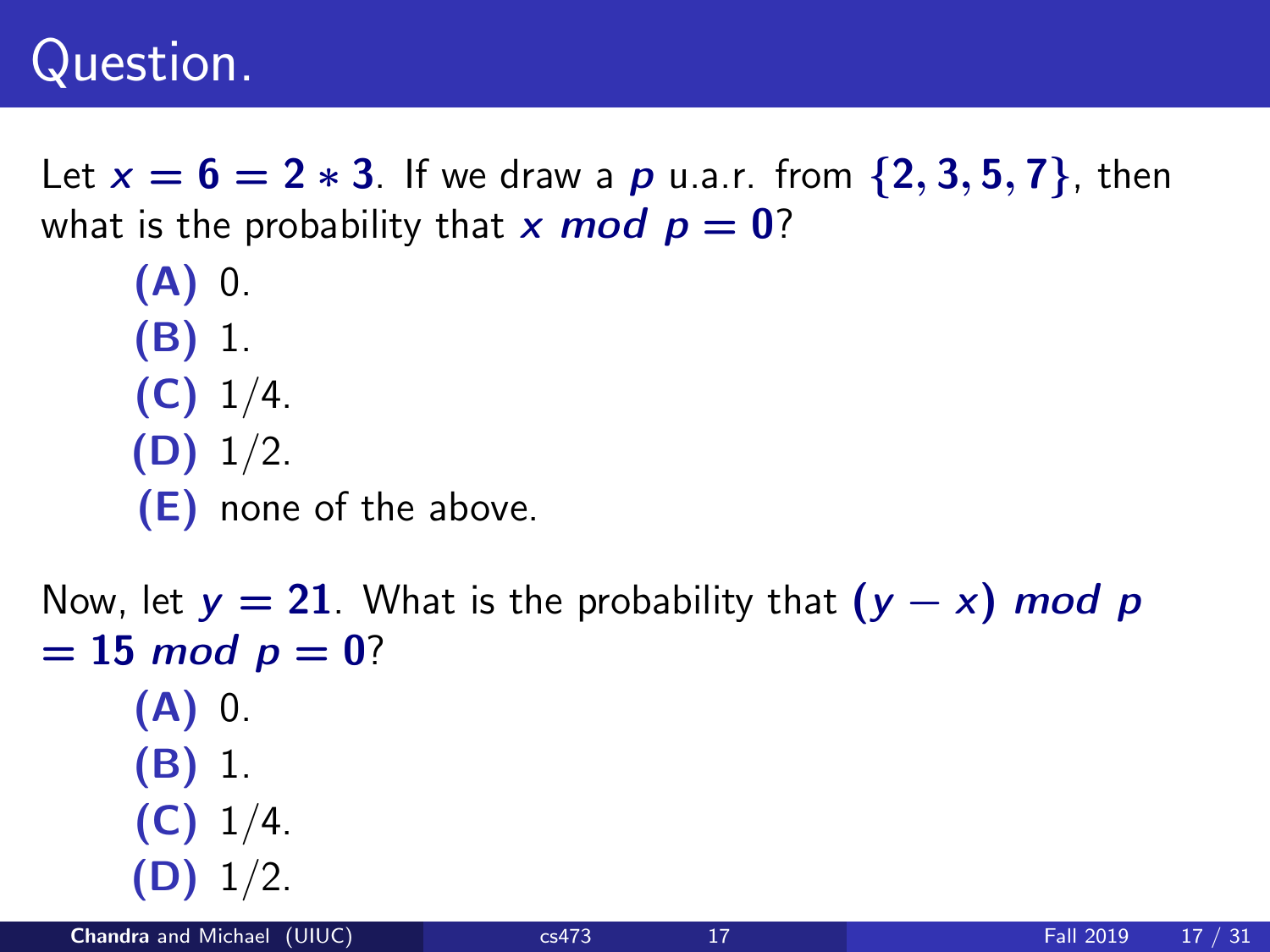x, y N-bit string,  $M = \lfloor 2(sN) \lg sN \rfloor$ , and  $h_p(x) = x \mod p$ 

#### Lemma

If  $x \neq y$  then, Pr[Bob says equal] = Pr[ $h_p(x) = h_p(y)$ ]  $\leq 1/s$ 

#### Proof.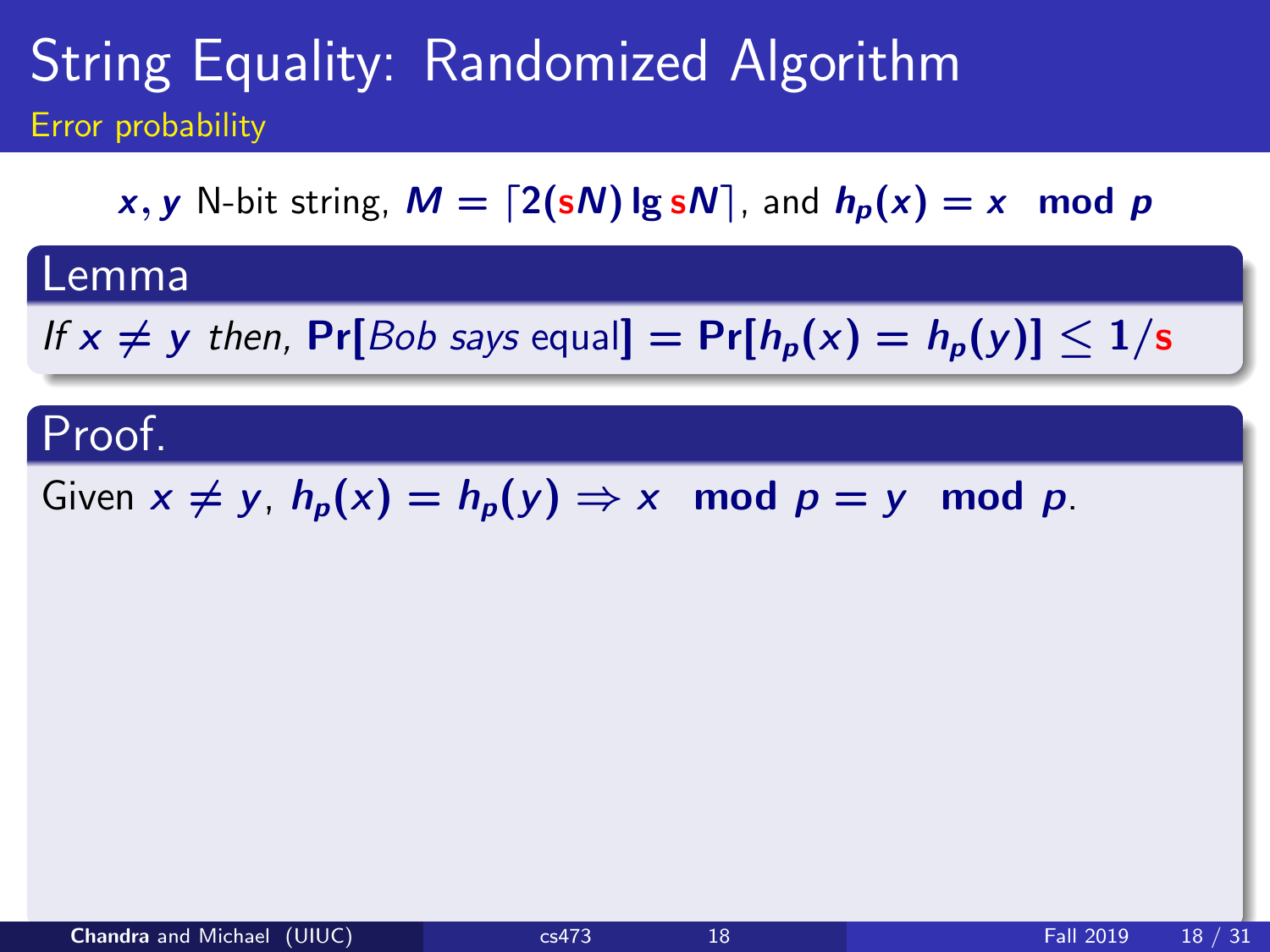x, y N-bit string,  $M = \lfloor 2(sN) \lg sN \rfloor$ , and  $h_p(x) = x \mod p$ 

#### Lemma

If  $x \neq y$  then, Pr[Bob says equal] = Pr[ $h_p(x) = h_p(y)$ ]  $\leq 1/s$ 

#### Proof.

Given  $x \neq y$ ,  $h_p(x) = h_p(y) \Rightarrow x \mod p = y \mod p$ .  $D = |x - y|$ , then D mod  $p = 0$ , and  $D \le 2^N$ .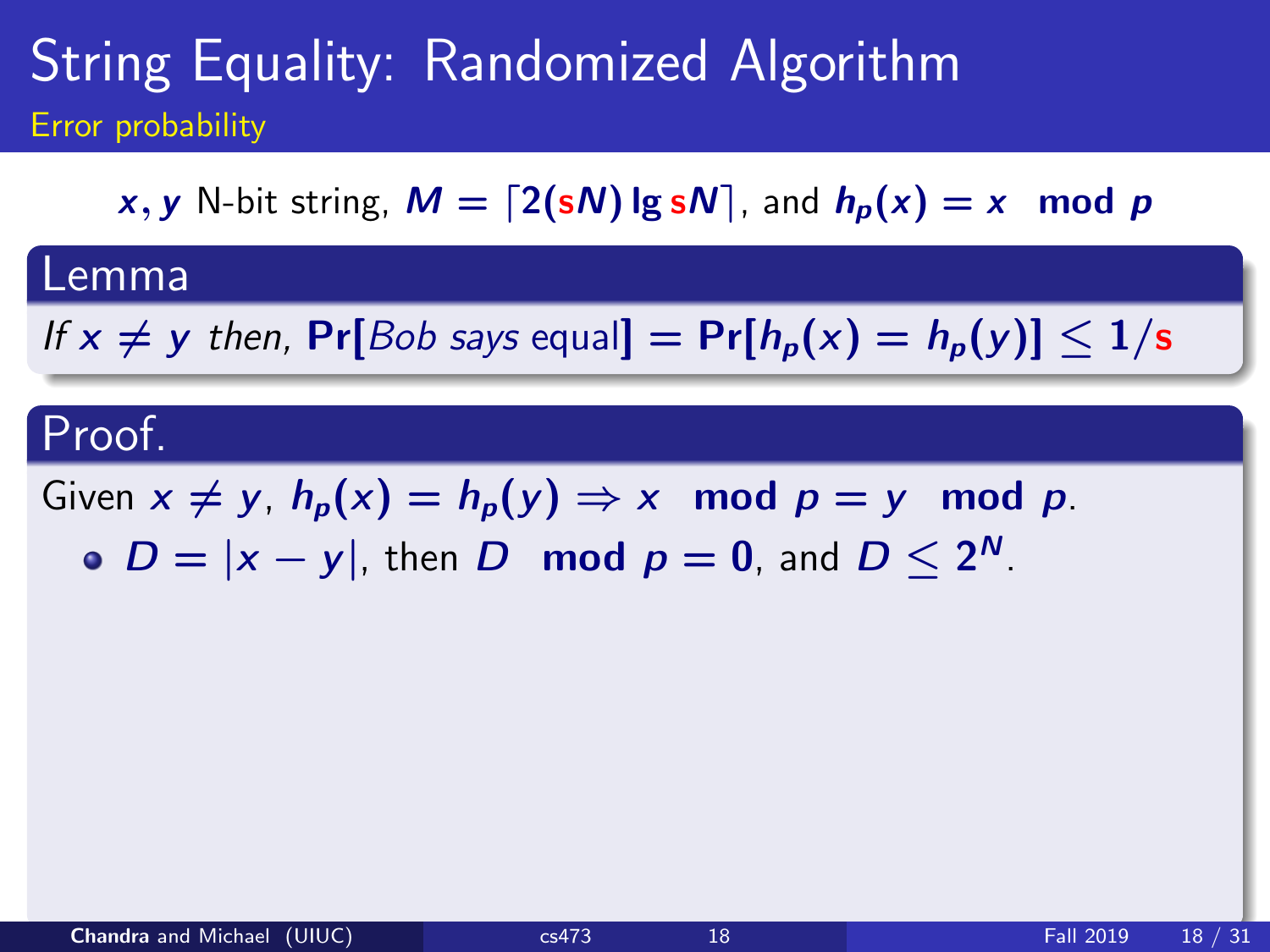x, y N-bit string,  $M = \lfloor 2(sN) \lg sN \rfloor$ , and  $h_p(x) = x \mod p$ 

#### Lemma

If  $x \neq y$  then, Pr[Bob says equal] = Pr[ $h_p(x) = h_p(y)$ ]  $\leq 1/s$ 

#### Proof.

- $D = |x y|$ , then D mod  $p = 0$ , and  $D \le 2^N$ .
- $D = p_1 \dots p_k$  prime factorization with repetitions.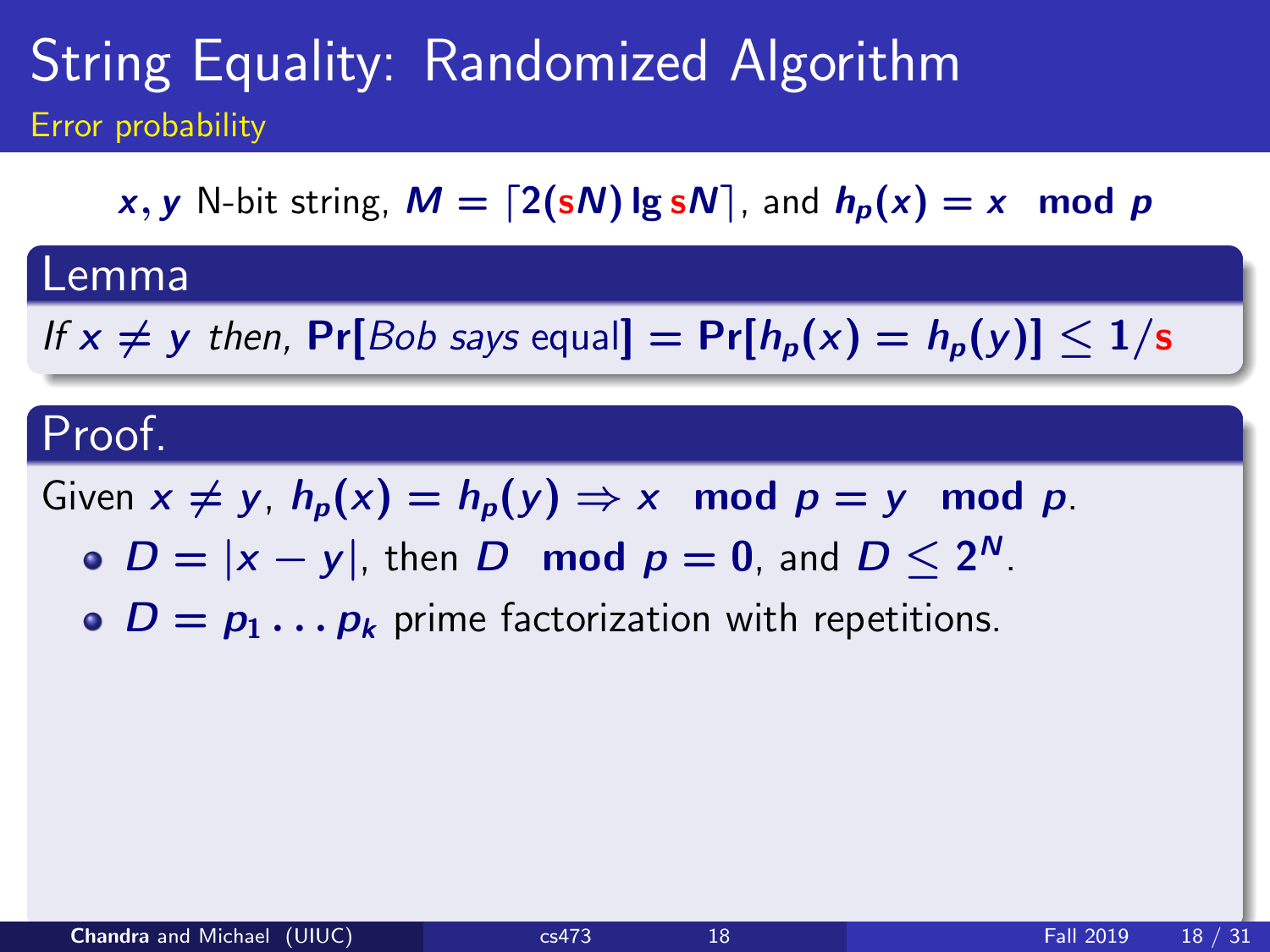x, y N-bit string,  $M = \lfloor 2(sN) \lg sN \rfloor$ , and  $h_p(x) = x \mod p$ 

#### Lemma

If  $x \neq y$  then, Pr[Bob says equal] = Pr[ $h_p(x) = h_p(y)$ ]  $\leq 1/s$ 

#### Proof.

- $D = |x y|$ , then D mod  $p = 0$ , and  $D \le 2^N$ .
- $\bullet$   $D = p_1 \dots p_k$  prime factorization with repetitions. All  $p_i\geq 2 \Rightarrow D\geq 2^k.$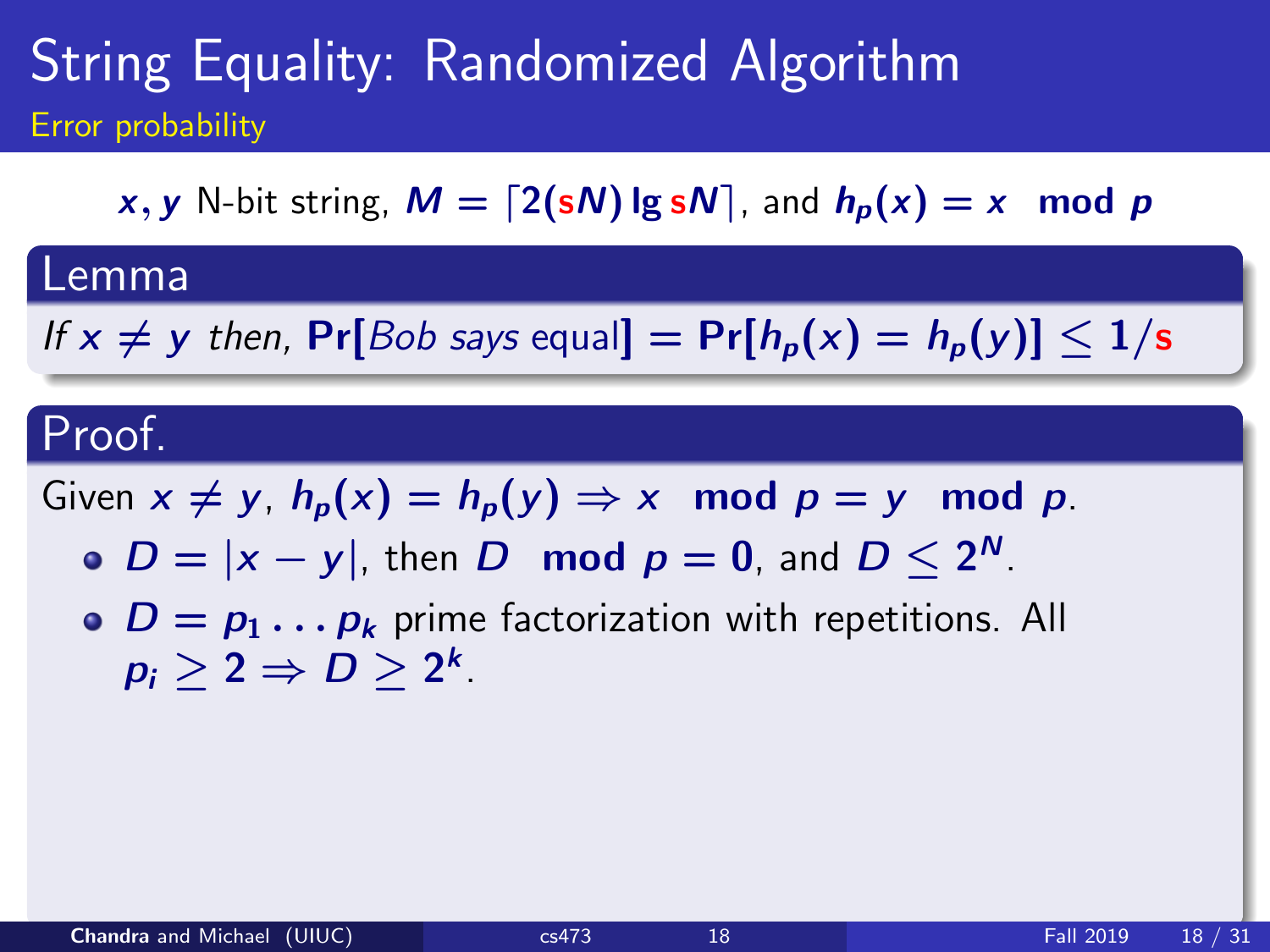x, y N-bit string,  $M = \lfloor 2(sN) \lg sN \rfloor$ , and  $h_p(x) = x \mod p$ 

#### Lemma

If  $x \neq y$  then, Pr[Bob says equal] = Pr[ $h_p(x) = h_p(y)$ ]  $\leq 1/s$ 

#### Proof.

- $D = |x y|$ , then D mod  $p = 0$ , and  $D \le 2^N$ .
- $\bullet$   $D = p_1 \dots p_k$  prime factorization with repetitions. All  $p_i\geq 2 \Rightarrow D\geq 2^k.$
- $2^k \leq D \leq 2^N \Rightarrow k \leq N$ .  $D$  has at most  $N$  prime divisors.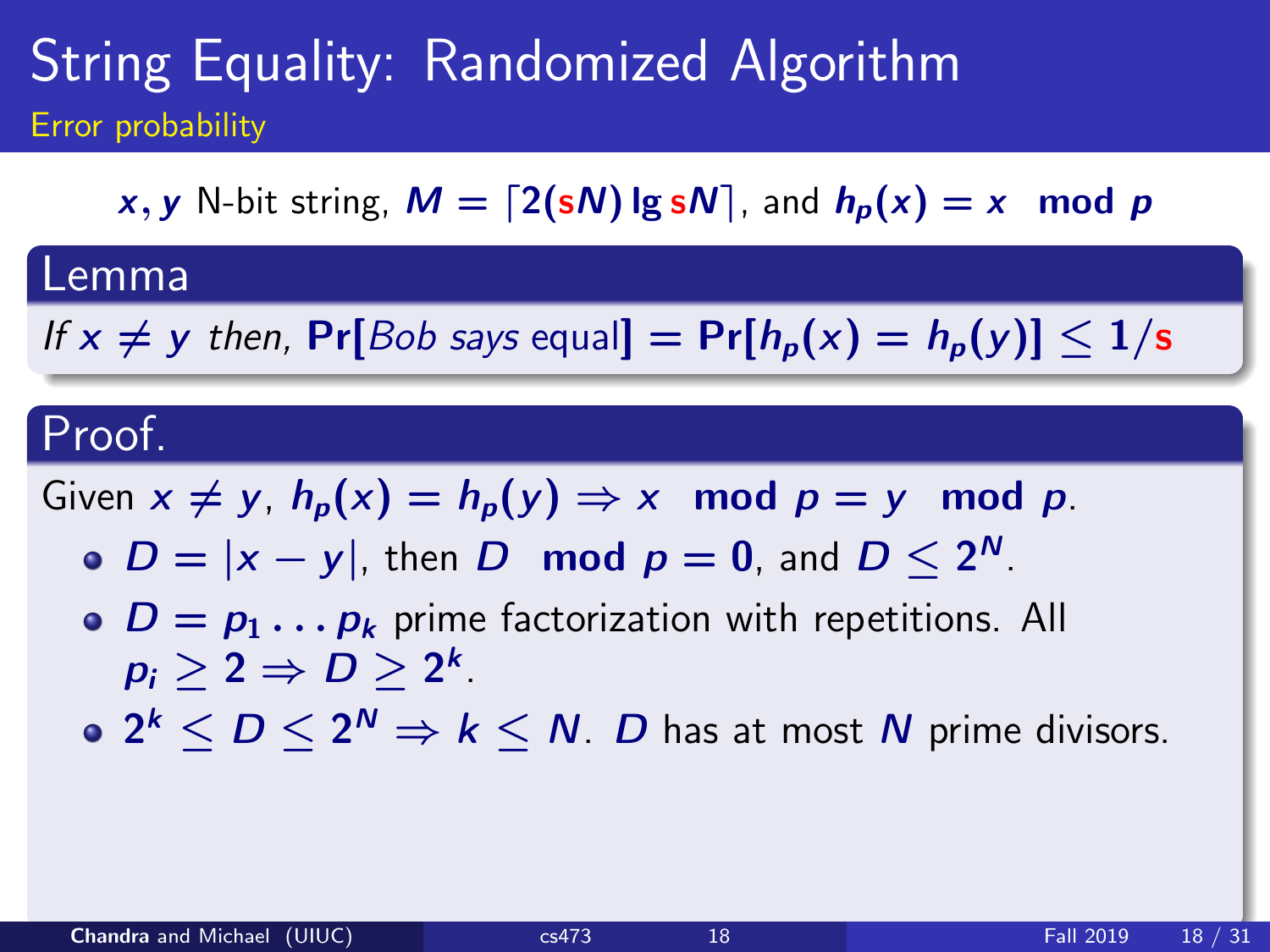x, y N-bit string,  $M = \lfloor 2(sN) \lg sN \rfloor$ , and  $h_p(x) = x \mod p$ 

#### Lemma

If  $x \neq y$  then, Pr[Bob says equal] = Pr[ $h_p(x) = h_p(y)$ ]  $\leq 1/s$ 

#### Proof.

Given  $x \neq y$ ,  $h_p(x) = h_p(y) \Rightarrow x \mod p = y \mod p$ .

- $D = |x y|$ , then D mod  $p = 0$ , and  $D \le 2^N$ .
- $\bullet$   $D = p_1 \dots p_k$  prime factorization with repetitions. All  $p_i\geq 2 \Rightarrow D\geq 2^k.$
- $2^k \leq D \leq 2^N \Rightarrow k \leq N$ .  $D$  has at most  $N$  prime divisors.

• Probability that a random prime  $p$  from  $\{1, \ldots, M\}$  is a divisor  $= \frac{k}{\pi(M)} \leq \frac{N}{\pi(M)}$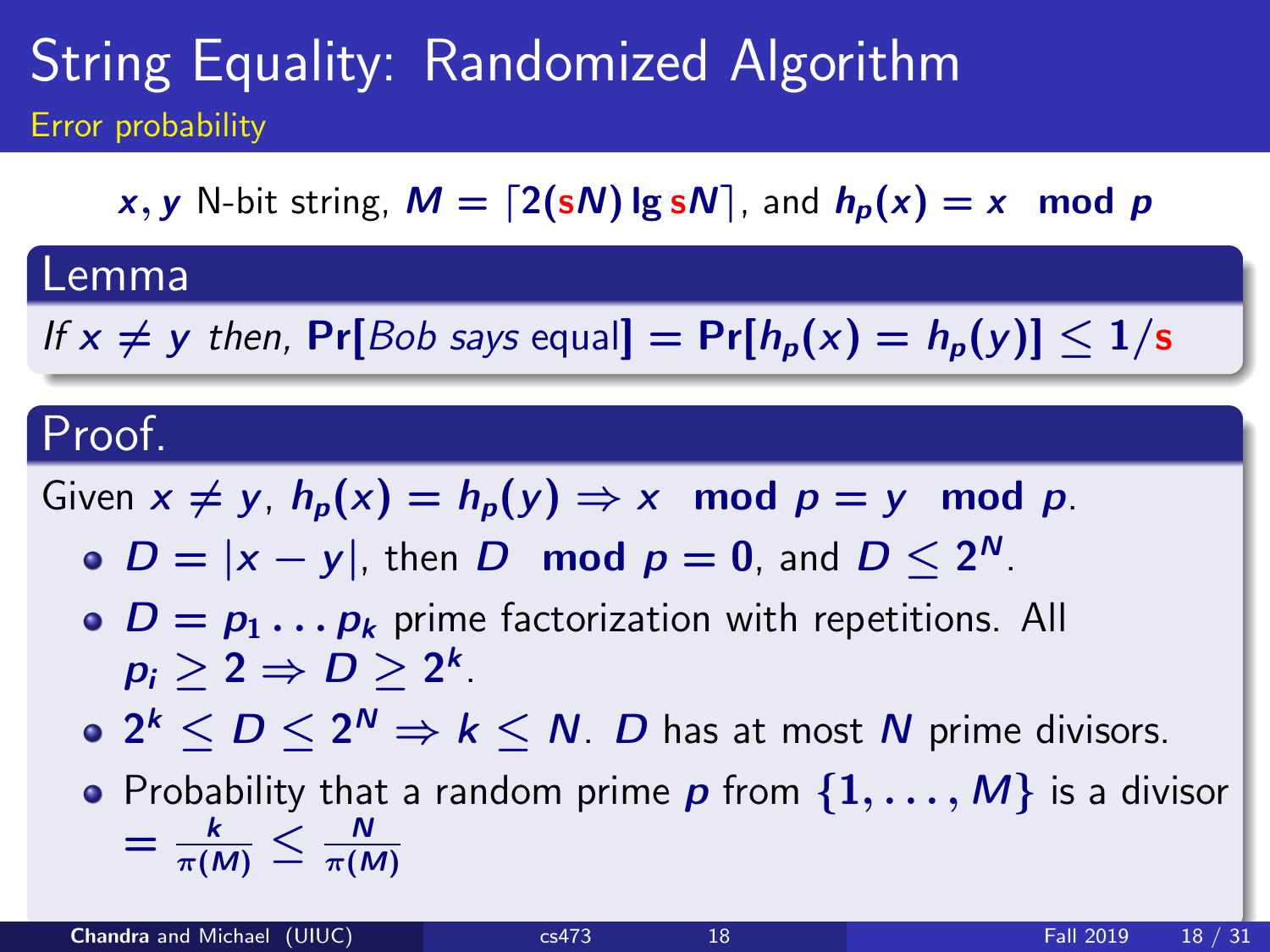x, y N-bit string,  $M = \lfloor 2(sN) \lg sN \rfloor$ , and  $h_p(x) = x \mod p$ 

#### Lemma

If  $x \neq y$  then, Pr[Bob says equal] = Pr[ $h_p(x) = h_p(y)$ ]  $\leq 1/s$ 

#### Proof.

Given  $x \neq y$ ,  $h_p(x) = h_p(y) \Rightarrow x \mod p = y \mod p$ .

- $D = |x y|$ , then D mod  $p = 0$ , and  $D \le 2^N$ .
- $\bullet$   $D = p_1 \dots p_k$  prime factorization with repetitions. All  $p_i\geq 2 \Rightarrow D\geq 2^k.$
- $2^k \leq D \leq 2^N \Rightarrow k \leq N$ .  $D$  has at most  $N$  prime divisors.

• Probability that a random prime p from  $\{1,\ldots,M\}$  is a divisor  $=\frac{k}{\pi(M)}\leq\frac{N}{\pi(M)}\leq\frac{N}{M/\lg M}=\frac{N}{2({\mathsf{s}} N)\lg {\mathsf{s}} N}$  lg  $M\leq\frac{1}{\mathsf{s}}$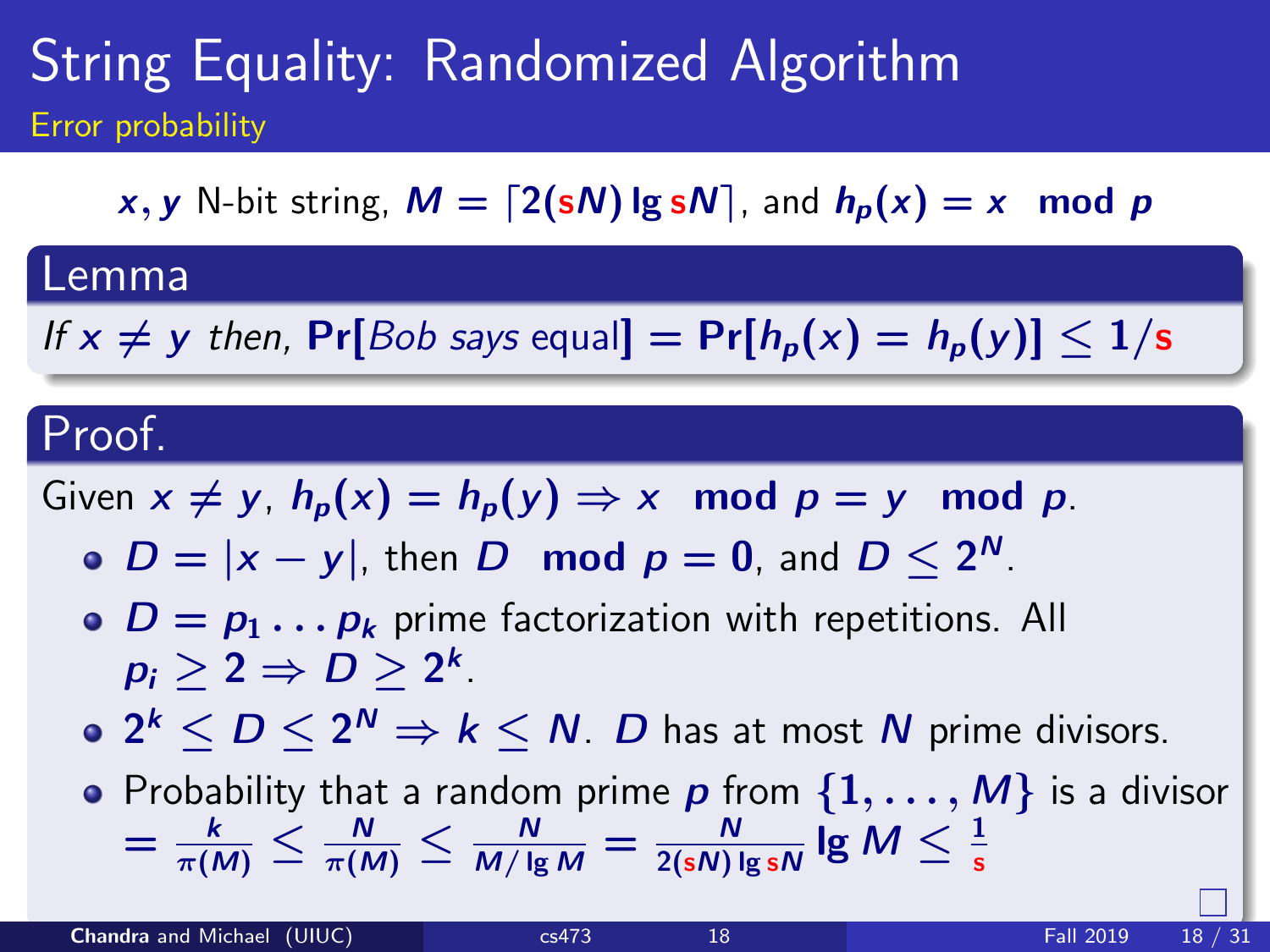#### Low Error Probability

**1** Choose large enough s. Error prob:  $1/s$ .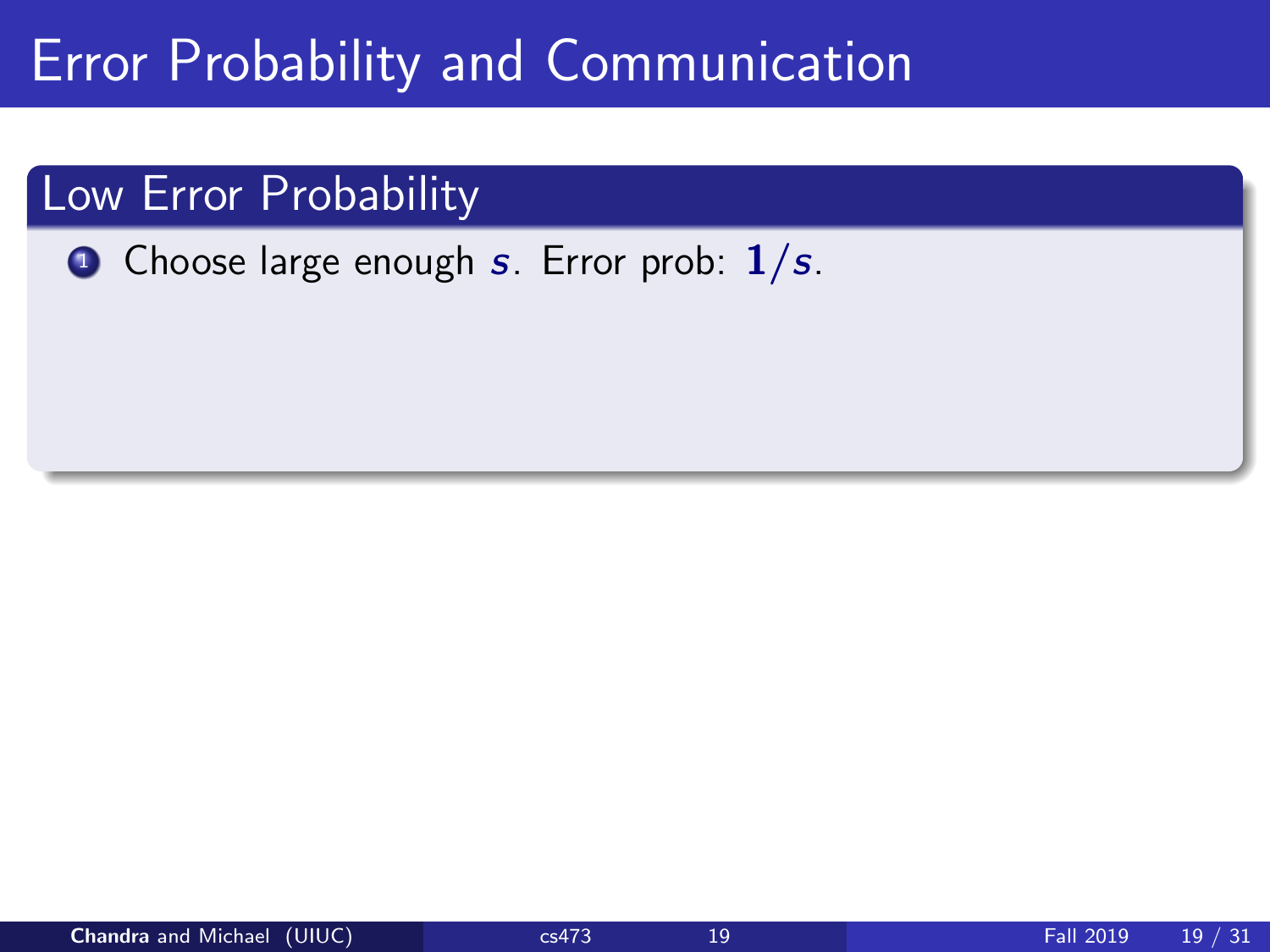#### Low Error Probability

- **1** Choose large enough s. Error prob:  $1/s$ .
- Alice repeats the process R times, and Bob says equal only if he gets equal all  *times.*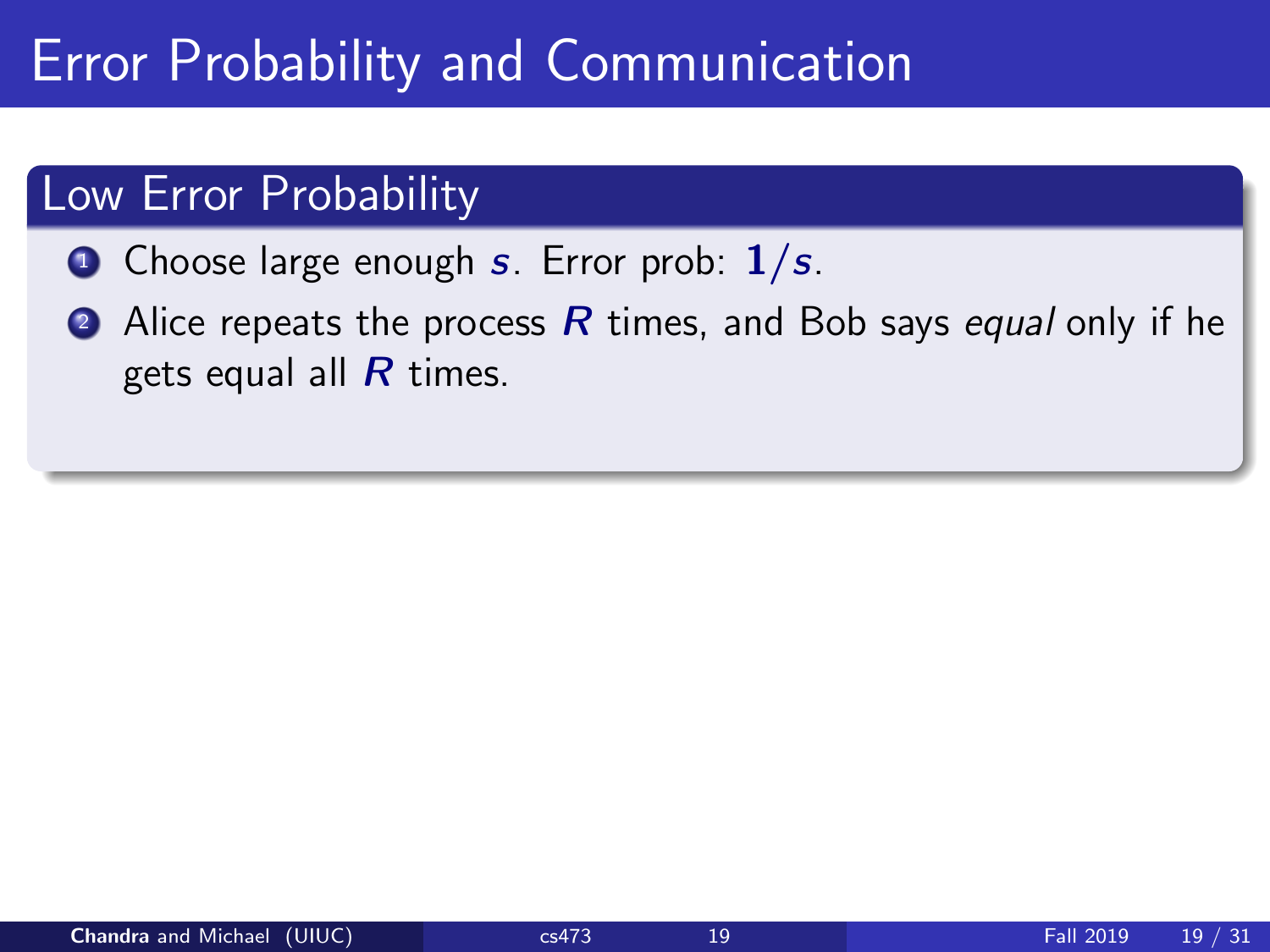#### Low Error Probability

- $\bullet$  Choose large enough s. Error prob:  $1/s$ .
- Alice repeats the process R times, and Bob says equal only if he gets equal all  *times.* Error probability:  $\frac{1}{s^R}$ .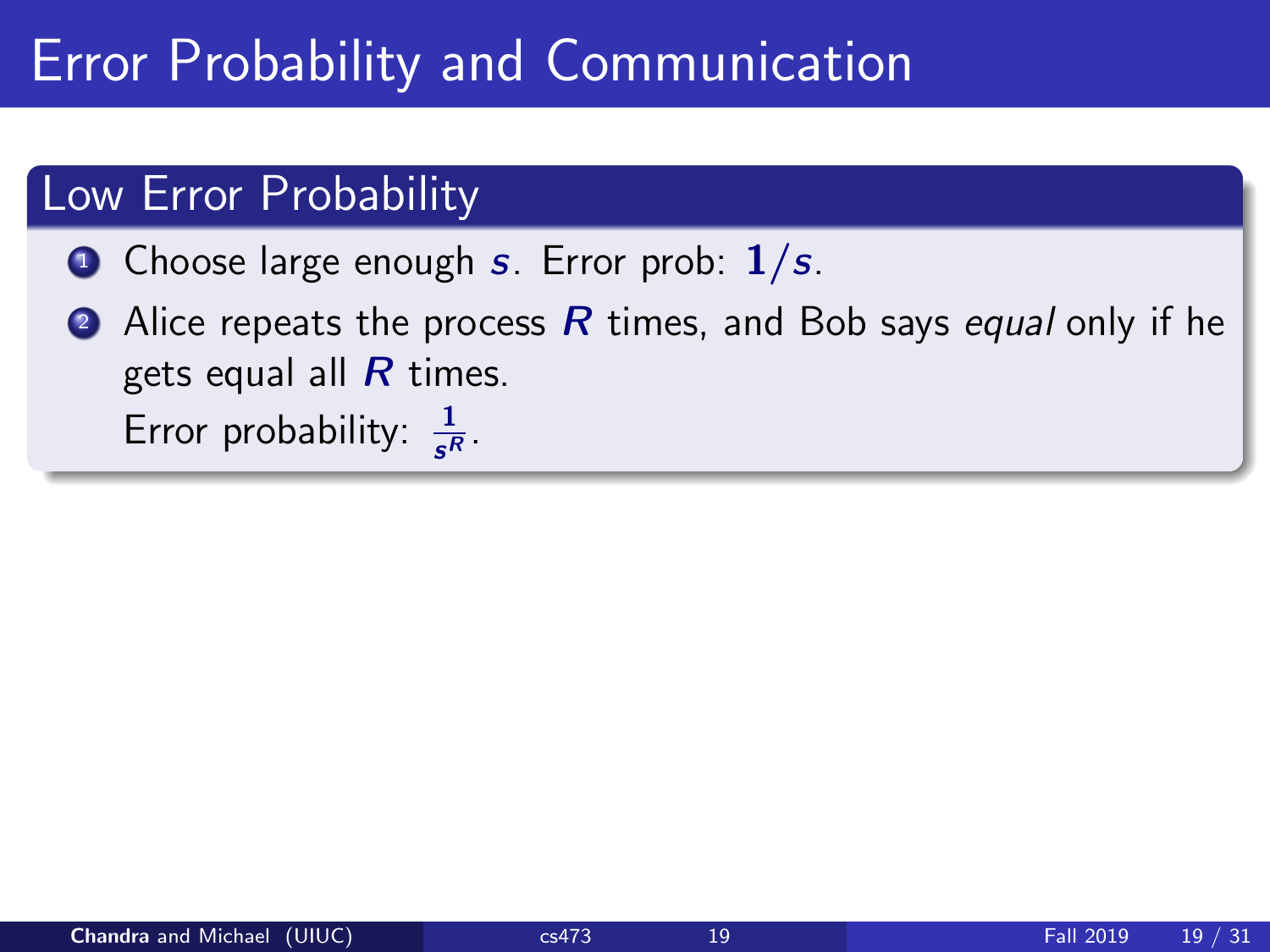#### Low Error Probability

- **O** Choose large enough s. Error prob:  $1/s$ .
- Alice repeats the process  $R$  times, and Bob says equal only if he gets equal all  $\overline{R}$  times. Error probability:  $\frac{1}{s^R}$ . For  $s = 5, R = 10, \frac{1}{5^1}$  $\frac{1}{5^{10}} \leq 0.000001$  .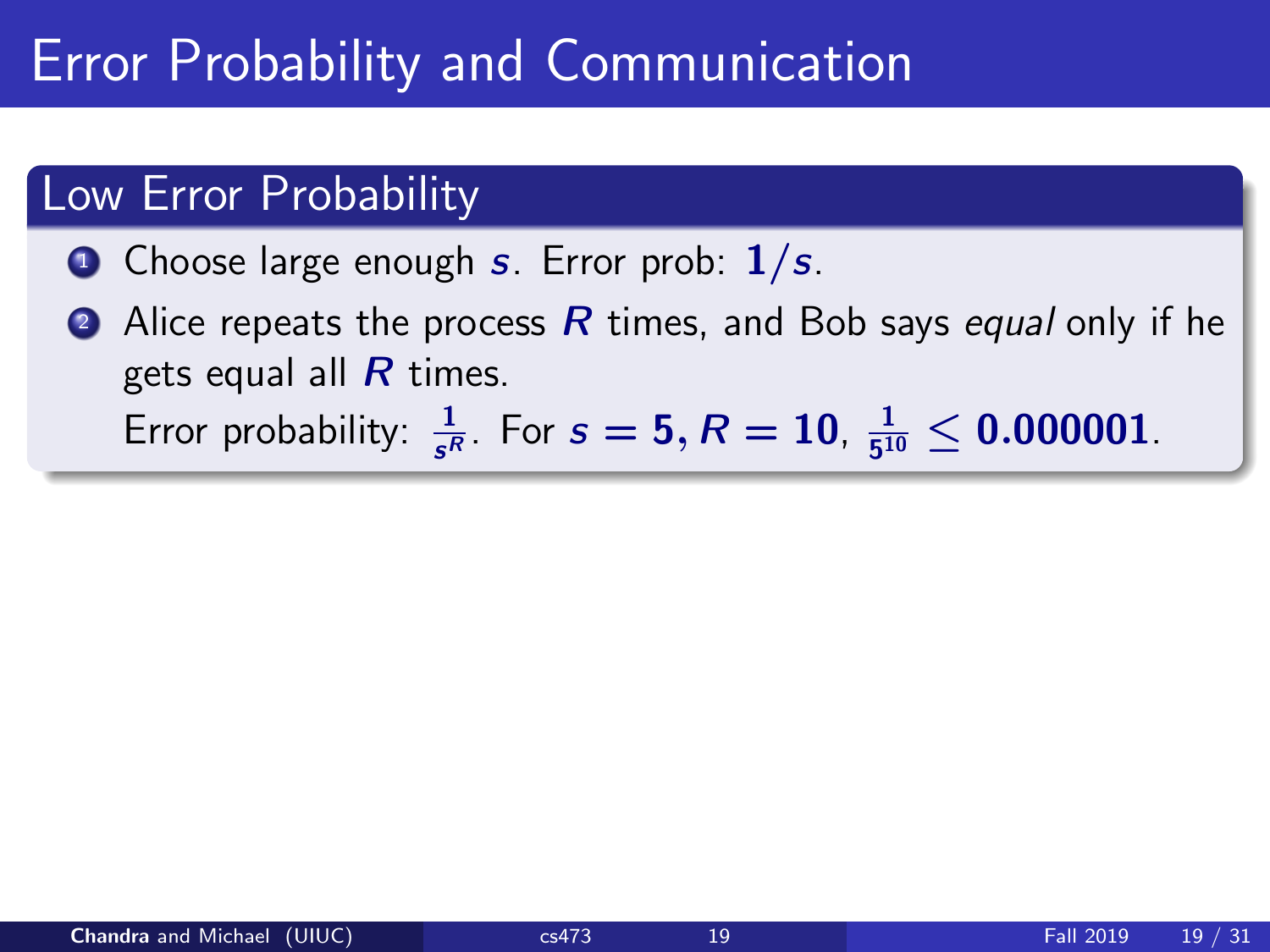#### Low Error Probability

- **O** Choose large enough s. Error prob:  $1/s$ .
- Alice repeats the process  $R$  times, and Bob says equal only if he gets equal all  $\overline{R}$  times. Error probability:  $\frac{1}{s^R}$ . For  $s = 5, R = 10, \frac{1}{5^1}$  $\frac{1}{5^{10}} \leq 0.000001$  .

$$
M = \lceil 2(sN) \lg sN \rceil
$$

Amount of Communication

Each round sends 2 integers  $\leq M$ .  $\#$  bits: 2 lg  $M \leq 4$  (lg s + lg N).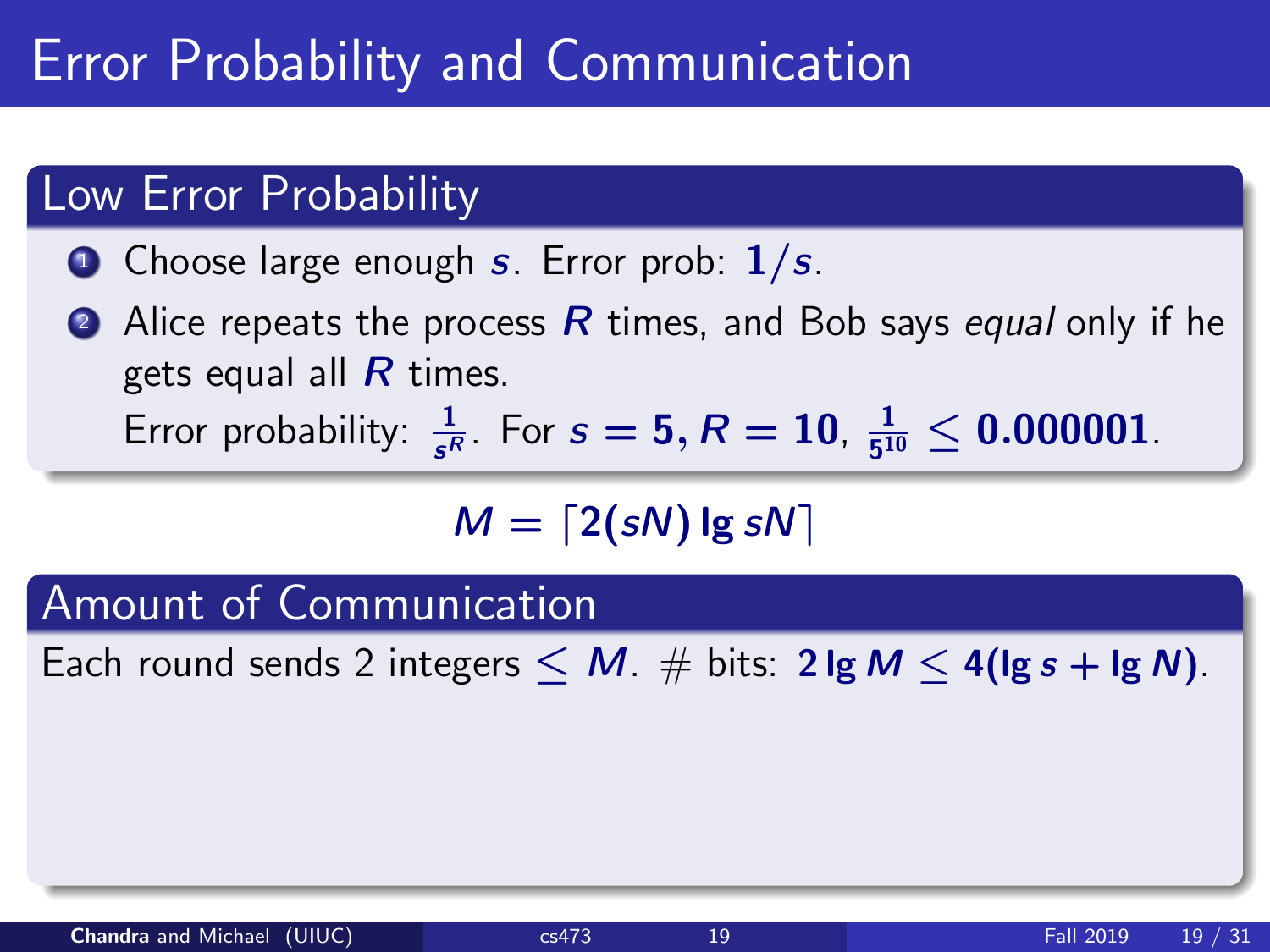#### Low Error Probability

- **O** Choose large enough s. Error prob:  $1/s$ .
- Alice repeats the process  $R$  times, and Bob says equal only if he gets equal all  *times.* Error probability:  $\frac{1}{s^R}$ . For  $s = 5, R = 10, \frac{1}{5^1}$  $\frac{1}{5^{10}} \leq 0.000001$  .

$$
M = \lceil 2(sN) \lg sN \rceil
$$

### Amount of Communication

Each round sends 2 integers  $\leq M$ .  $\#$  bits: 2 lg  $M \leq 4$  (lg s + lg N).

If x and y are copies of Wikipedia, about 25 billion characters. If 8 bits per character, then  $N\approx 2^{38}$  bits.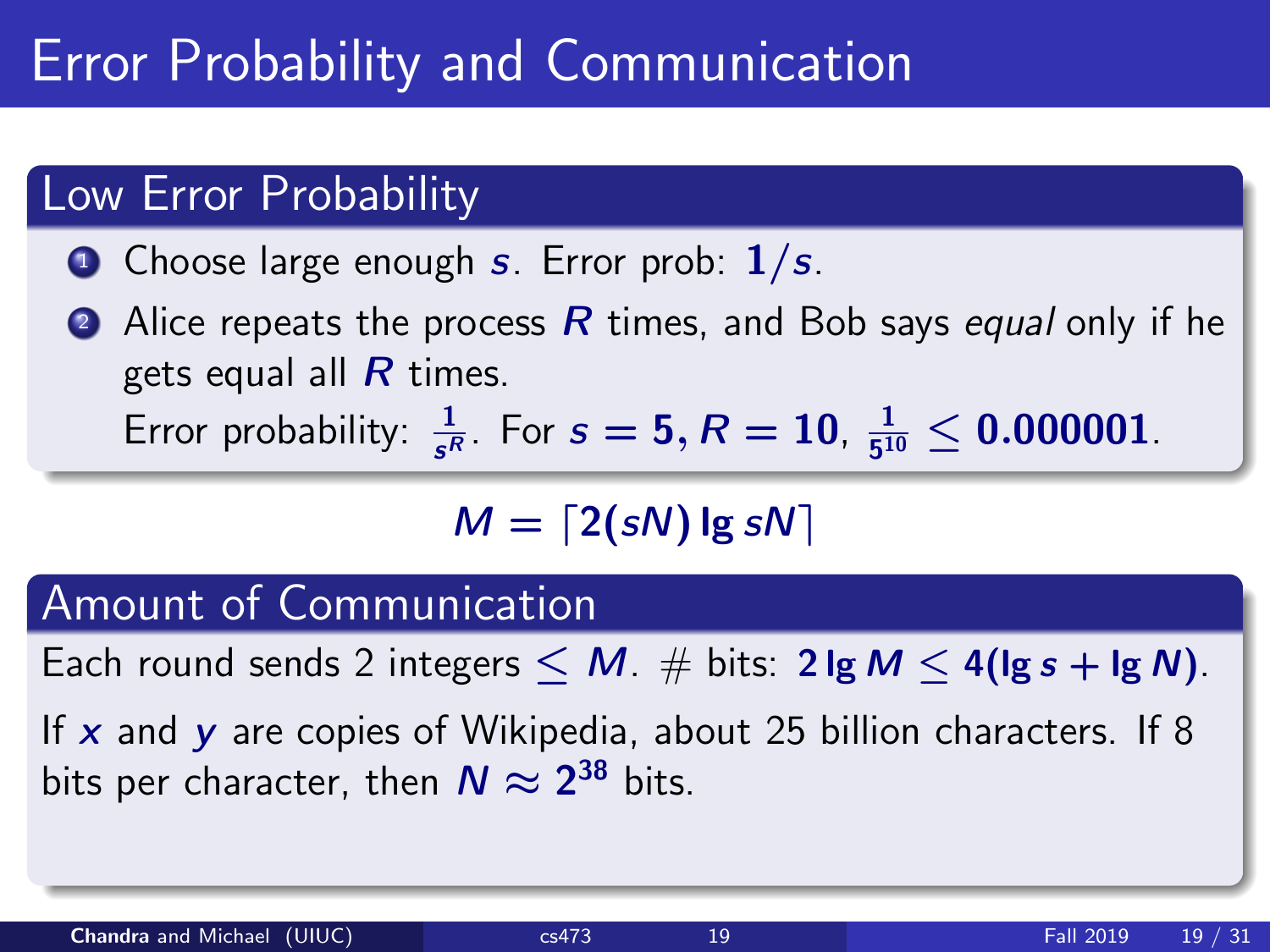#### Low Error Probability

- $\bullet$  Choose large enough s. Error prob:  $1/s$ .
- Alice repeats the process  $R$  times, and Bob says equal only if he gets equal all  *times.* Error probability:  $\frac{1}{s^R}$ . For  $s = 5, R = 10, \frac{1}{5^1}$  $\frac{1}{5^{10}} \leq 0.000001$  .

$$
M = \lceil 2(sN) \lg sN \rceil
$$

### Amount of Communication

Each round sends 2 integers  $\leq M$ .  $\#$  bits: 2 lg  $M \leq 4$  (lg s + lg N).

If x and y are copies of Wikipedia, about 25 billion characters. If 8 bits per character, then  $N\approx 2^{38}$  bits.

Second approach will send  $10(2 \lg (10N \lg 5N)) < 1280$  bits.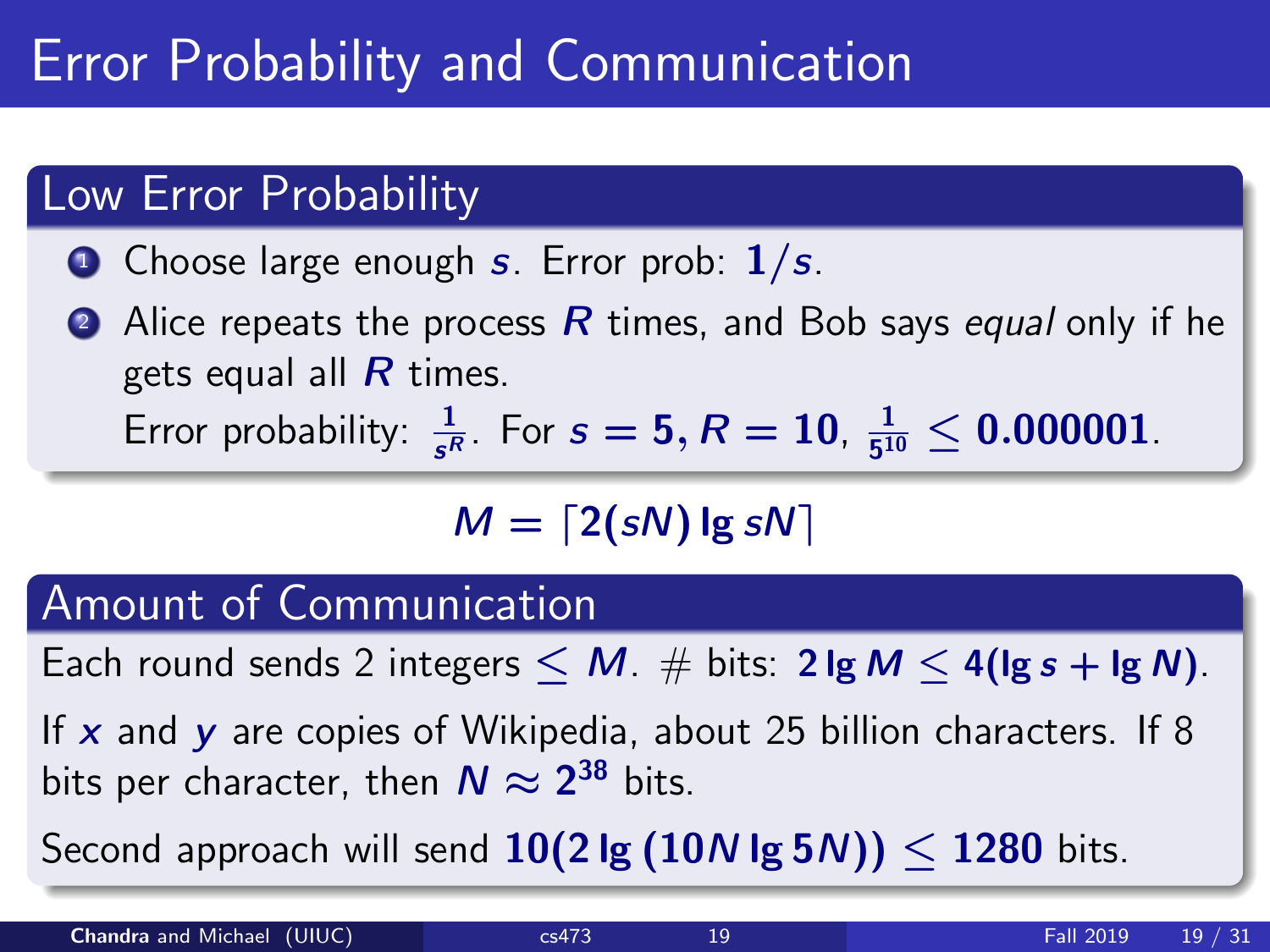## Verifying inequality

**Question:** Algorithm is Monte Carlo. Suppose  $x \neq y$ . Can Alice and Bob find with high probability an index *i* such that  $x_i \neq y_i$  and verify it? Assuming here that Alice and Bob can communicate over multiple rounds adaptively.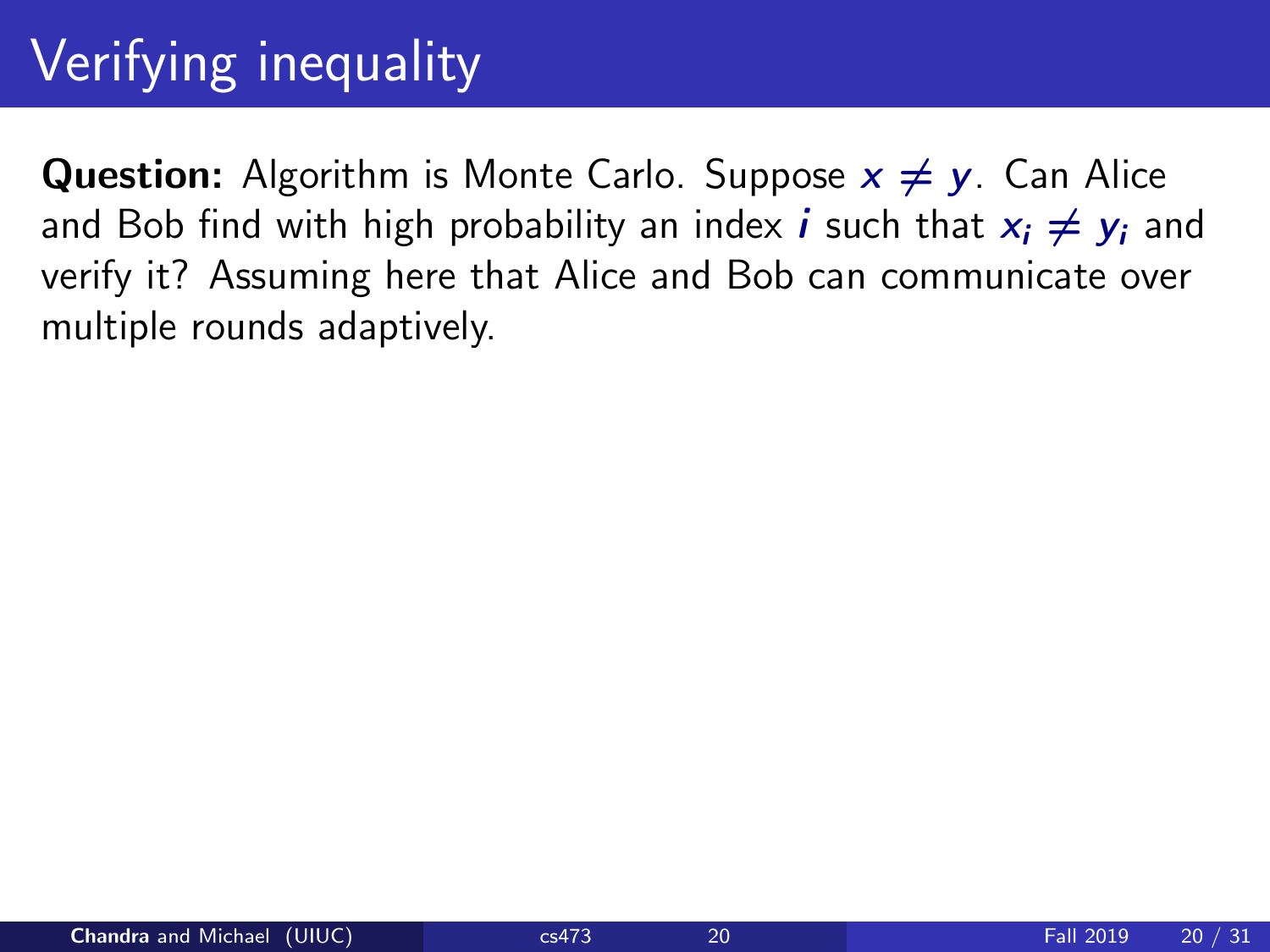## Verifying inequality

**Question:** Algorithm is Monte Carlo. Suppose  $x \neq y$ . Can Alice and Bob find with high probability an index *i* such that  $x_i \neq y_i$  and verify it? Assuming here that Alice and Bob can communicate over multiple rounds adaptively.

**Exercise:** Show how Alice and Bob can do this with  $O(log<sup>2</sup> N)$  bits of communication. Hint: Use binary search.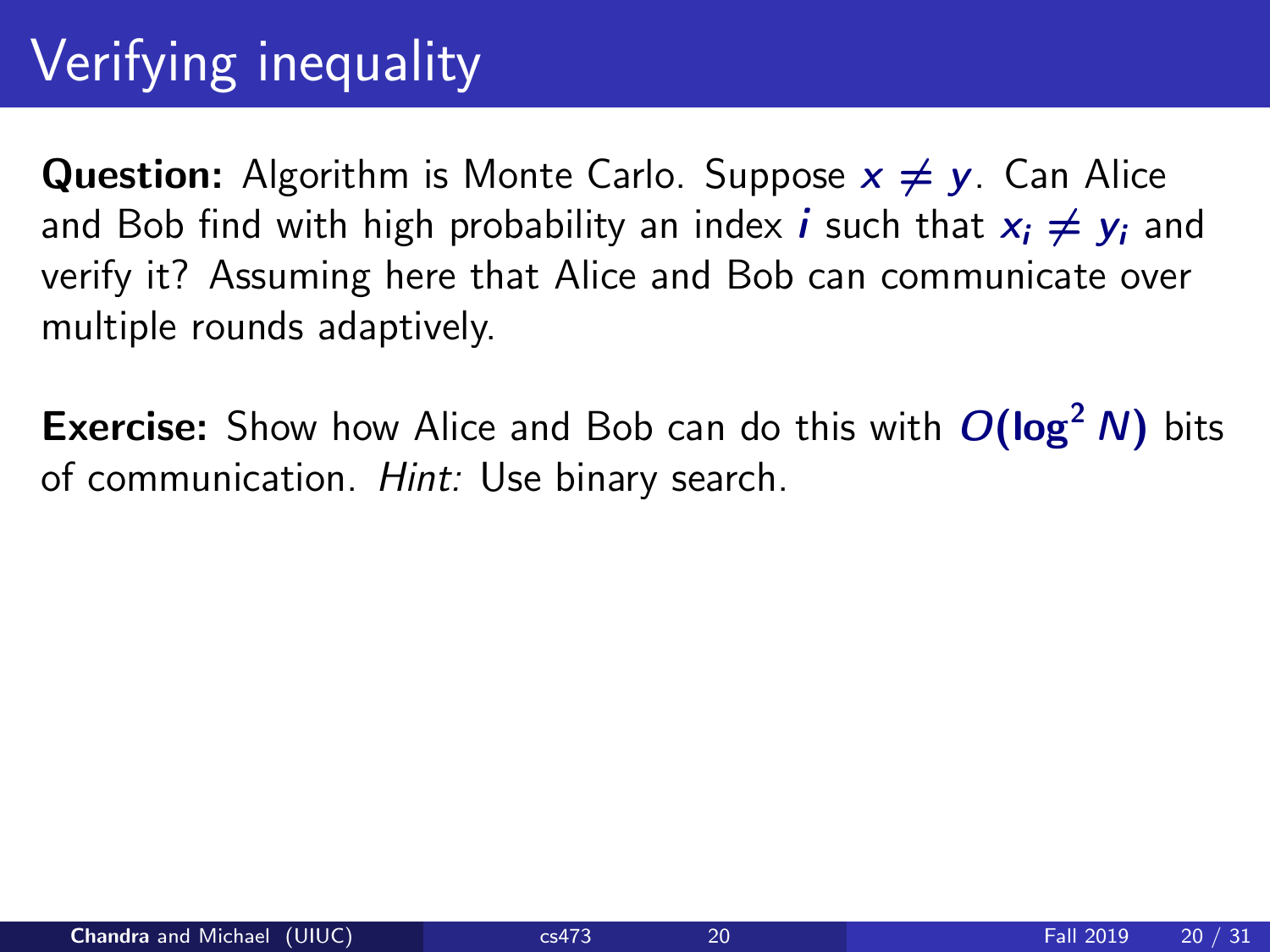## Verifying inequality

**Question:** Algorithm is Monte Carlo. Suppose  $x \neq y$ . Can Alice and Bob find with high probability an index *i* such that  $x_i \neq y_i$  and verify it? Assuming here that Alice and Bob can communicate over multiple rounds adaptively.

**Exercise:** Show how Alice and Bob can do this with  $O(log<sup>2</sup> N)$  bits of communication. Hint: Use binary search.

Using above find a Las Vegas algorithm that communicates  $O(\log N)$  bits in expectation and  $O(N)$  bits in the worst case but is always correct.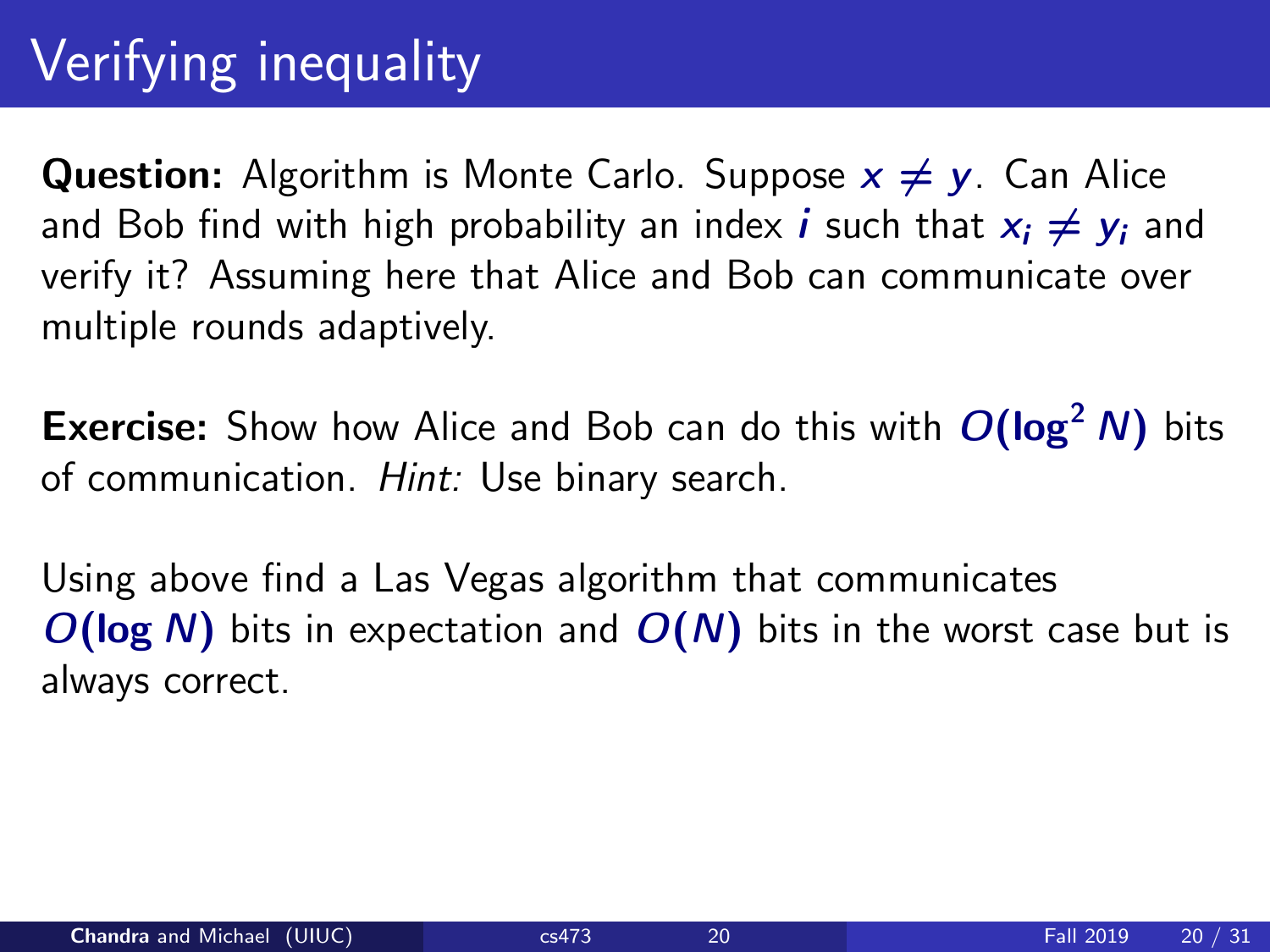### Multiple strings

We want to check equality between several pairs of strings  $(x_1, y_1), \ldots, (x_k, y_k)$  where all strings are N-bits long.

Suppose we pick random prime  $p$  and use hash function  $h_p$  to check equality of all pairs. Will it work? What range should  $p$  be chosen from to ensure that all of the answers are correct with probability at least  $(1 - \delta)$  for some given parameter  $\delta$ ?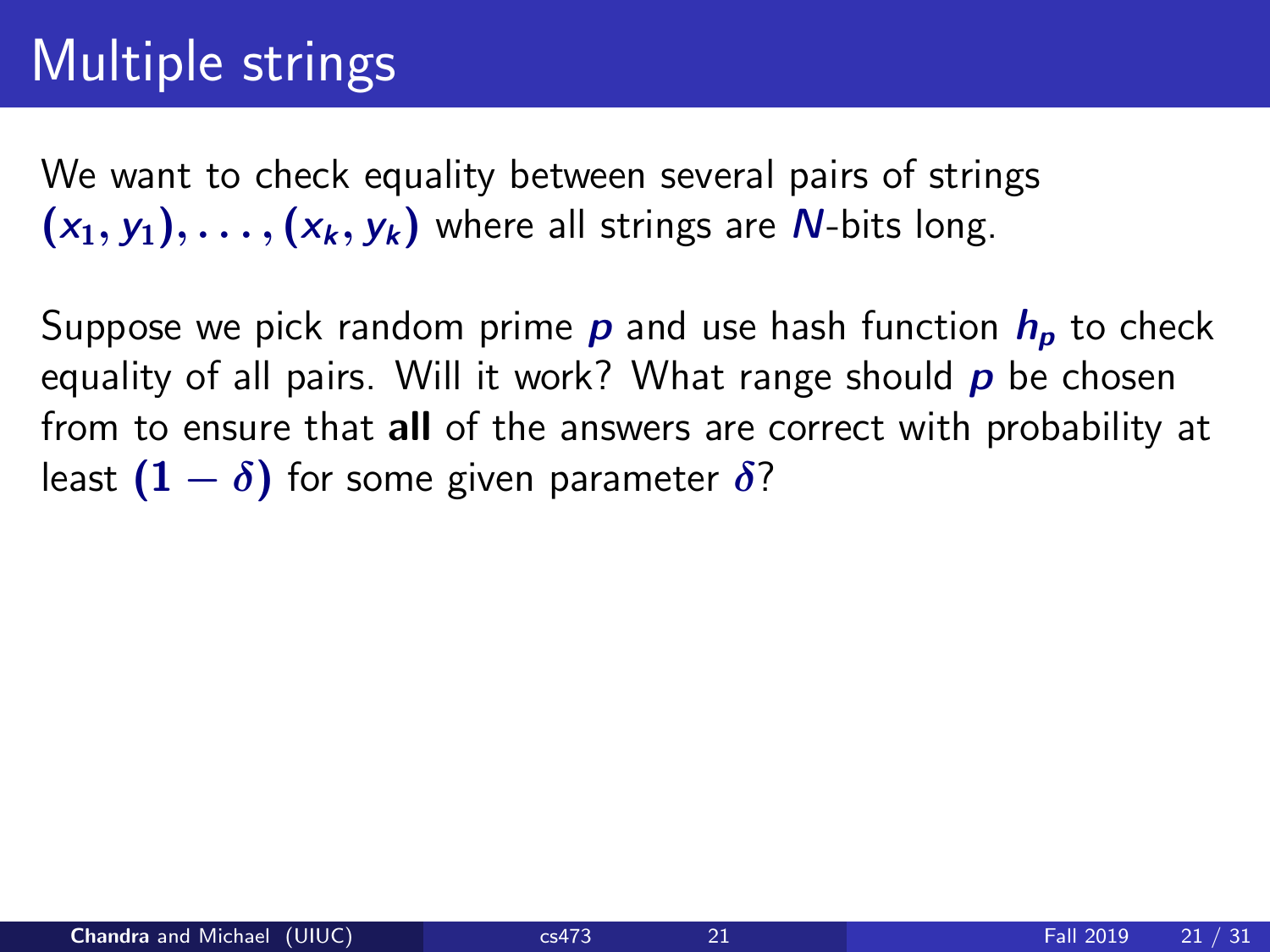### Multiple strings

We want to check equality between several pairs of strings  $(x_1, y_1), \ldots, (x_k, y_k)$  where all strings are N-bits long.

Suppose we pick random prime  $p$  and use hash function  $h_p$  to check equality of all pairs. Will it work? What range should  $p$  be chosen from to ensure that all of the answers are correct with probability at least  $(1 - \delta)$  for some given parameter  $\delta$ ?

Use union bound to figure out how large s should be.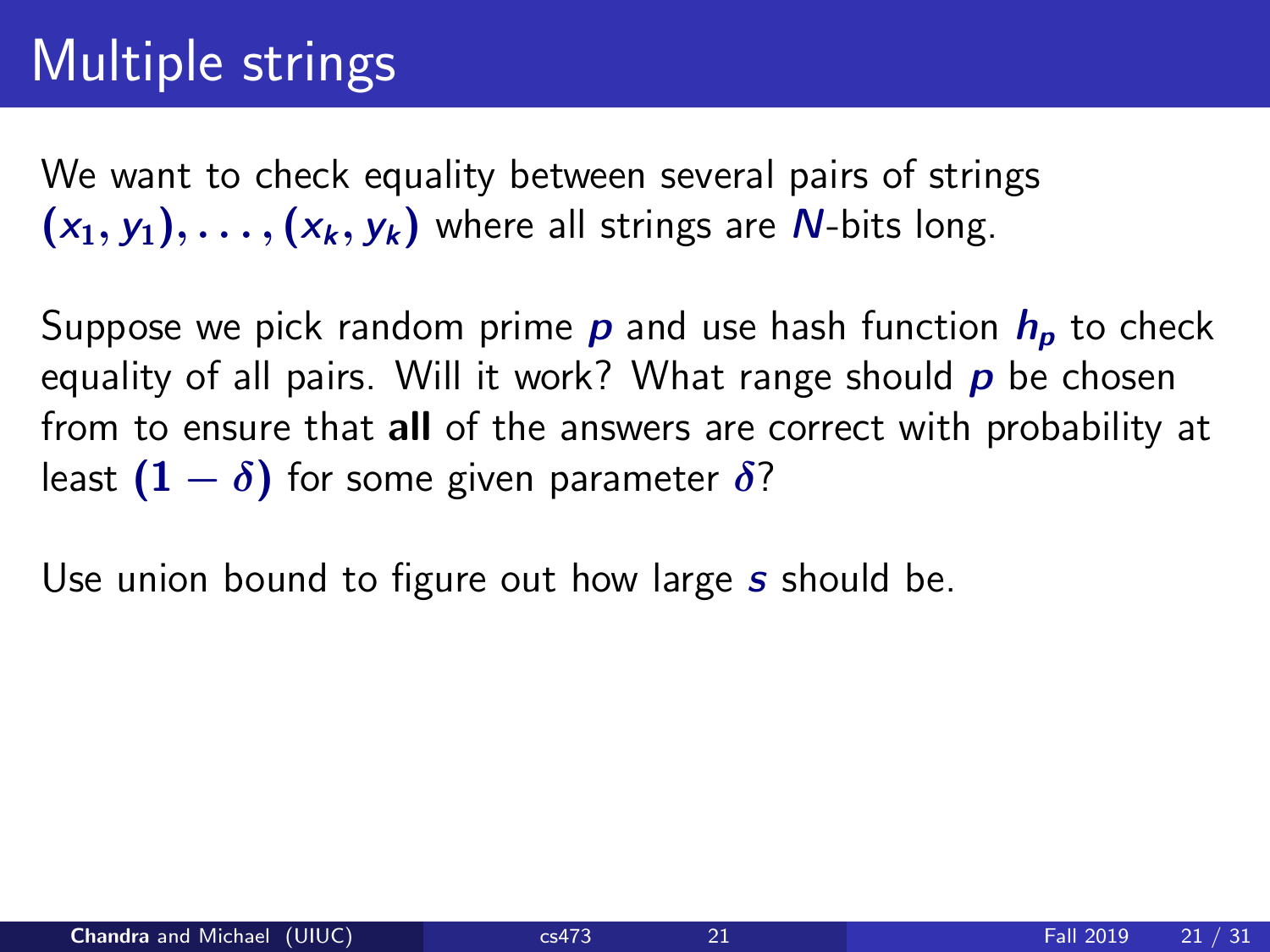# Part III

# <span id="page-62-0"></span>[Karp-Rabin Pattern Matching](#page-62-0) [Algorithm](#page-62-0)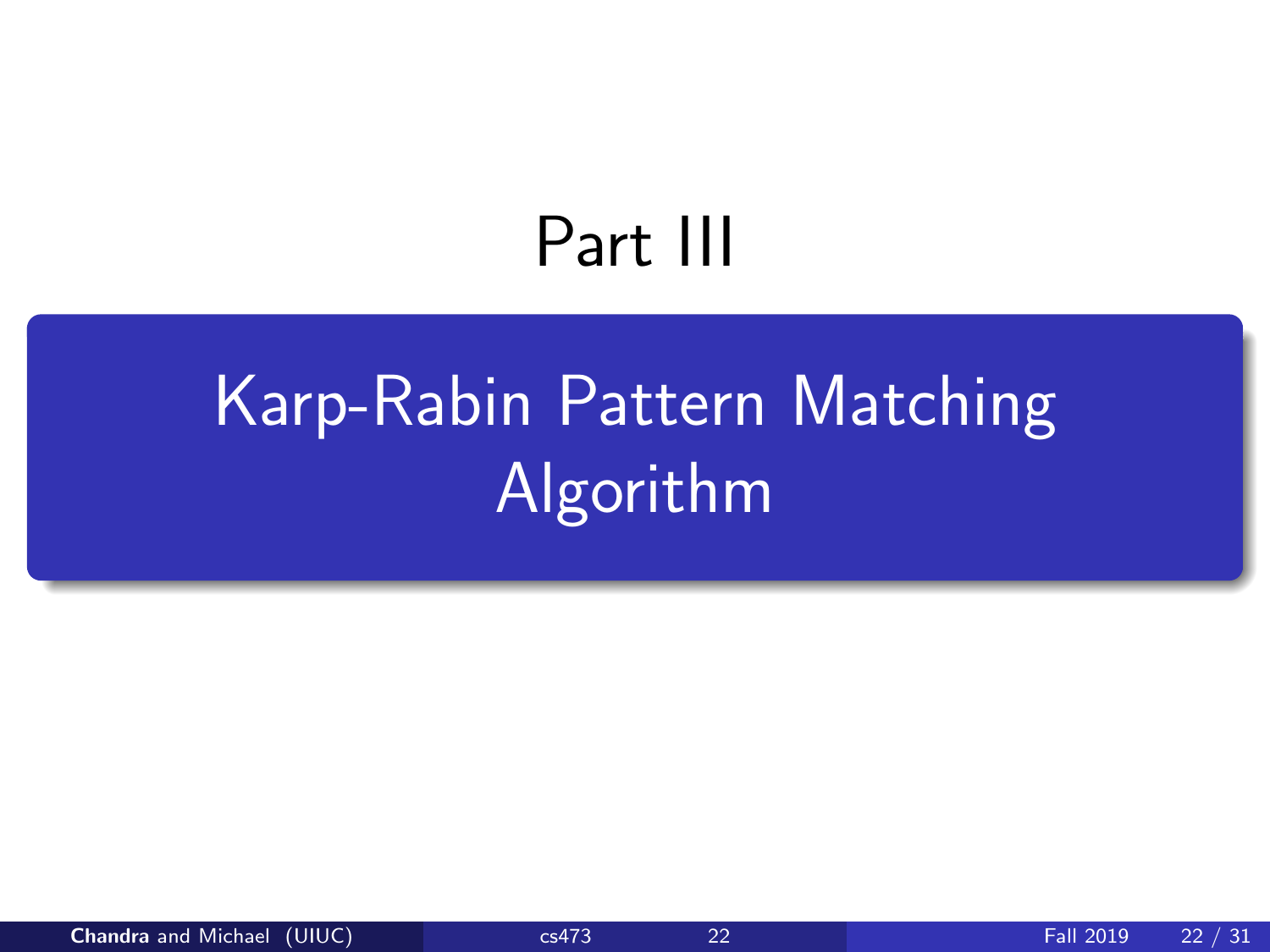Given a string  $T$  of length  $m$  and pattern  $P$  of length  $n$ , s.t.  $m \gg n$ ,

- find whether  $P$  is a substring of  $T$
- more generally, find all positions where  $P$  matches with  $T$ .

### Example

```
T=abracadabra, P=ab.
```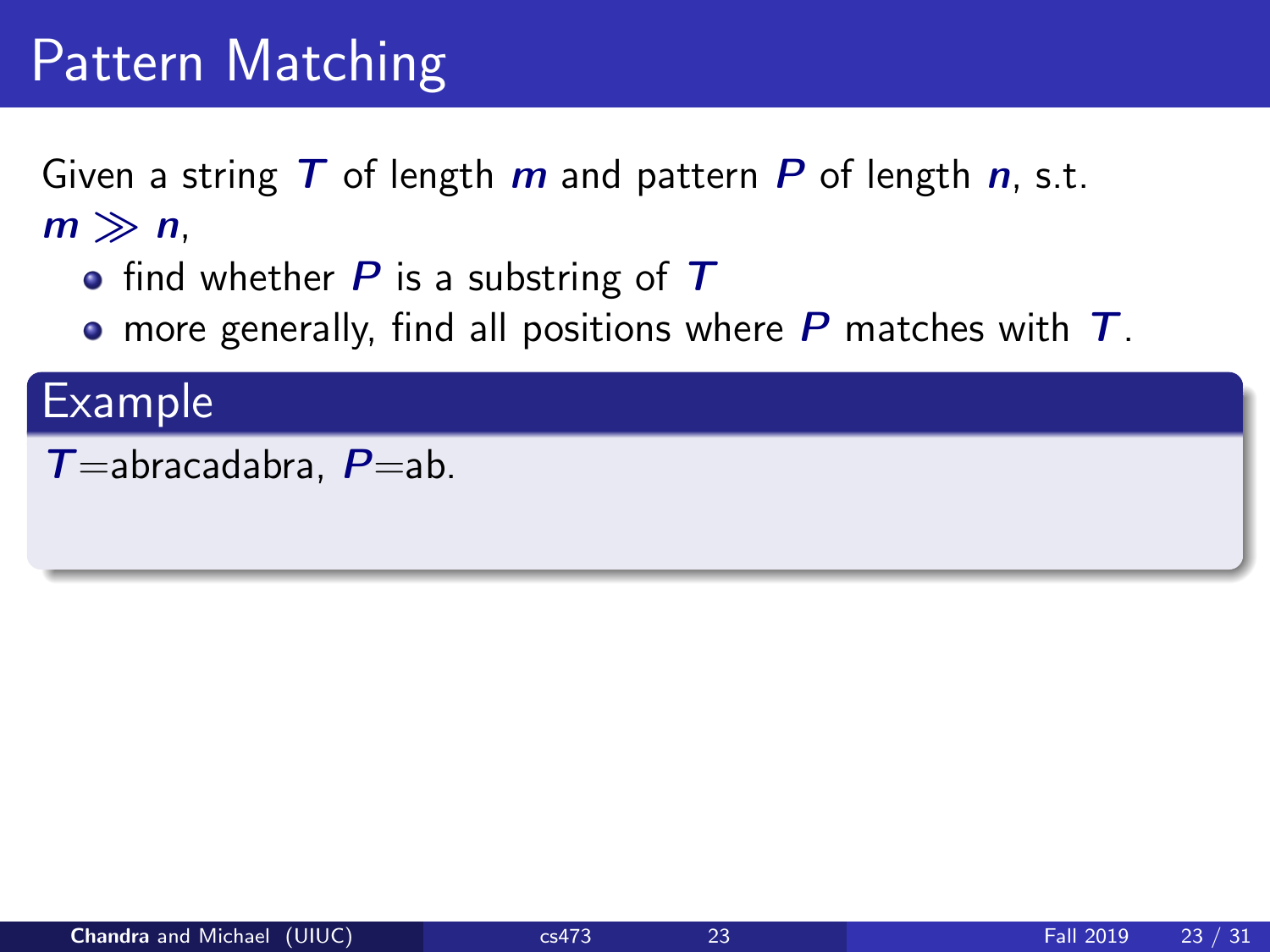Given a string  $T$  of length  $m$  and pattern  $P$  of length  $n$ , s.t.  $m \gg n$ ,

- find whether  $P$  is a substring of  $T$
- more generally, find all positions where  $P$  matches with  $T$ .

#### Example

```
T=abracadabra, P=ab.
```
Index set of all matches:  $S = \{1, 8\}$ .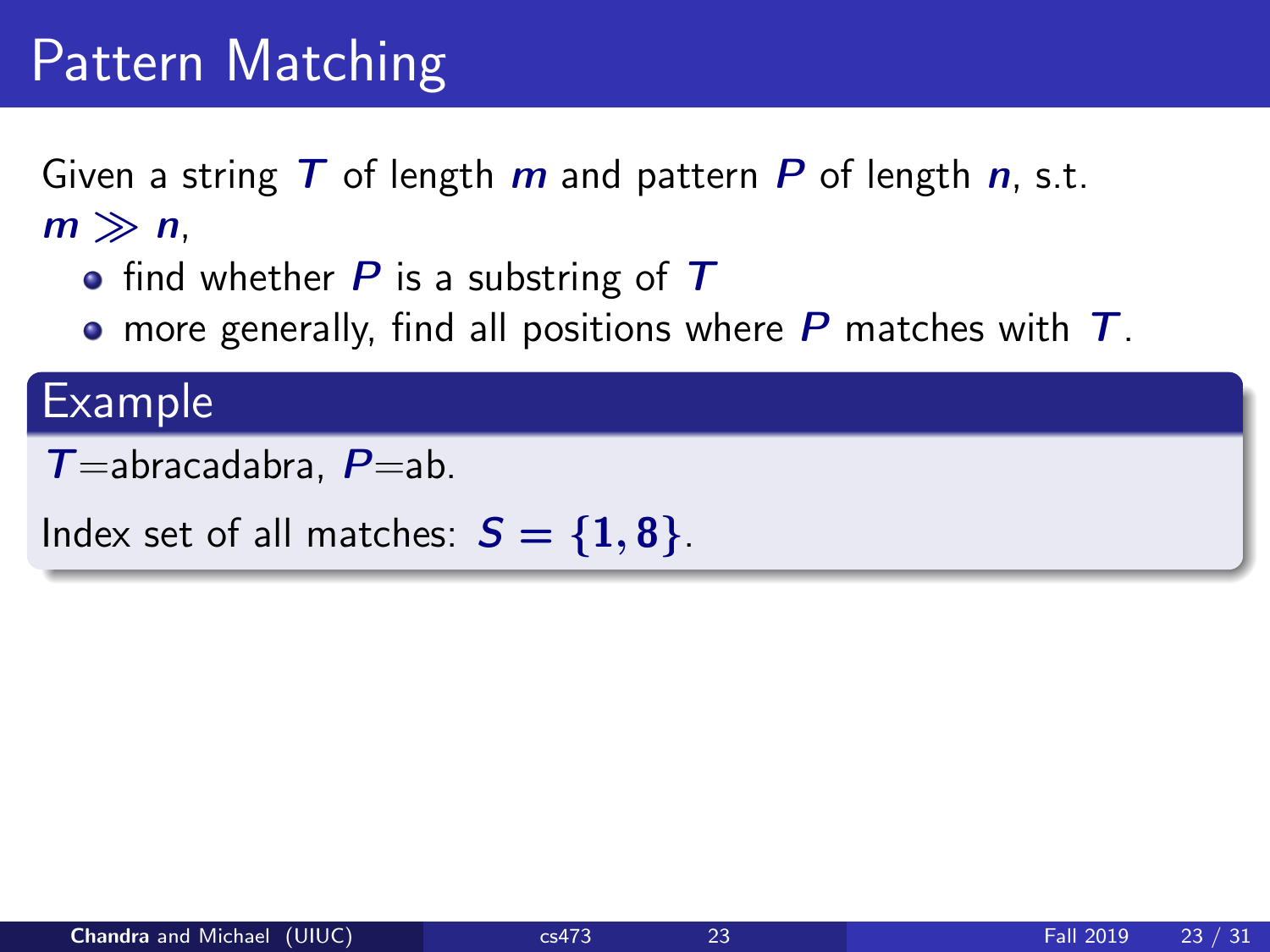Given a string  $T$  of length  $m$  and pattern  $P$  of length  $n$ , s.t.  $m \gg n$ ,

- find whether  $P$  is a substring of  $T$
- more generally, find all positions where  $P$  matches with  $T$ .

#### Example

```
T=abracadabra, P=ab.
```
Index set of all matches:  $S = \{1, 8\}$ .

For  $j > i$ , let  $T[i, j] = T[i]T[i + 1] \dots T[i]$ .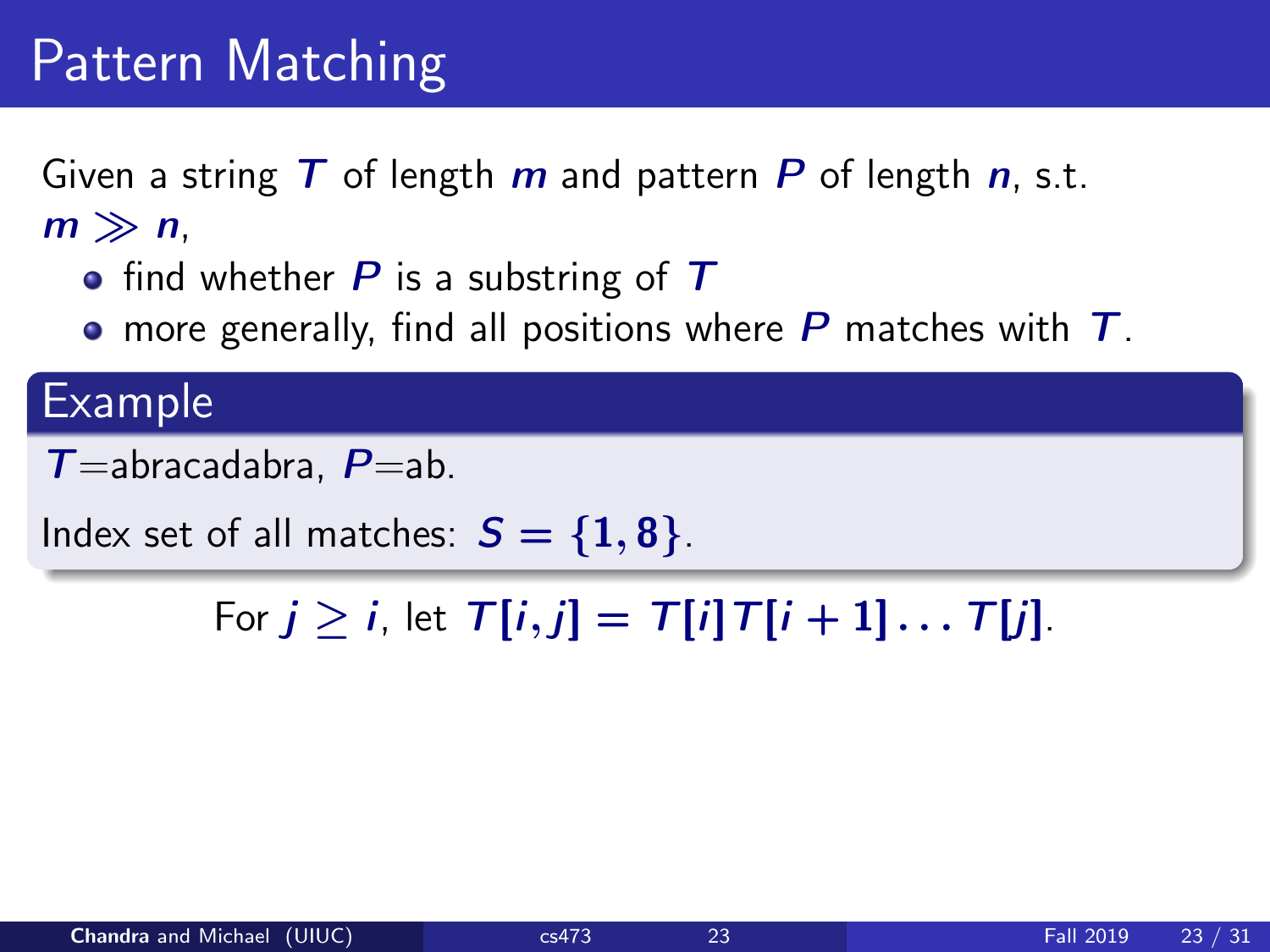Given a string  $T$  of length  $m$  and pattern  $P$  of length  $n$ , s.t.  $m \gg n$ ,

- find whether  $P$  is a substring of  $T$
- more generally, find all positions where  $P$  matches with  $T$ .

#### Example

 $T=$ abracadabra,  $P=$ ab.

Index set of all matches:  $S = \{1, 8\}$ .

For  $j > i$ , let  $T[i, j] = T[i]T[i + 1] \dots T[i]$ .

### Brute force algorithm

- $S = \emptyset$ . For each  $i = 1 \ldots m n + 1$ 
	- If match( $T[i, i + n 1]$ , P) then  $S = S \cup \{i\}$ .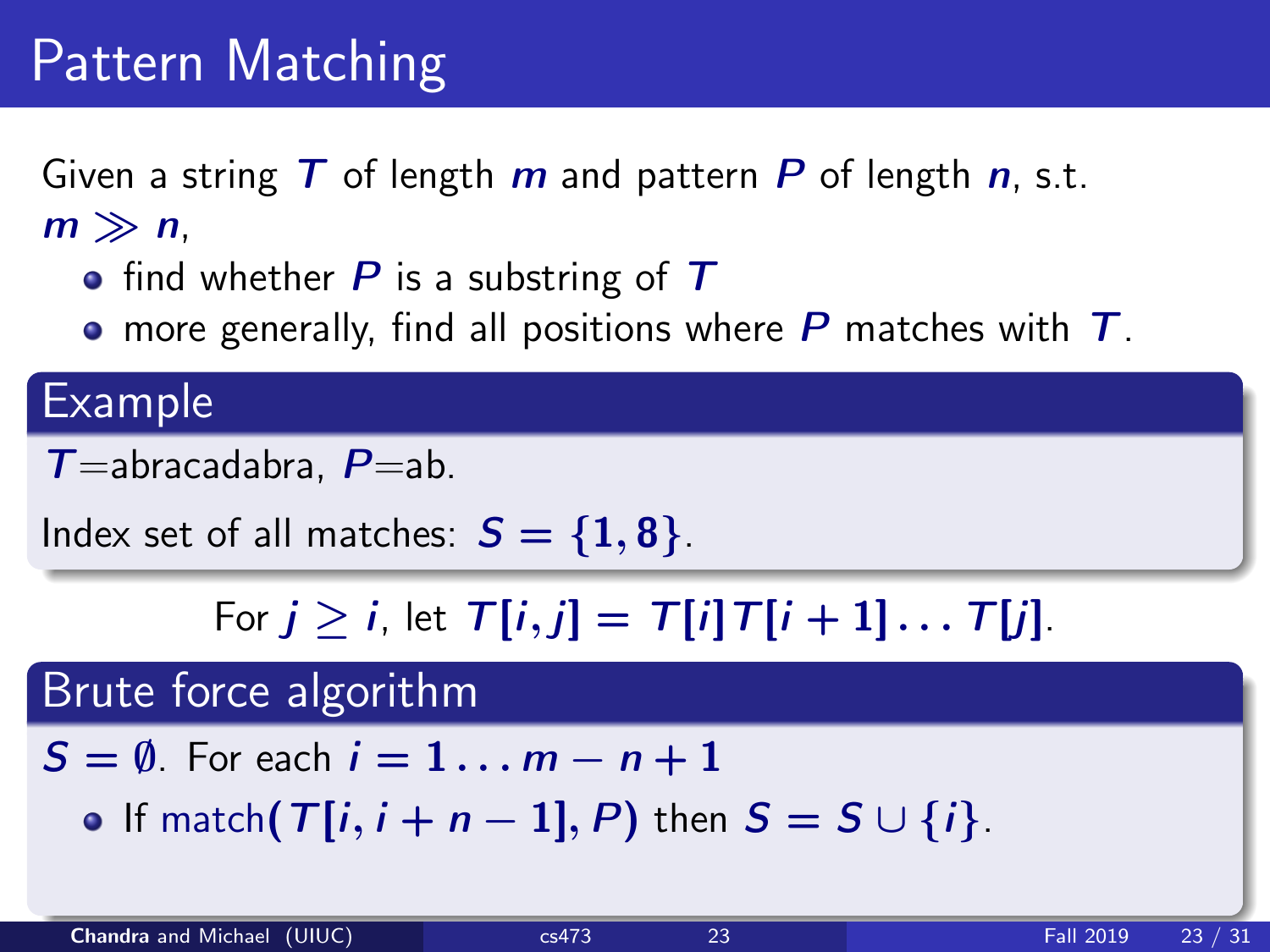Given a string  $T$  of length  $m$  and pattern  $P$  of length  $n$ , s.t.  $m \gg n$ ,

- find whether  $P$  is a substring of  $T$
- more generally, find all positions where  $P$  matches with  $T$ .

#### Example

 $T=$ abracadabra,  $P=$ ab.

Index set of all matches:  $S = \{1, 8\}$ .

For  $j > i$ , let  $T[i, j] = T[i]T[i + 1] \dots T[i]$ .

### Brute force algorithm

- $S = \emptyset$ . For each  $i = 1 \ldots m n + 1$ 
	- If match( $T[i, i + n 1]$ , P) then  $S = S \cup \{i\}$ .

 $O(mn)$  run-time.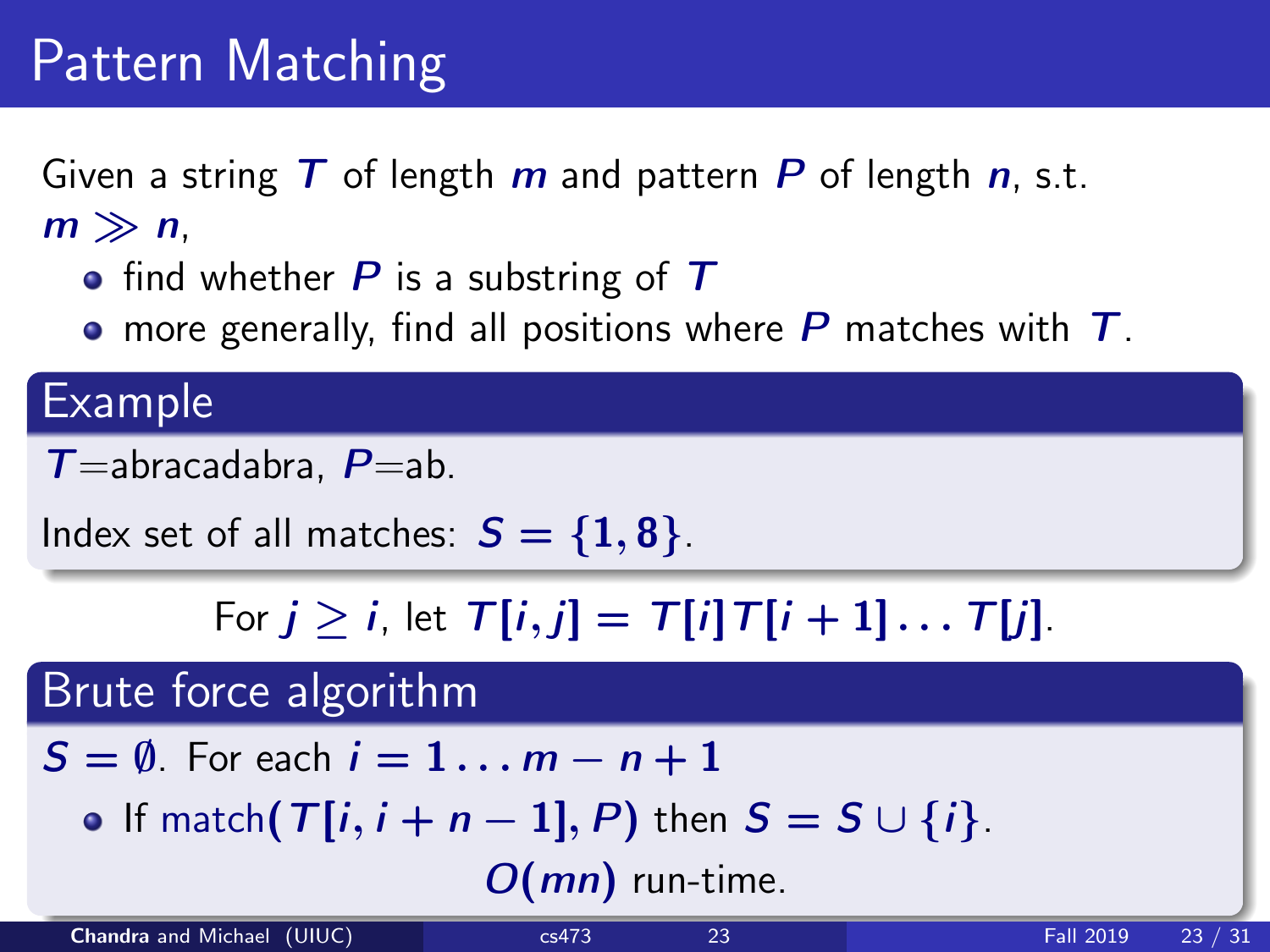## Using Fingerprinting

Pick a prime p u.a.r. from  $\{1, \ldots, M\}$ .  $h_p(x) = x \mod p$ .

Brute force algorithm using fingerprinting

 $S = \emptyset$ . For each  $i = 1 \dots m - n + 1$ 

• If  $h_n(T[i, i + n - 1]) = h_n(P)$  then  $S = S \cup \{i\}$ .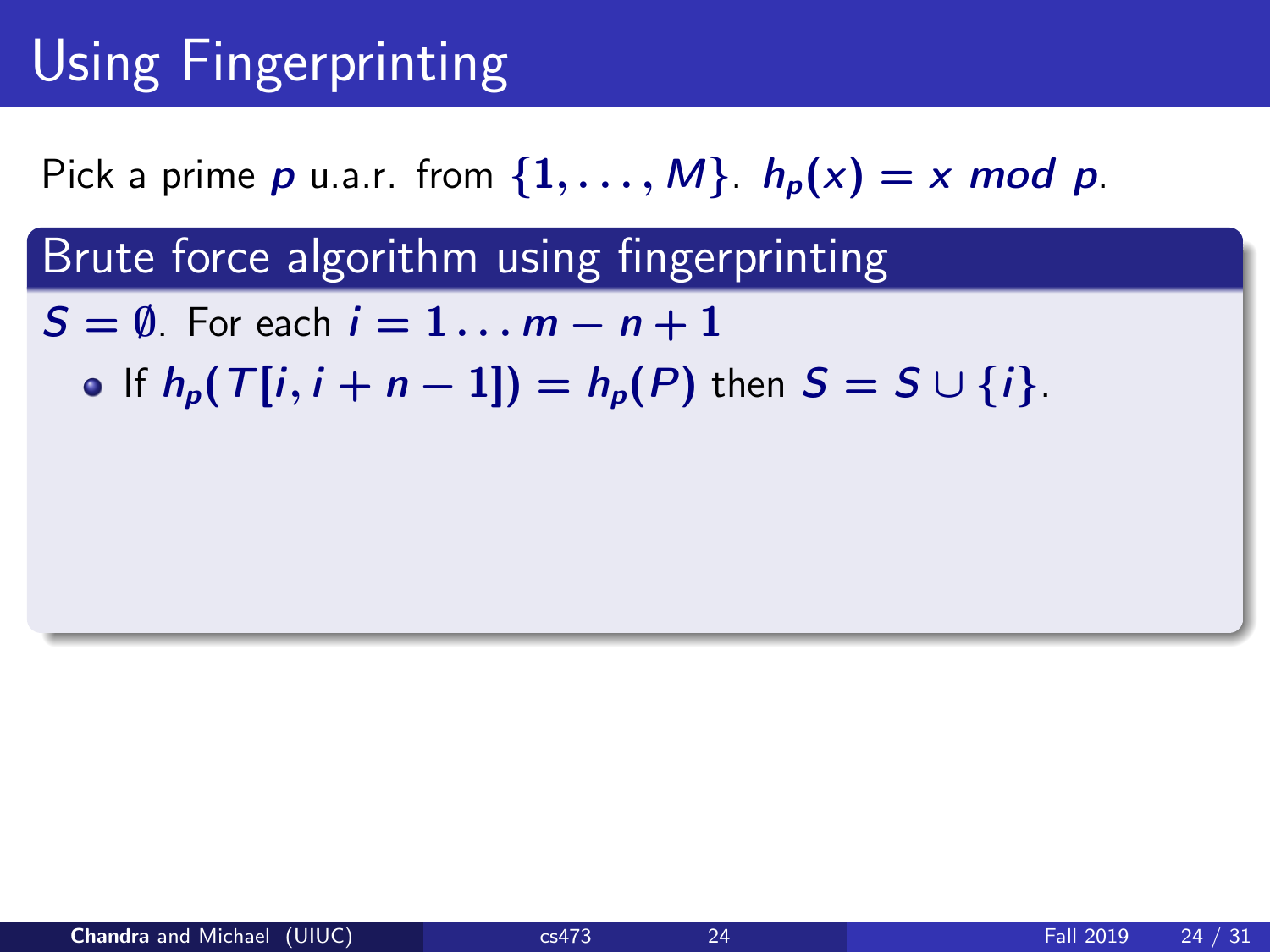## Using Fingerprinting

Pick a prime p u.a.r. from  $\{1, \ldots, M\}$ .  $h_p(x) = x \mod p$ .

Brute force algorithm using fingerprinting

- $S = \emptyset$ . For each  $i = 1 \dots m n + 1$ 
	- If  $h_p(T[i, i + n 1]) = h_p(P)$  then  $S = S \cup \{i\}$ .

If x is of length n, then computing  $h_p(x)$  takes  $O(n)$  running time.

Overall  $O(mn)$  running time.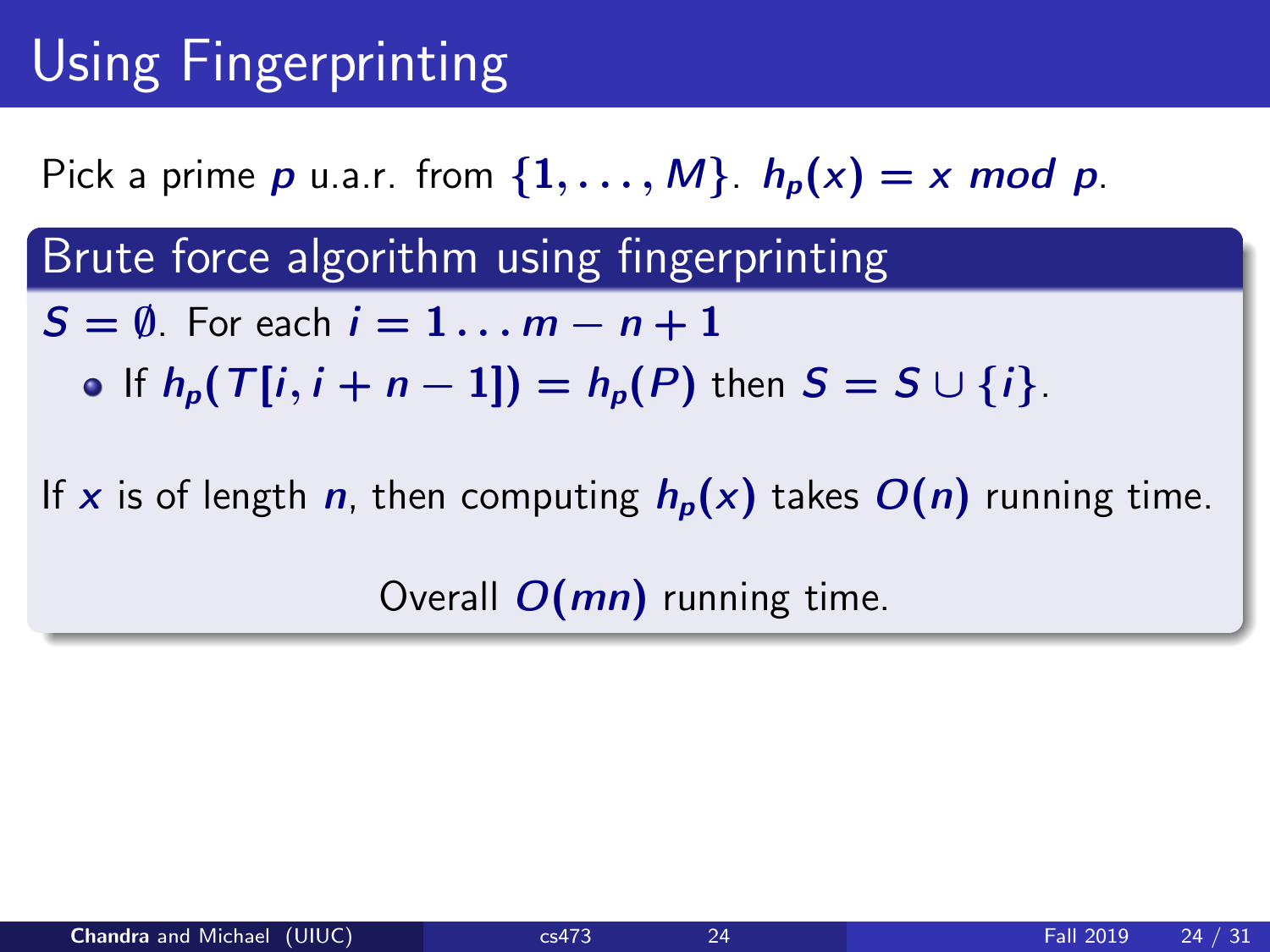## Using Fingerprinting

Pick a prime p u.a.r. from  $\{1, \ldots, M\}$ .  $h_p(x) = x \mod p$ .

Brute force algorithm using fingerprinting

- $S = \emptyset$ . For each  $i = 1 \dots m n + 1$ 
	- If  $h_p(T[i, i + n 1]) = h_p(P)$  then  $S = S \cup \{i\}$ .

If x is of length n, then computing  $h_p(x)$  takes  $O(n)$  running time.

Overall  $O(mn)$  running time.

Do we need to recompute fingerprints from scratch for each *i*?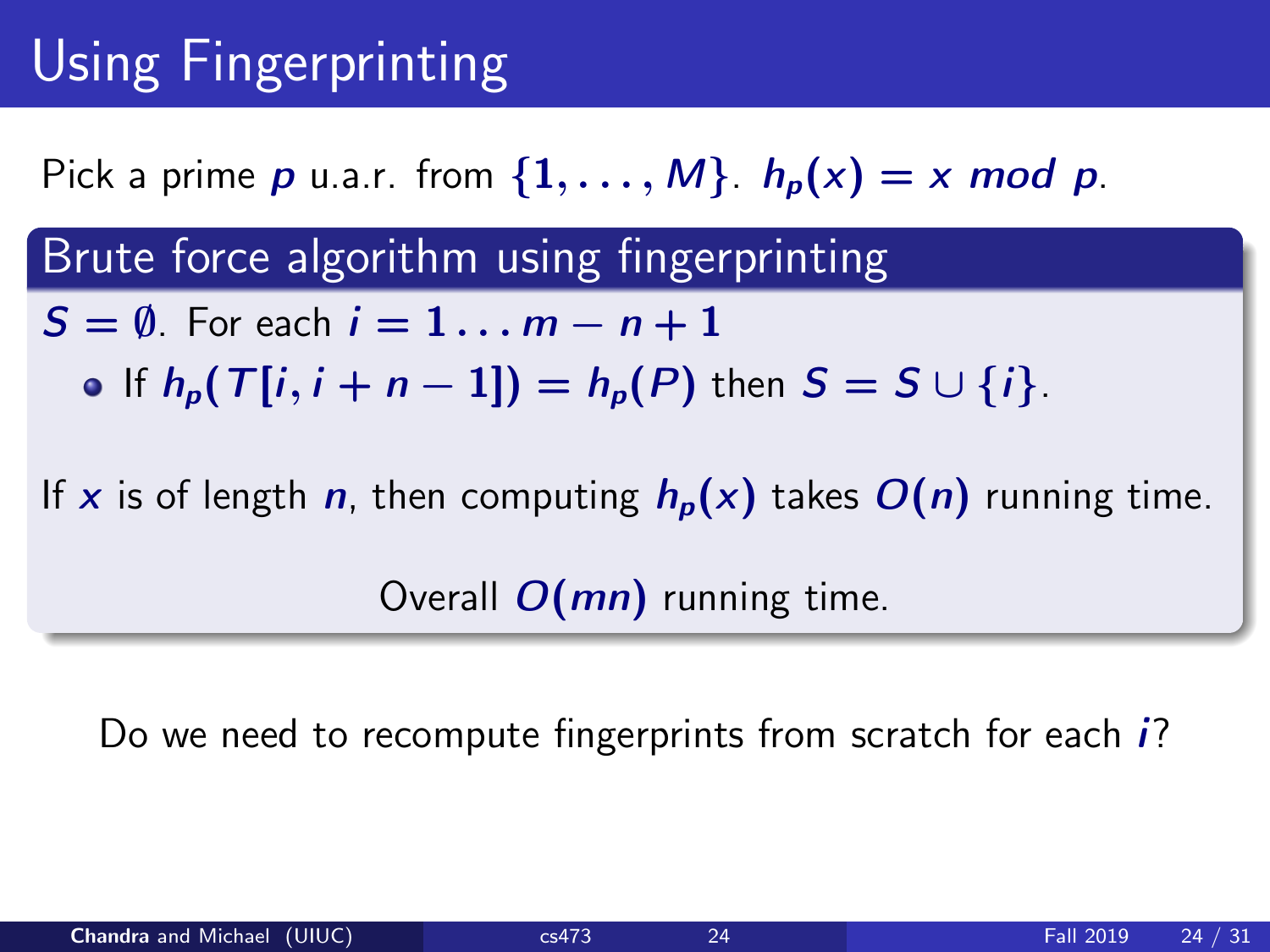Let  $a$  and  $b$  be (non-negative) integers.

 $(a + b)$  mod  $p = ((a \mod p) + (b \mod p))$  mod p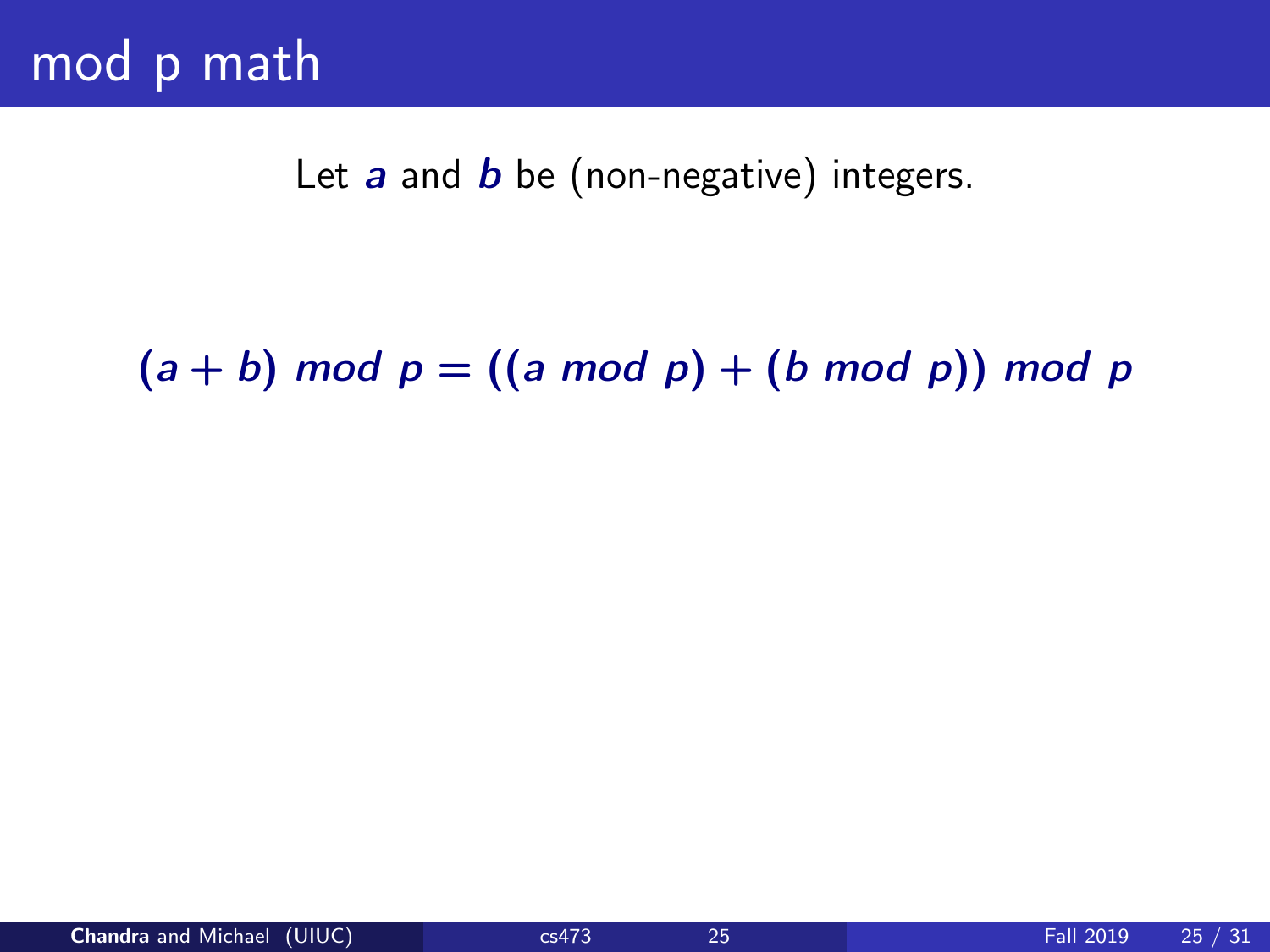Let  $a$  and  $b$  be (non-negative) integers.

 $(a + b)$  mod  $p = ((a \mod p) + (b \mod p))$  mod p

### $(a \cdot b)$  mod  $p = ((a \mod p) \cdot (b \mod p))$  mod p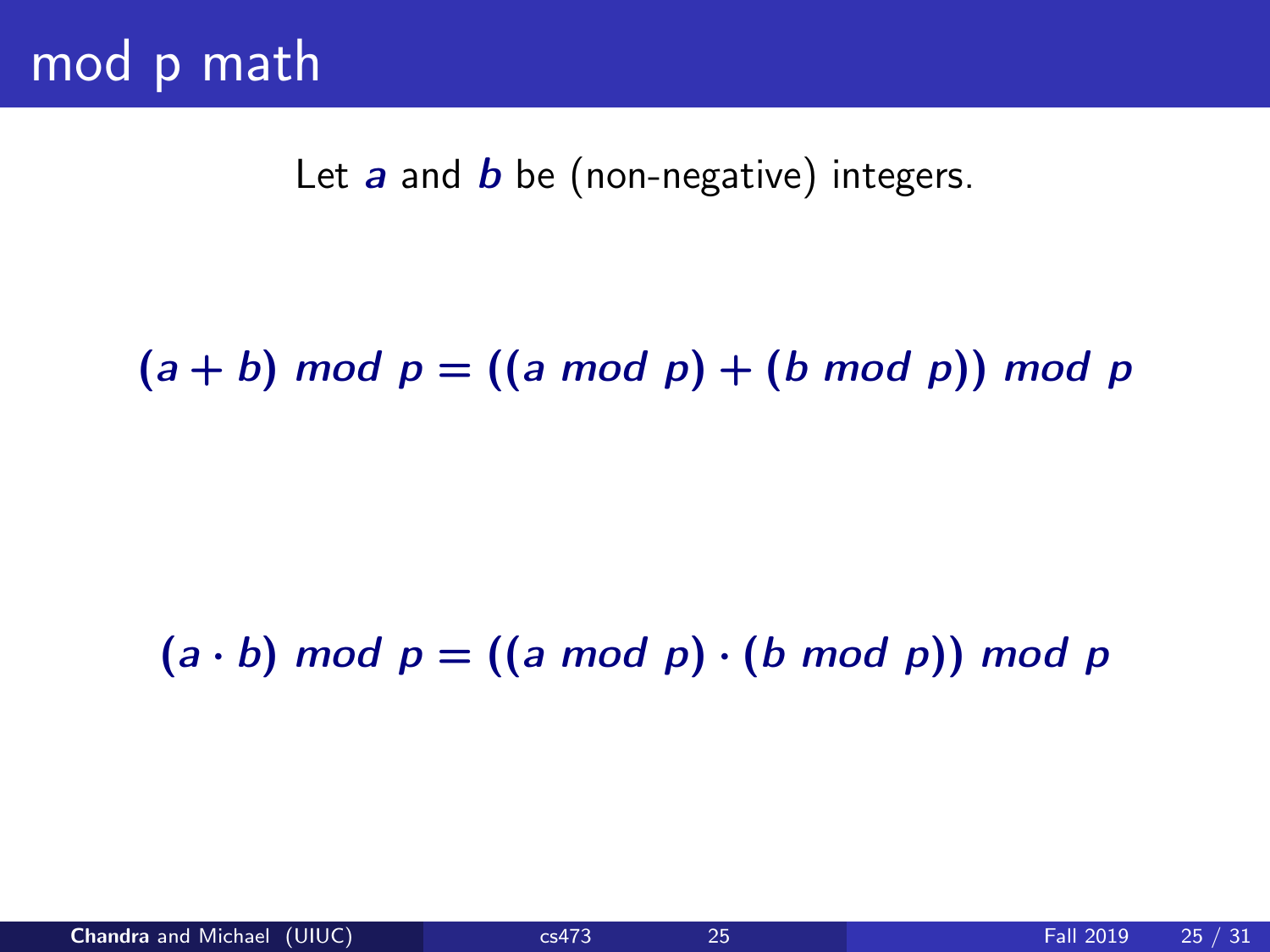$$
x = T[i \dots i + n - 1] \text{ and } x' = T[i + 1, i + n].
$$
  
Let  $x = x_1x_2 \dots x_n$  and  $x' = x'_1x'_2 \dots x'_n$ 

### Example

 $x = 1011001$ , and  $x' = 0110010$  or  $x' = 0110011$ .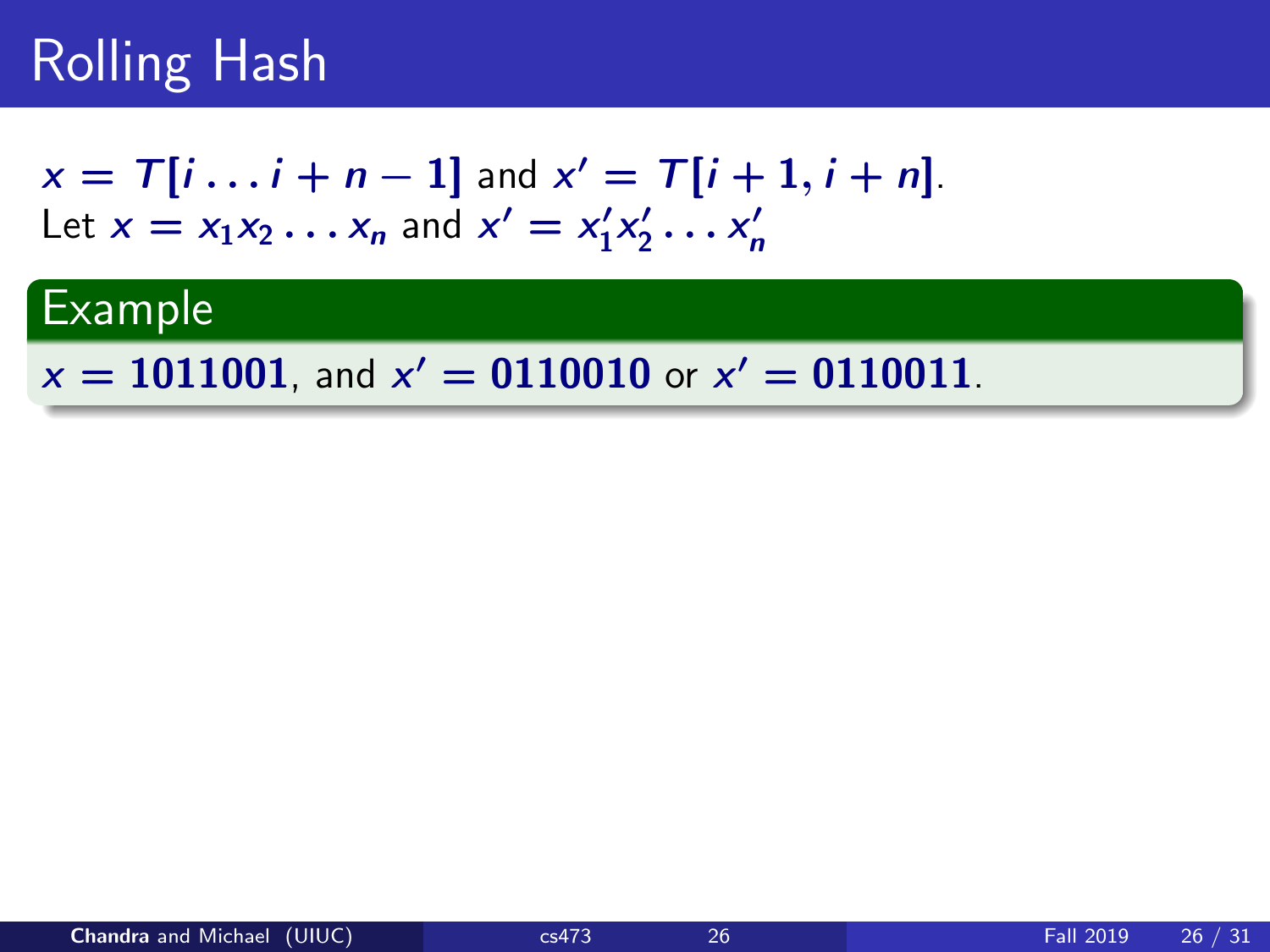$$
x = T[i \dots i + n - 1] \text{ and } x' = T[i + 1, i + n].
$$
  
Let  $x = x_1x_2 \dots x_n$  and  $x' = x'_1x'_2 \dots x'_n$ 

### Example

 $x = 1011001$ , and  $x' = 0110010$  or  $x' = 0110011$ .

$$
x' = 2(x - x_1 2^{n-1}) + x'_n
$$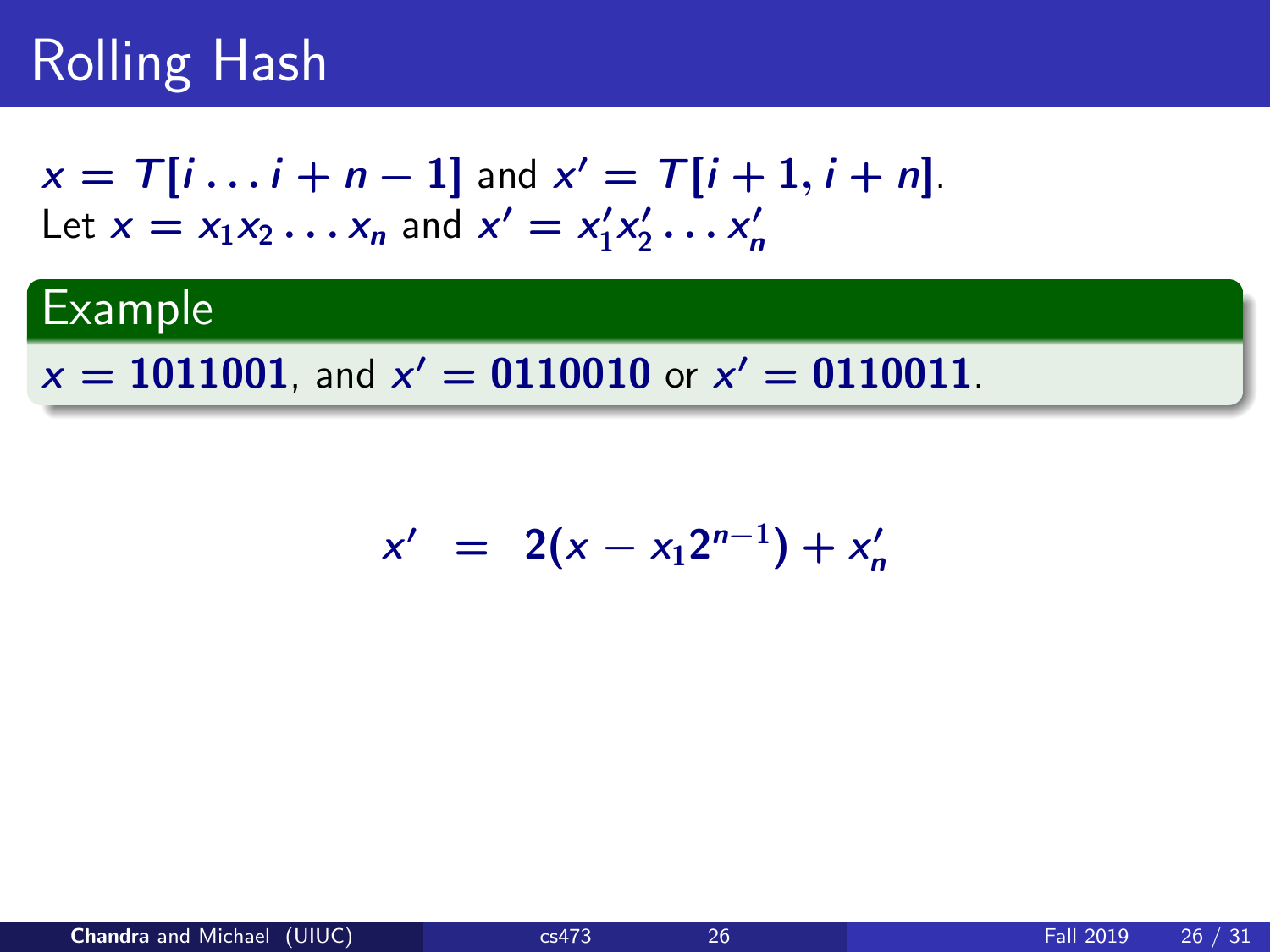$$
x = T[i \dots i + n - 1] \text{ and } x' = T[i + 1, i + n].
$$
  
Let  $x = x_1x_2 \dots x_n$  and  $x' = x'_1x'_2 \dots x'_n$ 

### Example

 $x = 1011001$ , and  $x' = 0110010$  or  $x' = 0110011$ .

$$
x' = 2(x - x_1 2^{n-1}) + x'_n
$$
  
= 2x - x\_1 2^n + x'\_n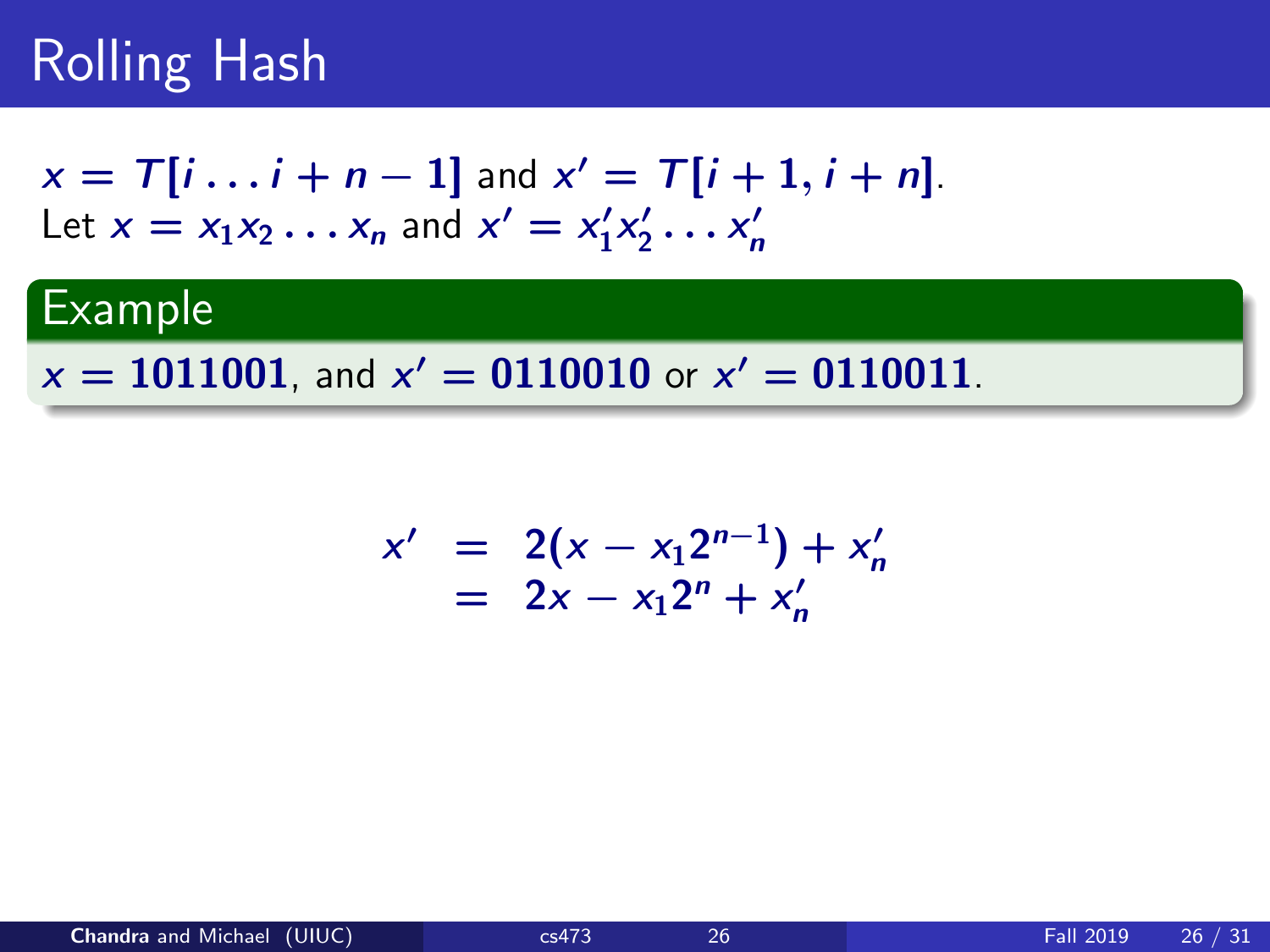$$
x = T[i \dots i + n - 1] \text{ and } x' = T[i + 1, i + n].
$$
  
Let  $x = x_1x_2 \dots x_n$  and  $x' = x'_1x'_2 \dots x'_n$ 

#### **Example**

 $x = 1011001$ , and  $x' = 0110010$  or  $x' = 0110011$ .

$$
x' = 2(x - x_1 2^{n-1}) + x'_n
$$
  
= 2x - x\_1 2^n + x'\_n

 $h_p(x') = x' \mod p$  $= (2(x \mod p) - x_1(2^n \mod p) + x'_n)$ n ) mod p  $= (2h_p(x) - x_1h_p(2^n) + x'_p)$ n ) mod p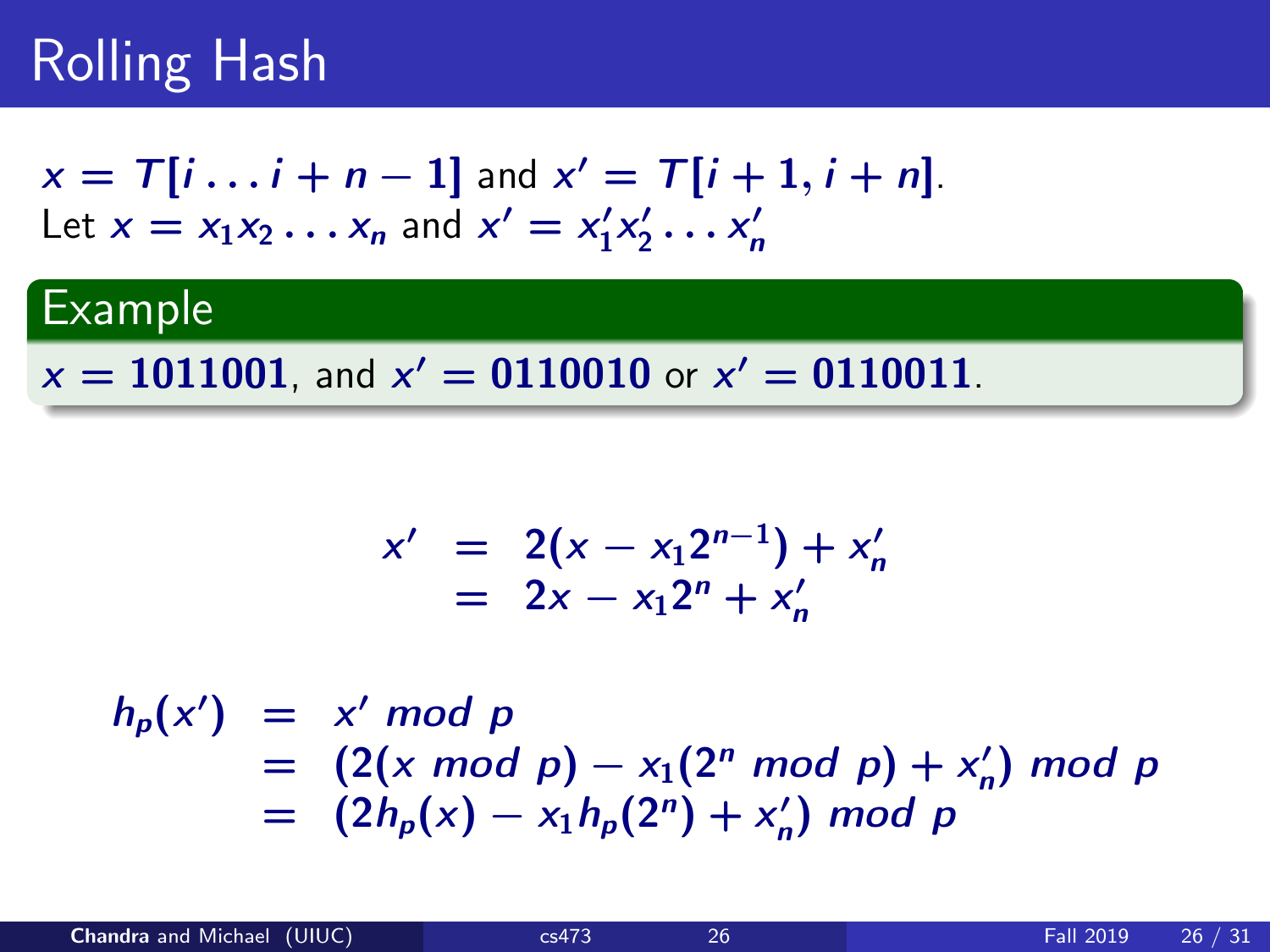- $p:$  a random prime from  $\{1, \ldots, M\}$ .
	- **1** Set  $S = \emptyset$ . Compute  $h_p(T[1, n])$ ,  $h_p(2^n)$ , and  $h_p(P)$ .
	- **2** For each  $i = 1, \ldots, m n + 1$ 
		- If  $h_p(T[i, i + n 1]) = h_p(P)$ , then  $S = S \cup \{i\}$ .
		- **2** Compute  $h_n(T[i+1, i+n])$  using  $h_n(T[i, i+n-1])$  and  $h_p(2^n)$  by applying rolling hash.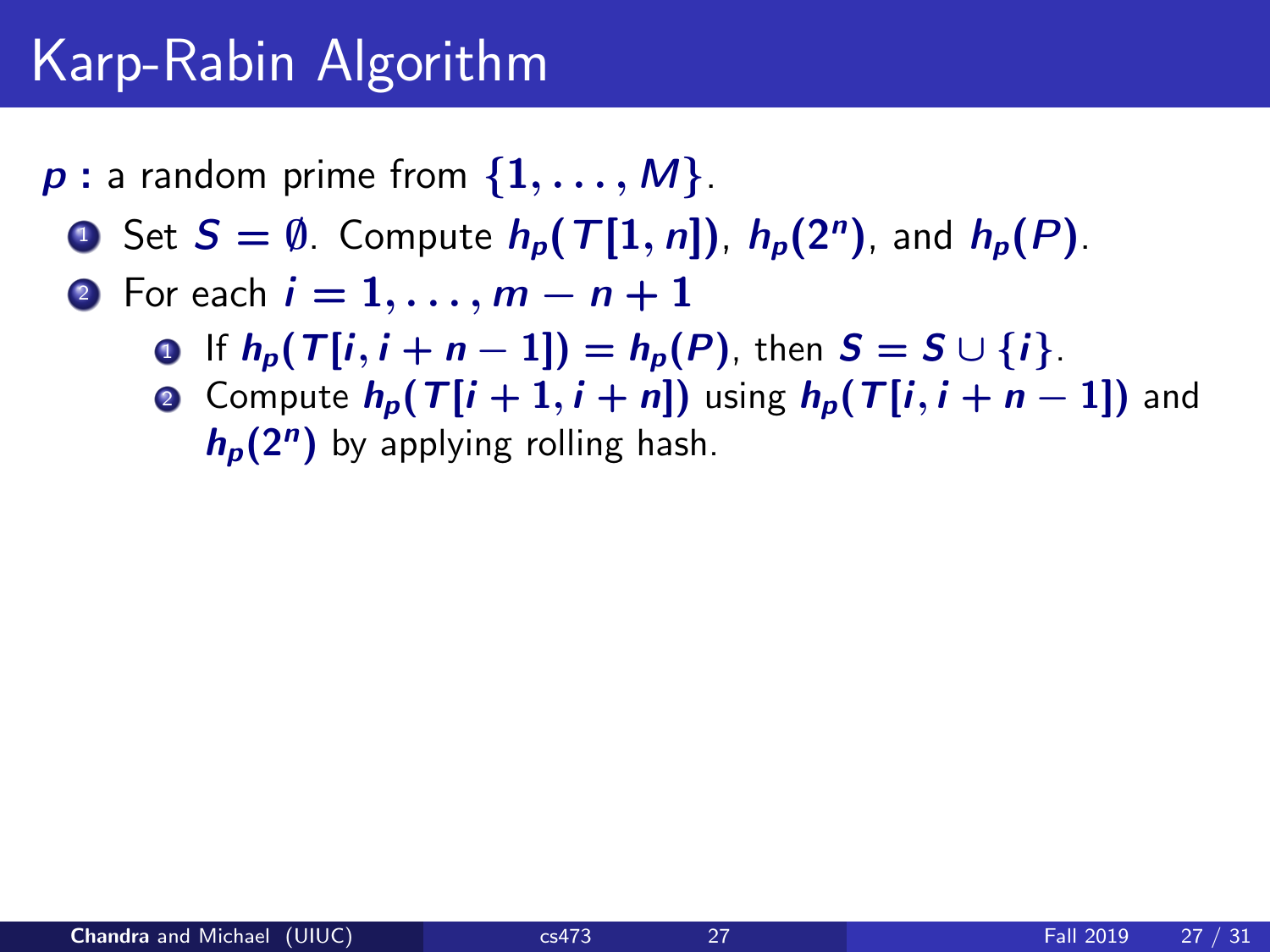- $p:$  a random prime from  $\{1,\ldots,M\}$ .
	- **1** Set  $S = \emptyset$ . Compute  $h_p(T[1, n])$ ,  $h_p(2^n)$ , and  $h_p(P)$ .
	- 2 For each  $i = 1, ..., m n + 1$ 
		- **0** If  $h_p(T[i, i + n 1]) = h_p(P)$ , then  $S = S \cup \{i\}$ .
		- **2** Compute  $h_n(T[i+1, i+n])$  using  $h_n(T[i, i+n-1])$  and  $h_p(2^n)$  by applying rolling hash.

#### Running Time

• In Step 1, computing  $h_p(x)$  for an n bit x is in  $O(n)$  time.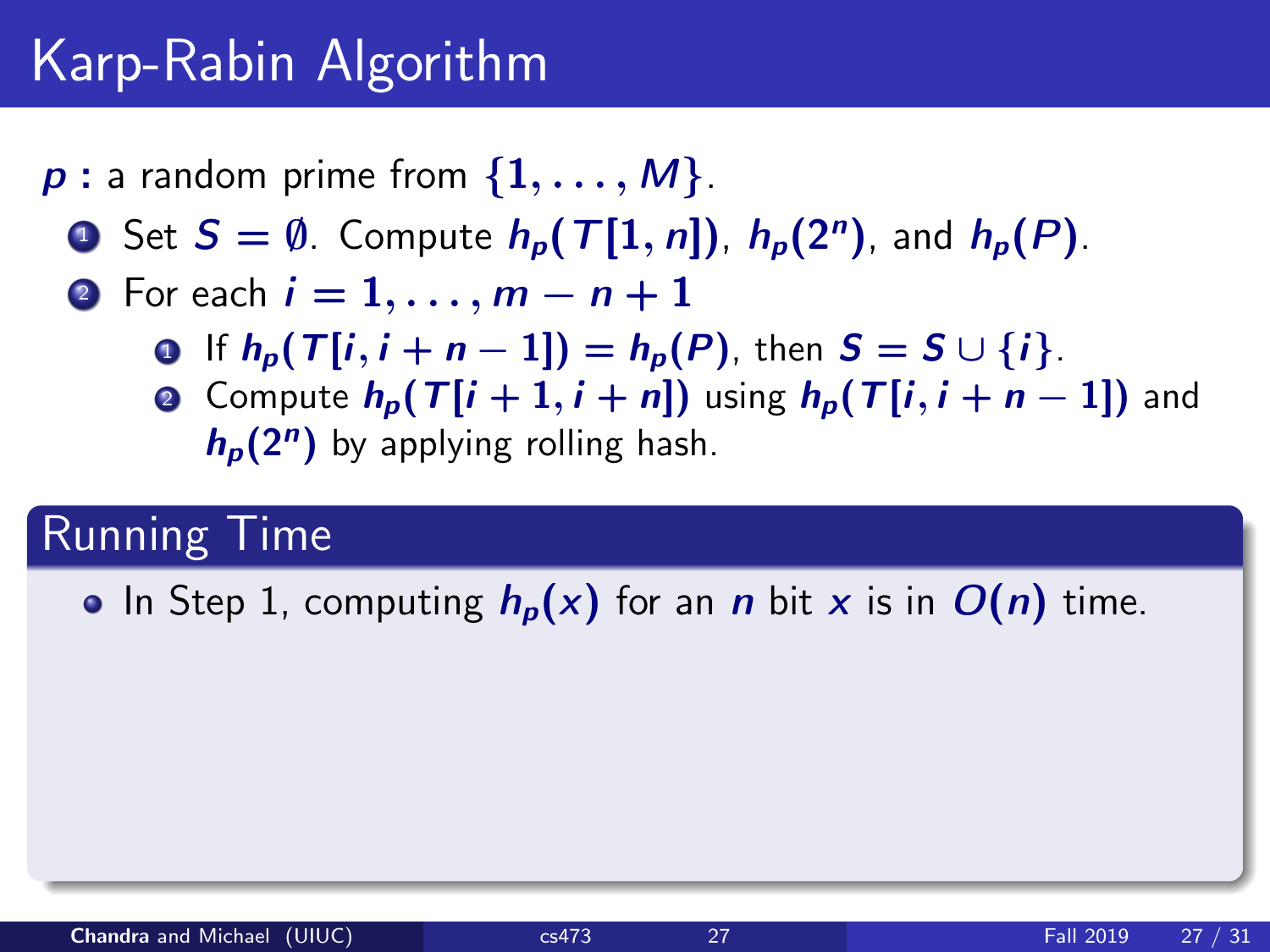- $p:$  a random prime from  $\{1, \ldots, M\}$ .
	- **1** Set  $S = \emptyset$ . Compute  $h_p(T[1, n])$ ,  $h_p(2^n)$ , and  $h_p(P)$ .
	- 2 For each  $i = 1, ..., m n + 1$ 
		- If  $h_p(T[i, i + n 1]) = h_p(P)$ , then  $S = S \cup \{i\}$ .
		- **2** Compute  $h_n(T[i+1, i+n])$  using  $h_n(T[i, i+n-1])$  and  $h_p(2^n)$  by applying rolling hash.

#### Running Time

• In Step 1, computing  $h_p(x)$  for an n bit x is in  $O(n)$  time.

Assuming  $O(\lg M)$  bit arithmetic can be done in  $O(1)$  time,

• Since  $h_n(.)$  produces  $\lg M$  bit numbers, both steps inside for **loop** can be done in  $O(1)$  time.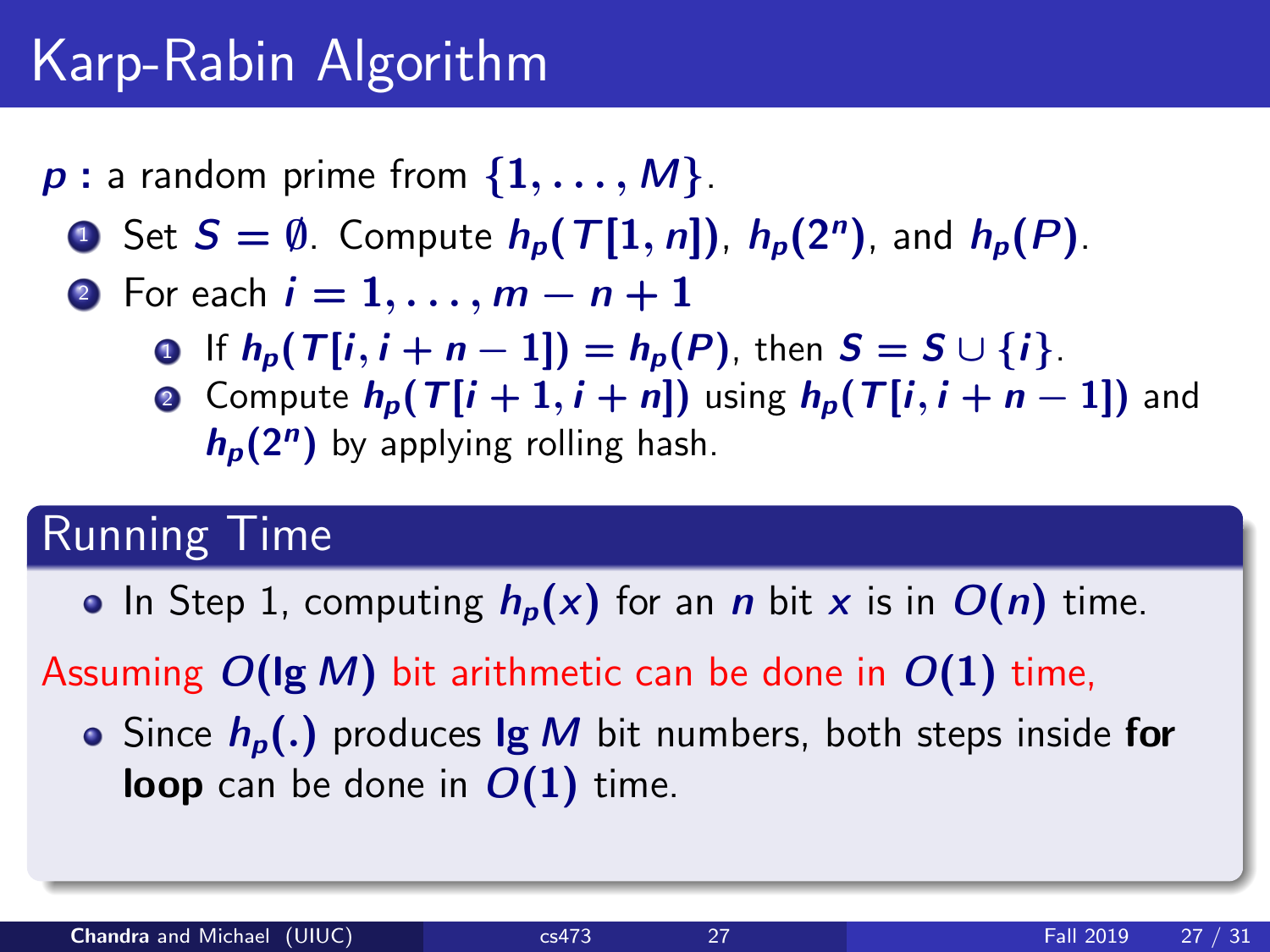- $p:$  a random prime from  $\{1, \ldots, M\}$ .
	- **1** Set  $S = \emptyset$ . Compute  $h_p(T[1, n])$ ,  $h_p(2^n)$ , and  $h_p(P)$ .
	- 2 For each  $i = 1, ..., m n + 1$ 
		- If  $h_p(T[i, i + n 1]) = h_p(P)$ , then  $S = S \cup \{i\}$ .
		- **Q** Compute  $h_p(T[i+1, i+n])$  using  $h_p(T[i, i+n-1])$  and  $h_p(2^n)$  by applying rolling hash.

### Running Time

• In Step 1, computing  $h_p(x)$  for an n bit x is in  $O(n)$  time.

Assuming  $O(\lg M)$  bit arithmetic can be done in  $O(1)$  time,

- Since  $h_n(.)$  produces  $\lg M$  bit numbers, both steps inside for loop can be done in  $O(1)$  time.
- Overall  $O(m + n)$  time.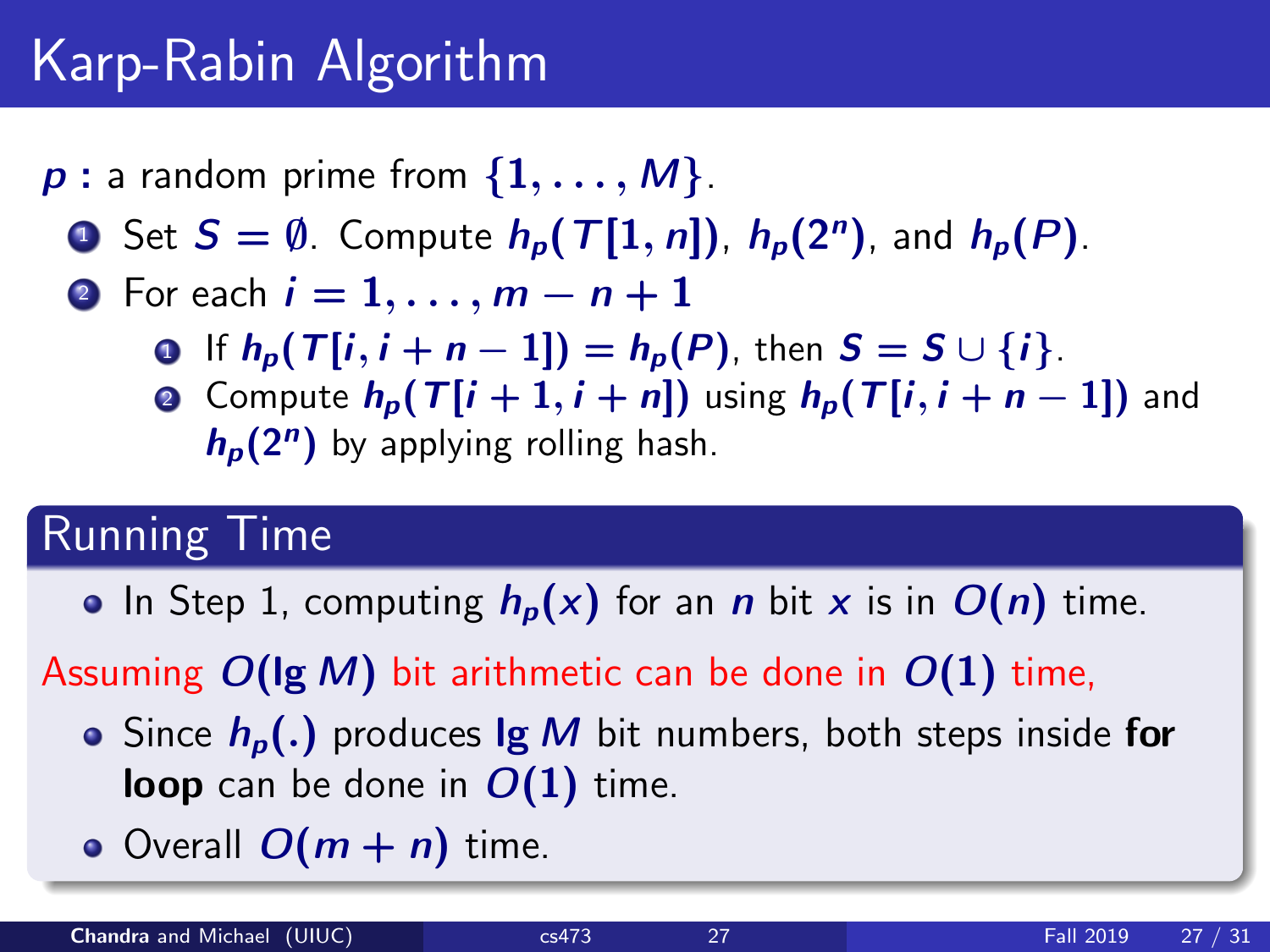- $p:$  a random prime from  $\{1, \ldots, M\}$ .
	- **1** Set  $S = \emptyset$ . Compute  $h_p(T[1, n])$ ,  $h_p(2^n)$ , and  $h_p(P)$ .
	- 2 For each  $i = 1, ..., m n + 1$ 
		- If  $h_o(T[i, i + n 1]) = h_o(P)$ , then  $S = S \cup \{i\}$ .
		- **Q** Compute  $h_p(T[i+1, i+n])$  using  $h_p(T[i, i+n-1])$  and  $h_p(2^n)$  by applying rolling hash.

### Running Time

• In Step 1, computing  $h_p(x)$  for an n bit x is in  $O(n)$  time.

Assuming  $O(\lg M)$  bit arithmetic can be done in  $O(1)$  time,

- Since  $h_n(.)$  produces  $\lg M$  bit numbers, both steps inside for **loop** can be done in  $O(1)$  time.
- Overall  $O(m + n)$  time. Can't do better.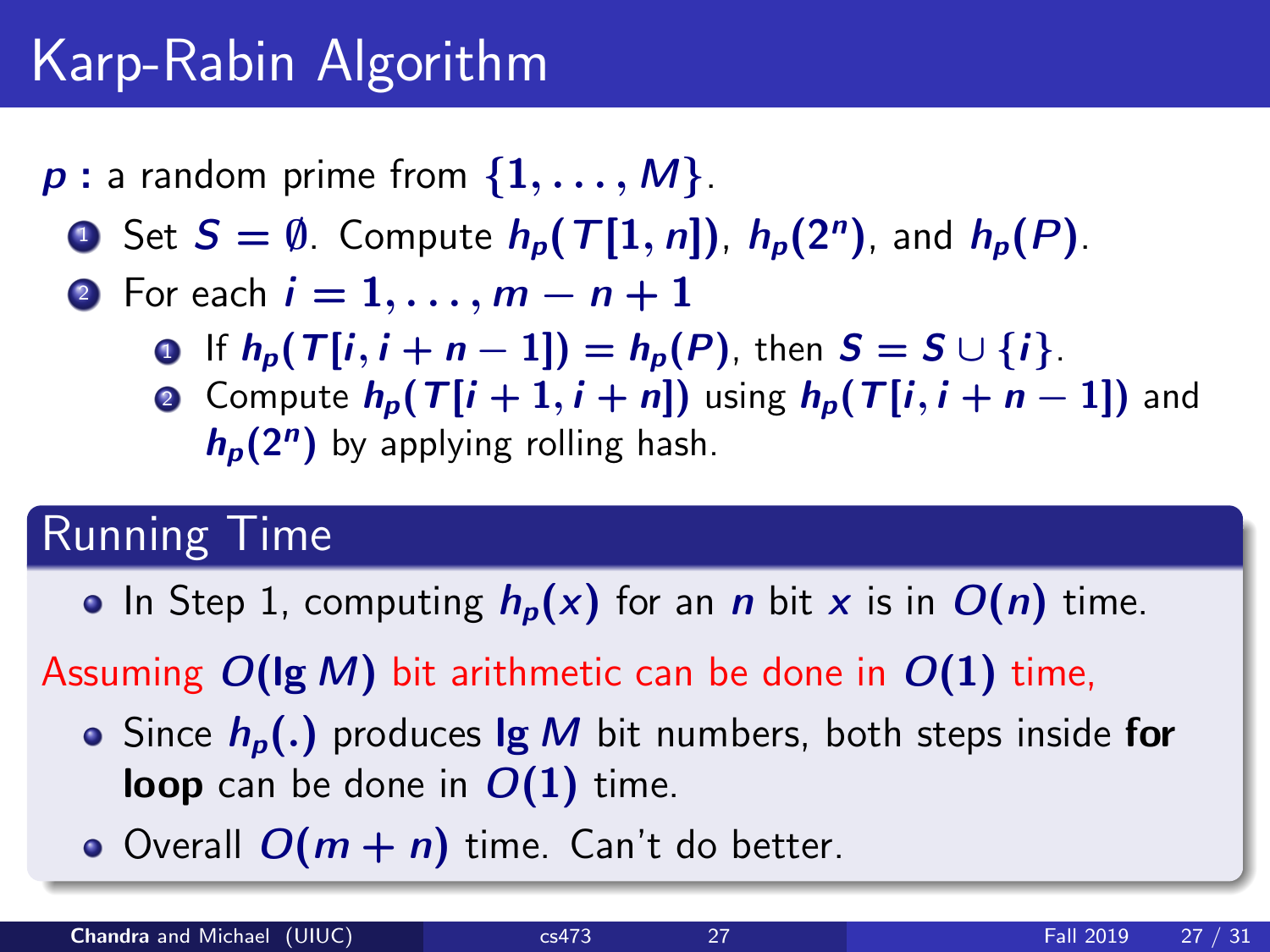• For each 
$$
i = 1, \ldots, m - n + 1
$$

- **0** If  $h_n(T[i, i + n 1]) = h_n(P)$ , then  $S = S \cup \{i\}$ .
- **Q** Compute  $h_n(T[i+1, i+n])$  using  $h_n(T[i, i+n-1])$  and  $h_p(2^n)$ .

#### Lemma

If match at any position *i* then  $i \in S$ . In otherwords if  $T[i, i + n - 1] = P$ , then  $i \in S$ .

All matched positions are in S.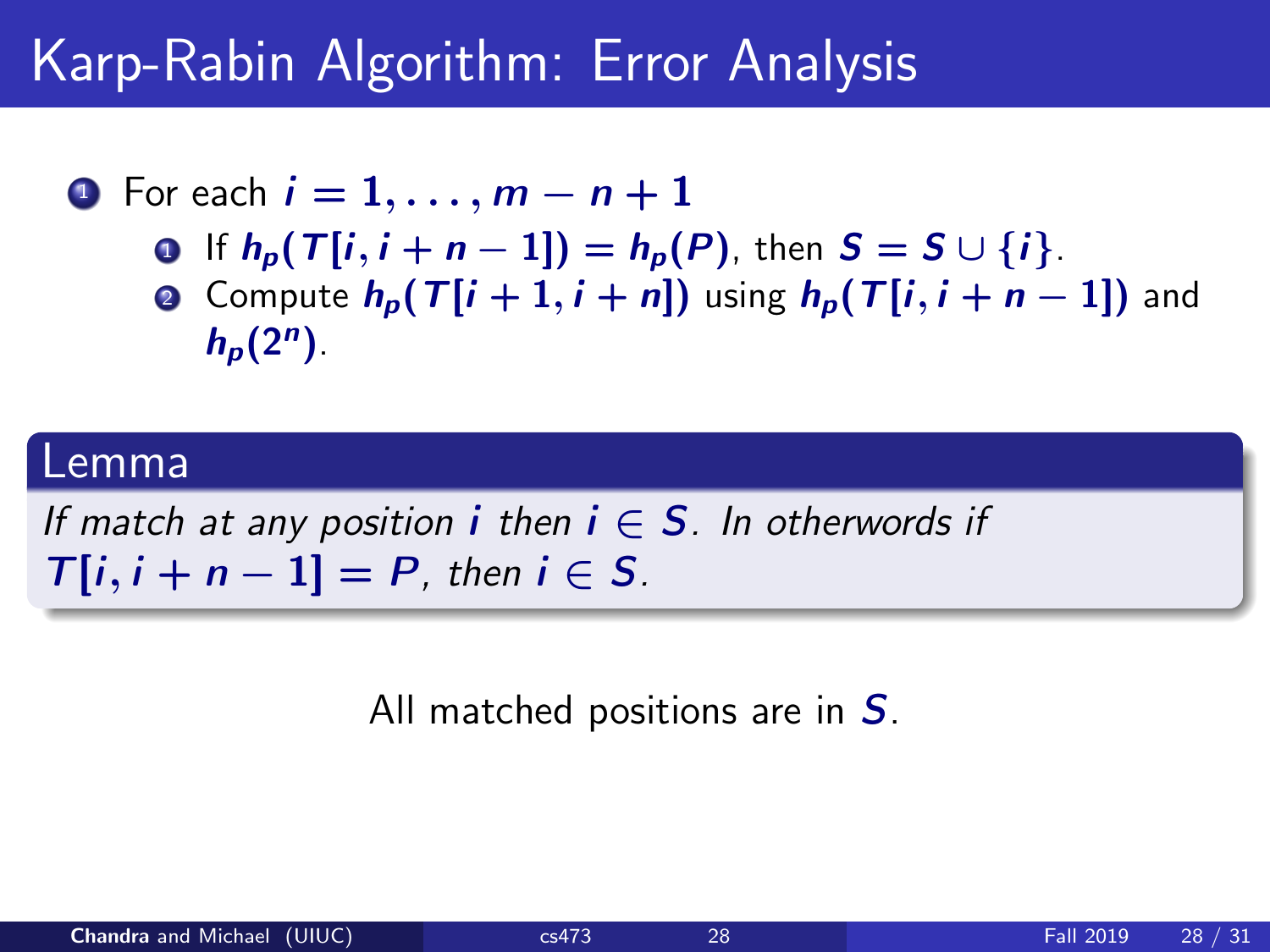• For each 
$$
i = 1, \ldots, m - n + 1
$$

- **0** If  $h_n(T[i, i + n 1]) = h_n(P)$ , then  $S = S \cup \{i\}$ .
- **Q** Compute  $h_n(T[i+1, i+n])$  using  $h_n(T[i, i+n-1])$  and  $h_p(2^n)$ .

#### Lemma

If match at any position *i* then  $i \in S$ . In otherwords if  $T[i, i + n - 1] = P$ , then  $i \in S$ .

All matched positions are in S.

Can it contain unmatched positions?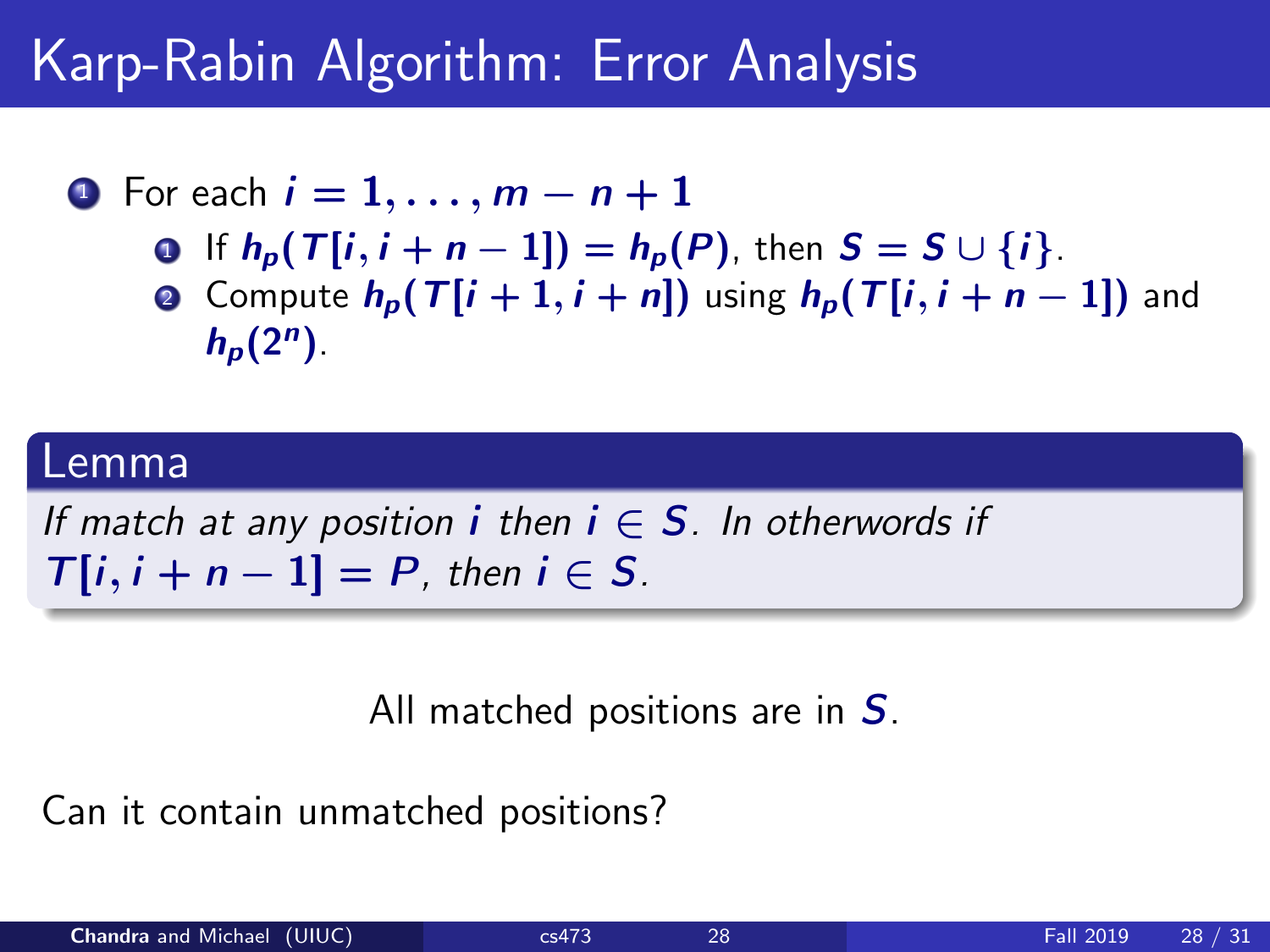• For each 
$$
i = 1, \ldots, m - n + 1
$$

- **0** If  $h_n(T[i, i + n 1]) = h_n(P)$ , then  $S = S \cup \{i\}$ .
- **Q** Compute  $h_n(T[i+1, i+n])$  using  $h_n(T[i, i+n-1])$  and  $h_p(2^n)$ .

#### Lemma

If match at any position *i* then  $i \in S$ . In otherwords if  $T[i, i + n - 1] = P$ , then  $i \in S$ .

All matched positions are in S.

Can it contain unmatched positions? YES!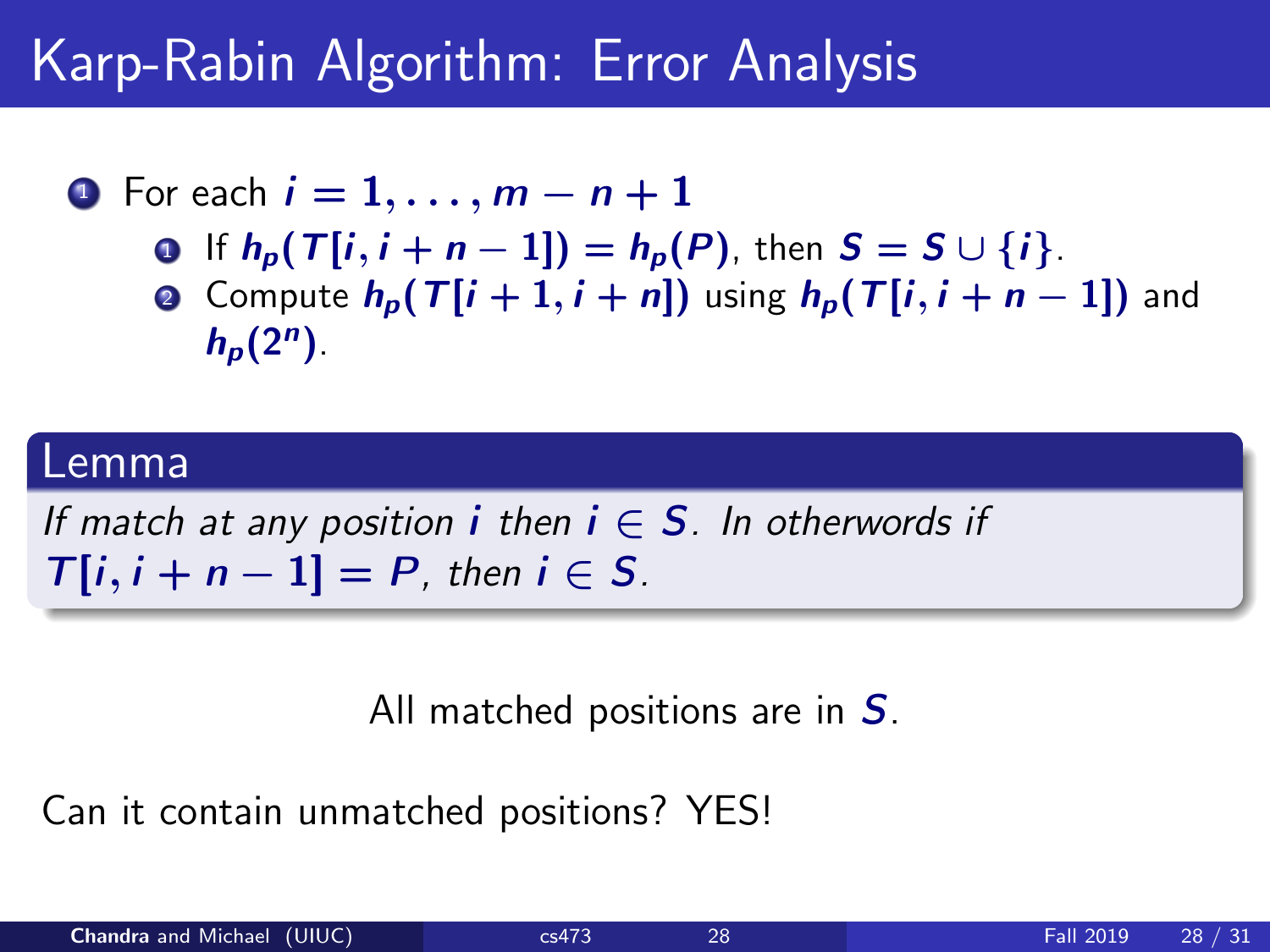• For each 
$$
i = 1, \ldots, m - n + 1
$$

- **0** If  $h_n(T[i, i + n 1]) = h_n(P)$ , then  $S = S \cup \{i\}$ .
- **Q** Compute  $h_n(T[i+1, i+n])$  using  $h_n(T[i, i+n-1])$  and  $h_p(2^n)$ .

#### Lemma

If match at any position *i* then  $i \in S$ . In otherwords if  $T[i, i + n - 1] = P$ , then  $i \in S$ .

All matched positions are in S.

Can it contain unmatched positions? YES! With what probability?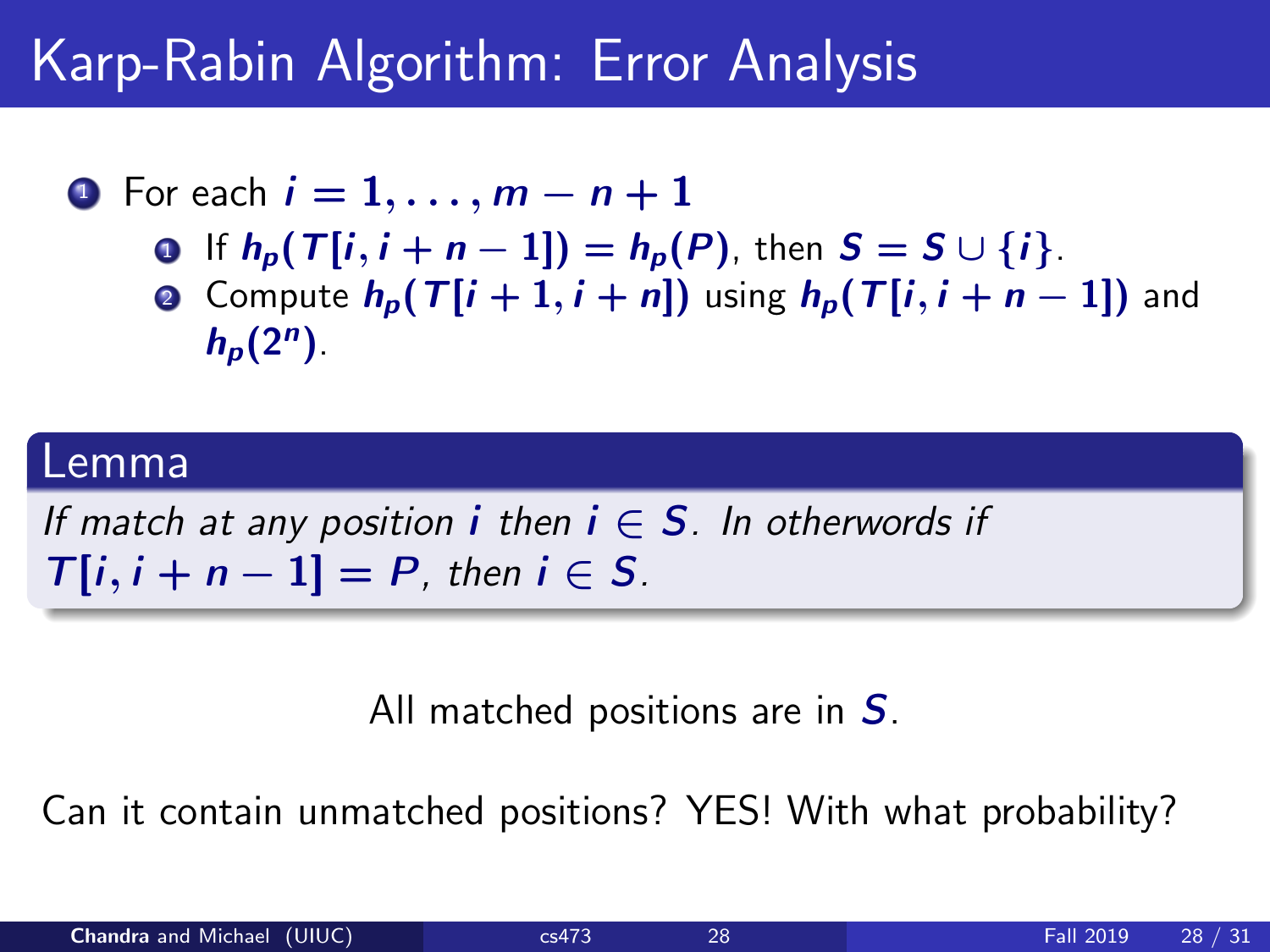Set  $M = \lfloor 2(\text{sn}) \lg \text{sn} \rfloor$ . Given  $x \neq y$ ,  $\Pr[h_n(x) = h_n(y)] \leq 1/s$ .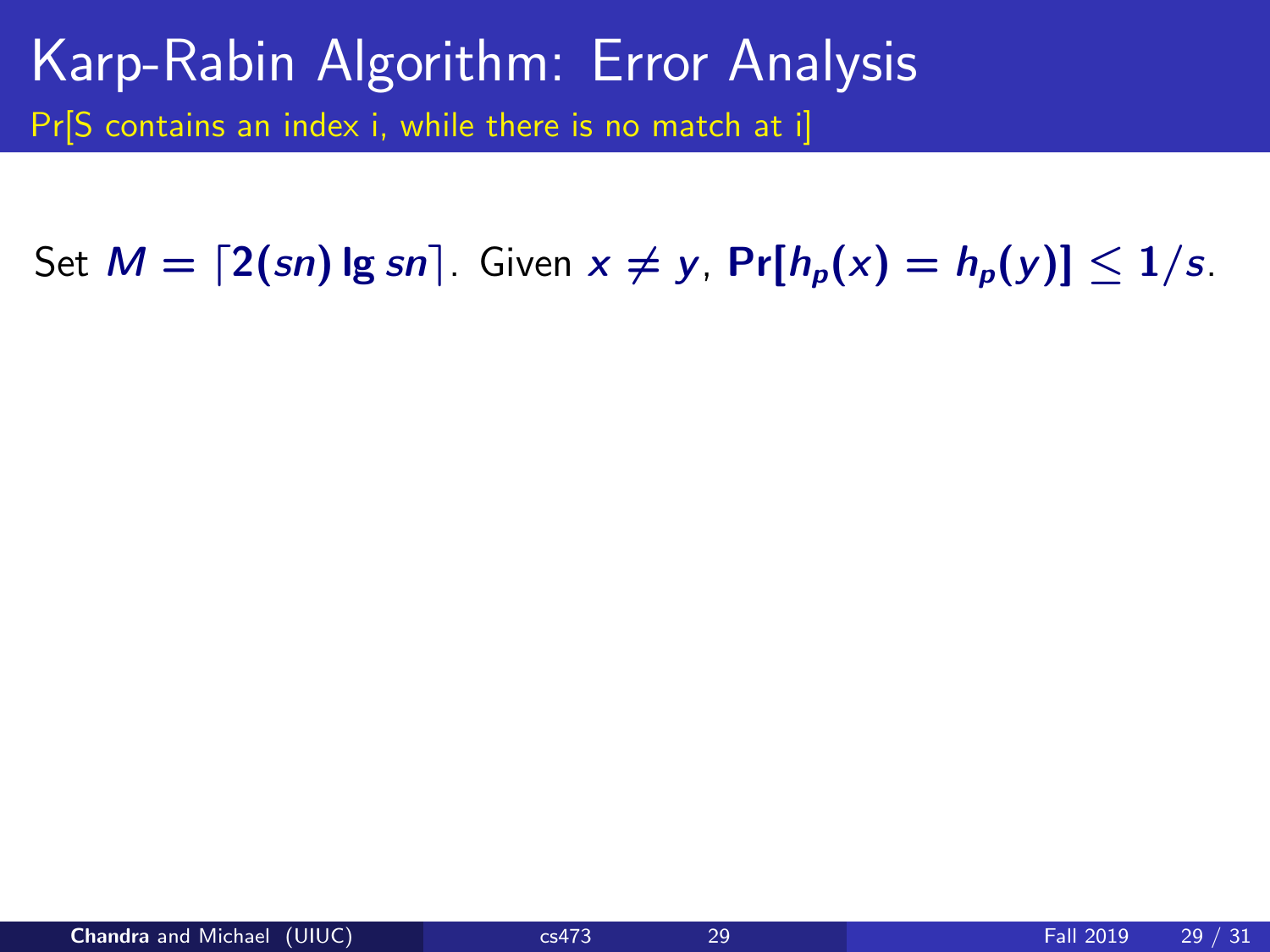Set  $M = \lfloor 2(\text{sn}) \lg \text{sn} \rfloor$ . Given  $x \neq y$ ,  $\Pr[h_n(x) = h_n(y)] \leq 1/s$ .

### False positive: Pr<sup>[S</sup> contains an i, while no match at i]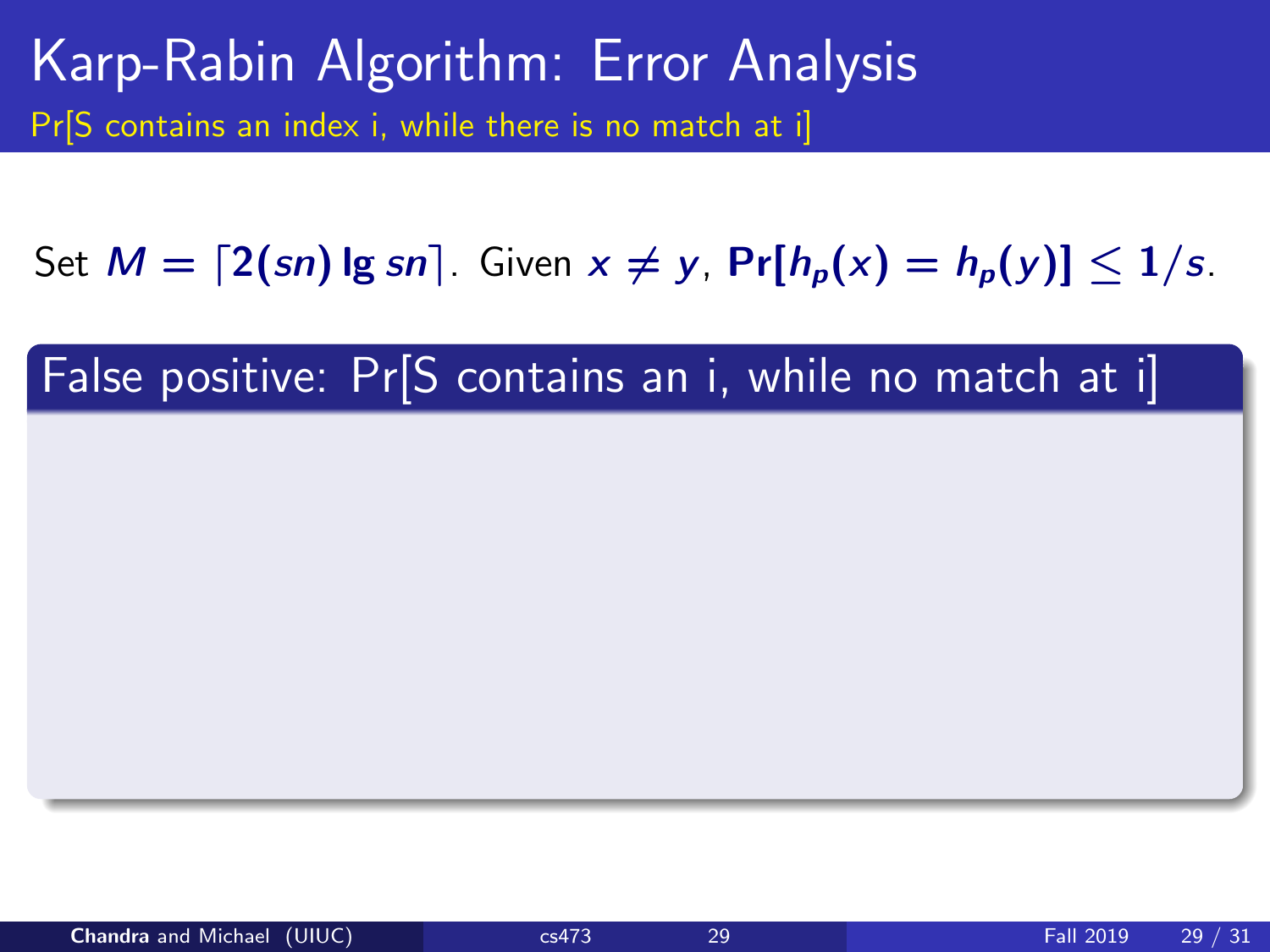Set  $M = \lfloor 2(\text{sn}) \lg \text{sn} \rfloor$ . Given  $x \neq y$ ,  $\Pr[h_n(x) = h_n(y)] \leq 1/s$ .

False positive: Pr[S contains an i, while no match at i] • If  $T[i, i + n - 1] \neq P$ ,  $Pr[i \in S] \leq 1/s$ .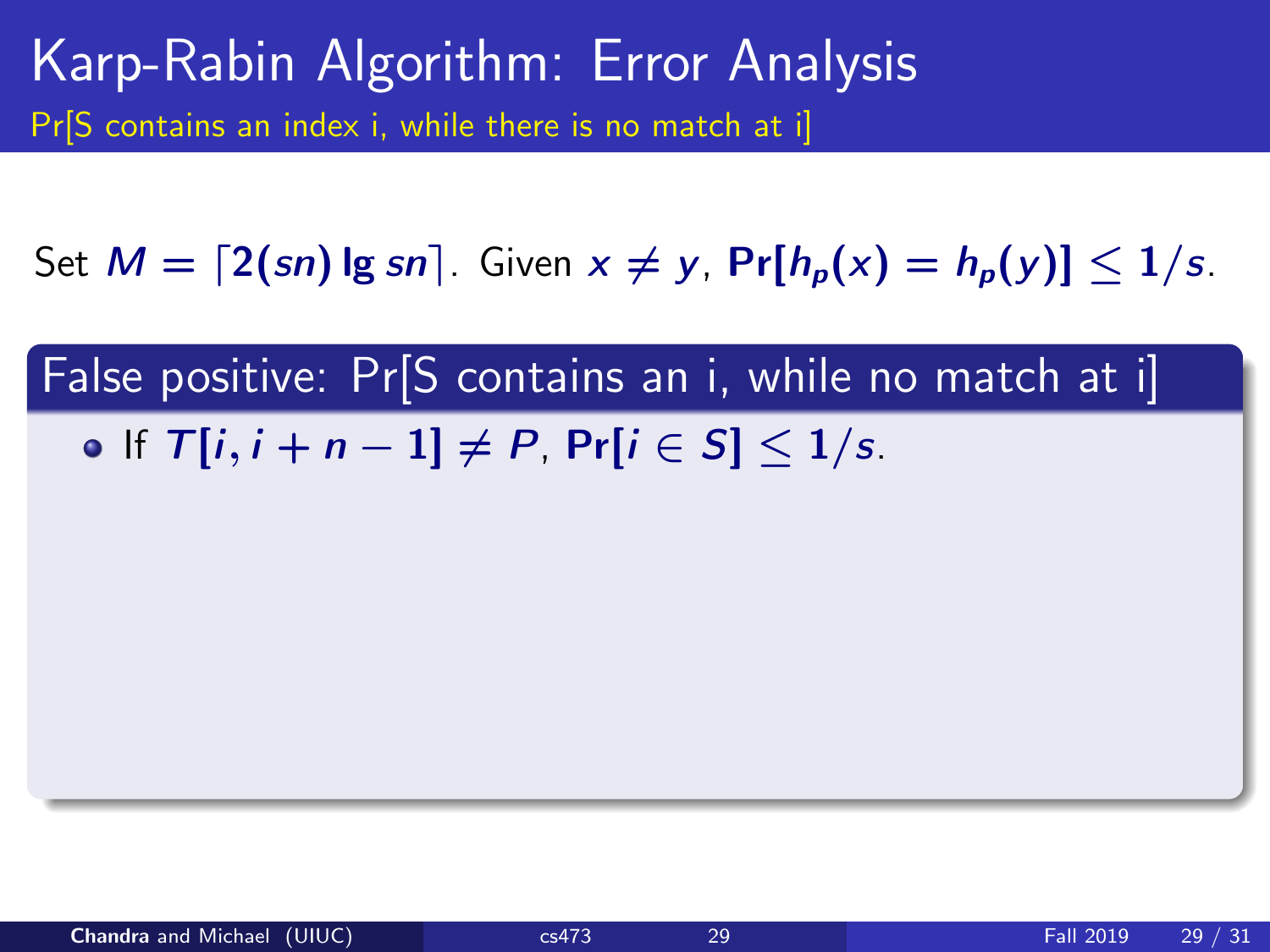Set  $M = \lfloor 2(\text{sn}) \lg \text{sn} \rfloor$ . Given  $x \neq y$ ,  $\Pr[h_n(x) = h_n(y)] \leq 1/s$ .

False positive: Pr[S contains an i, while no match at i] • If  $T[i, i + n - 1]$   $\neq$  P, Pr[ $i \in S$ ]  $\leq 1/s$ .

• Pr[S contains an incorrect index]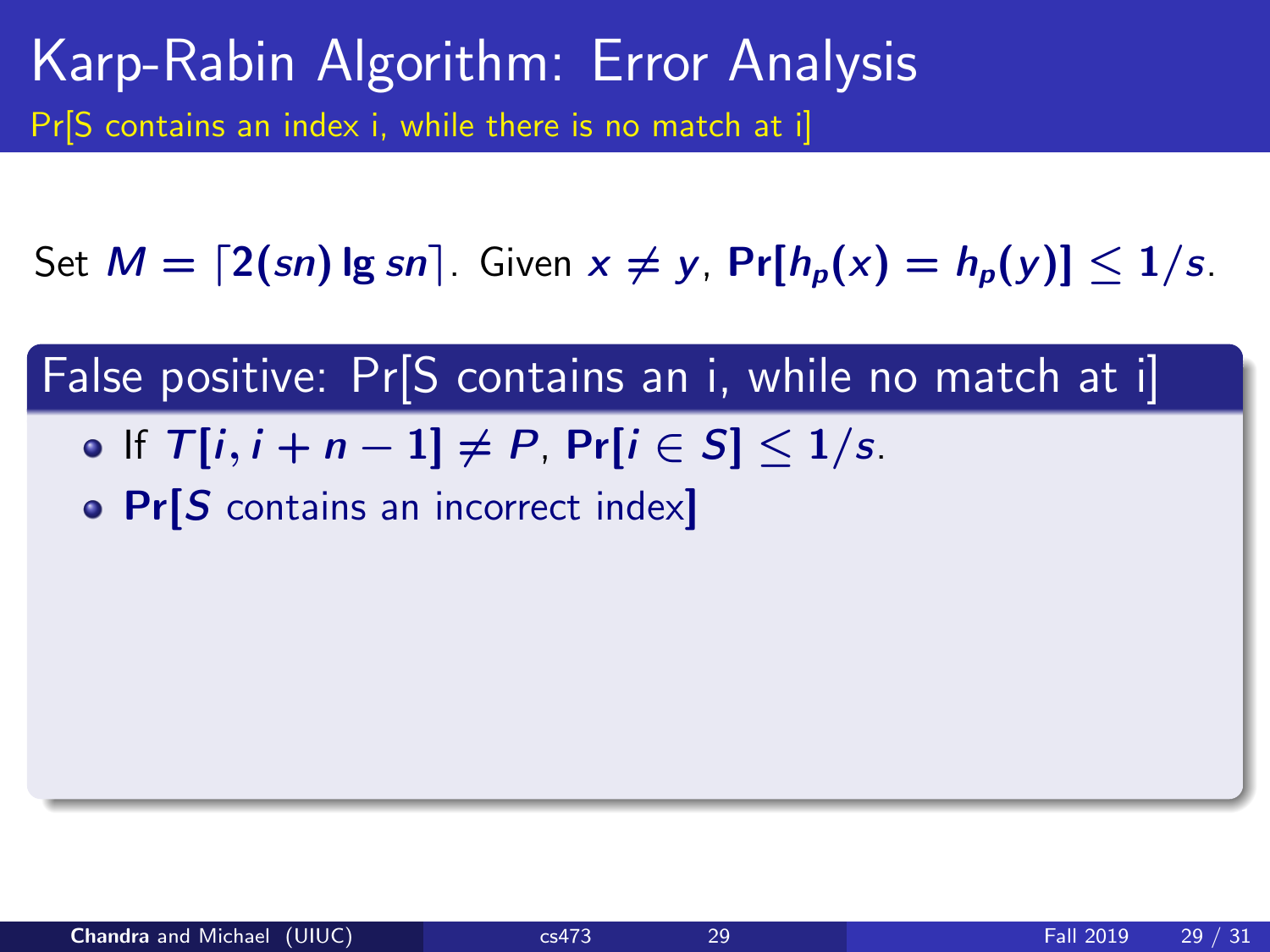Set  $M = \lfloor 2(\text{sn}) \lg \text{sn} \rfloor$ . Given  $x \neq y$ ,  $\Pr[h_n(x) = h_n(y)] \leq 1/s$ .

False positive: Pr[S contains an i, while no match at i]

- If  $T[i, i + n 1] \neq P$ ,  $Pr[i \in S] \leq 1/s$ .
- Pr[S contains an incorrect index]  $\leq m/s$  (Union bound).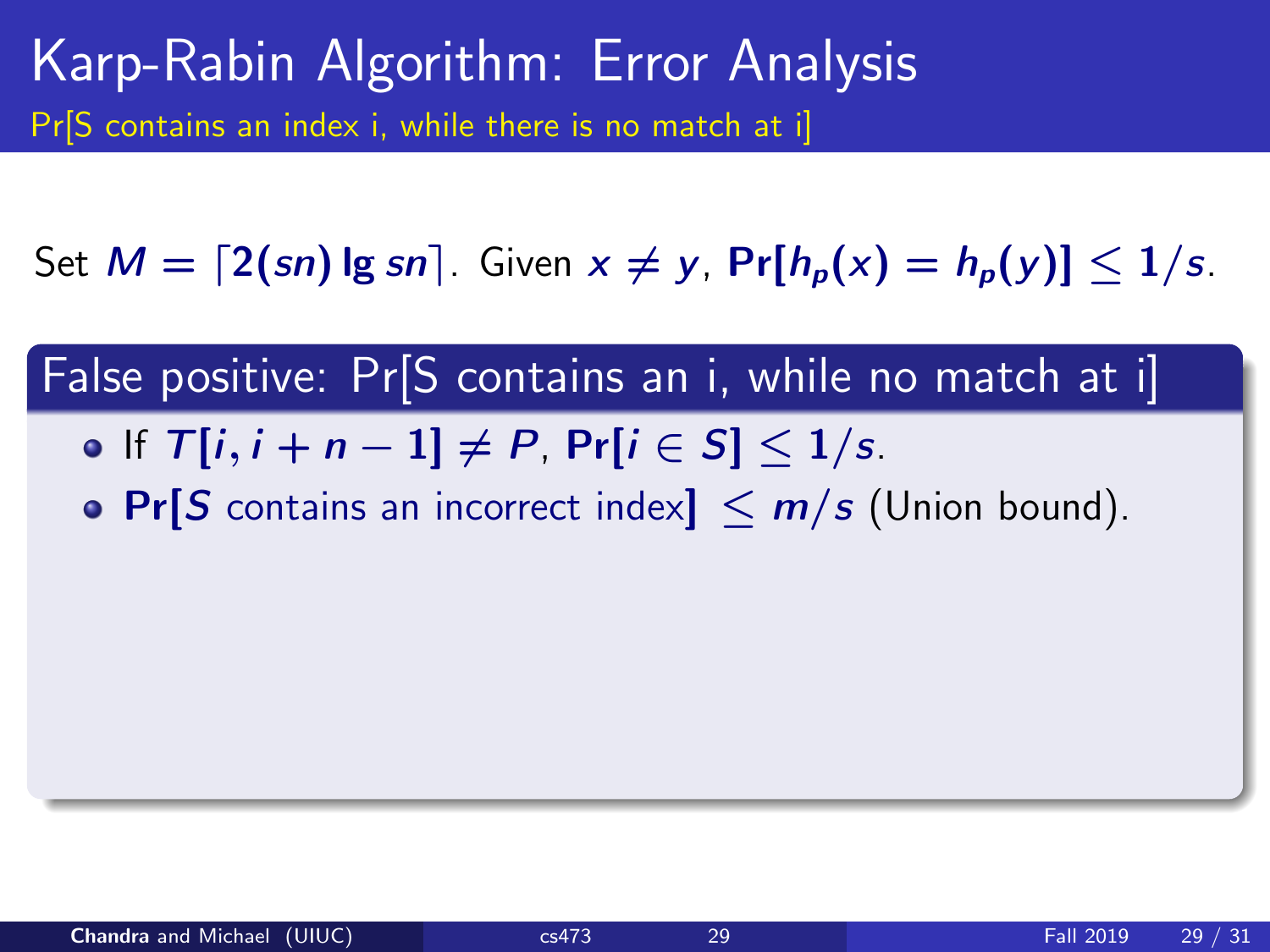Set  $M = \lfloor 2(\text{sn}) \lg \text{sn} \rfloor$ . Given  $x \neq y$ ,  $\Pr[h_n(x) = h_n(y)] \leq 1/s$ .

False positive: Pr[S contains an i, while no match at i]

- If  $T[i, i + n 1] \neq P$ ,  $Pr[i \in S] \leq 1/s$ .
- Pr[S contains an incorrect index]  $\leq m/s$  (Union bound).
- $\bullet$  To ensure S is correct with at least  $0.99$  probability, we need

$$
1-\frac{m}{s}\geq 0.99 \Rightarrow \frac{m}{s}\leq \frac{1}{100} \Rightarrow s\geq 100m
$$

.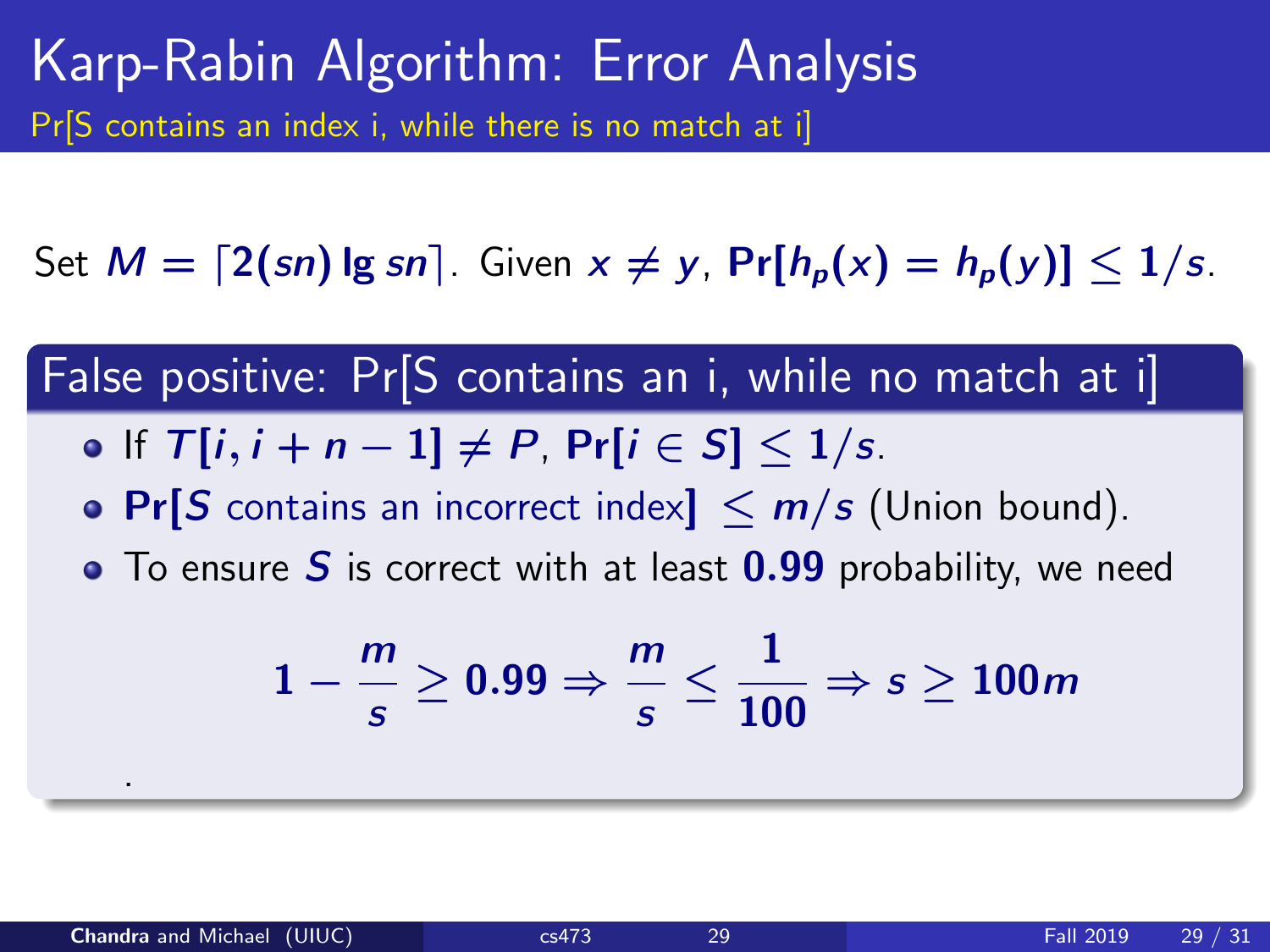#### Running Time

• In Step 1, computing  $h_p(x)$  for an n bit x is in  $O(n)$  time.

Assuming  $O(\lg M)$  bit arithmetic can be done in  $O(1)$  time,

- Since  $h_p(.)$  produces  $\lg M$  bit numbers, both steps inside for **loop** can be done in  $O(1)$  time.
- Overall  $O(m + n)$  time. Can't do better.

 $M = \lfloor 200mn \lg 100mn \rfloor \Rightarrow \lg M = O(\lg m)$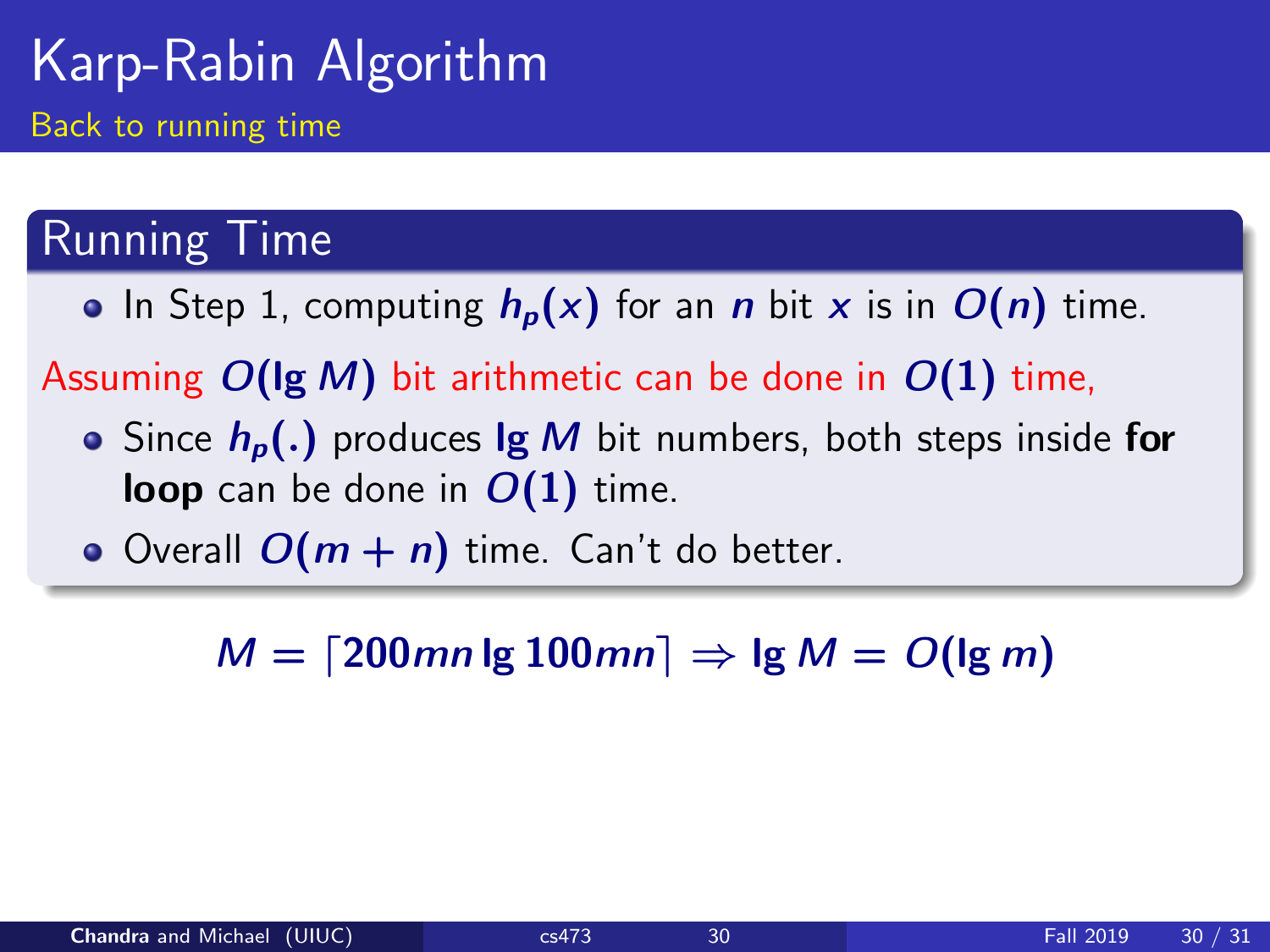#### Running Time

• In Step 1, computing  $h_p(x)$  for an n bit x is in  $O(n)$  time.

Assuming  $O(\lg M)$  bit arithmetic can be done in  $O(1)$  time,

- Since  $h_n(.)$  produces  $\lg M$  bit numbers, both steps inside for **loop** can be done in  $O(1)$  time.
- Overall  $O(m + n)$  time. Can't do better.

 $M = \lceil 200mn \lg 100mn \rceil \Rightarrow \lg M = O(\lg m)$ 

Even if  $\mathcal T$  is entire Wikipedia, with bit length  $m\approx 2^{38}$ ,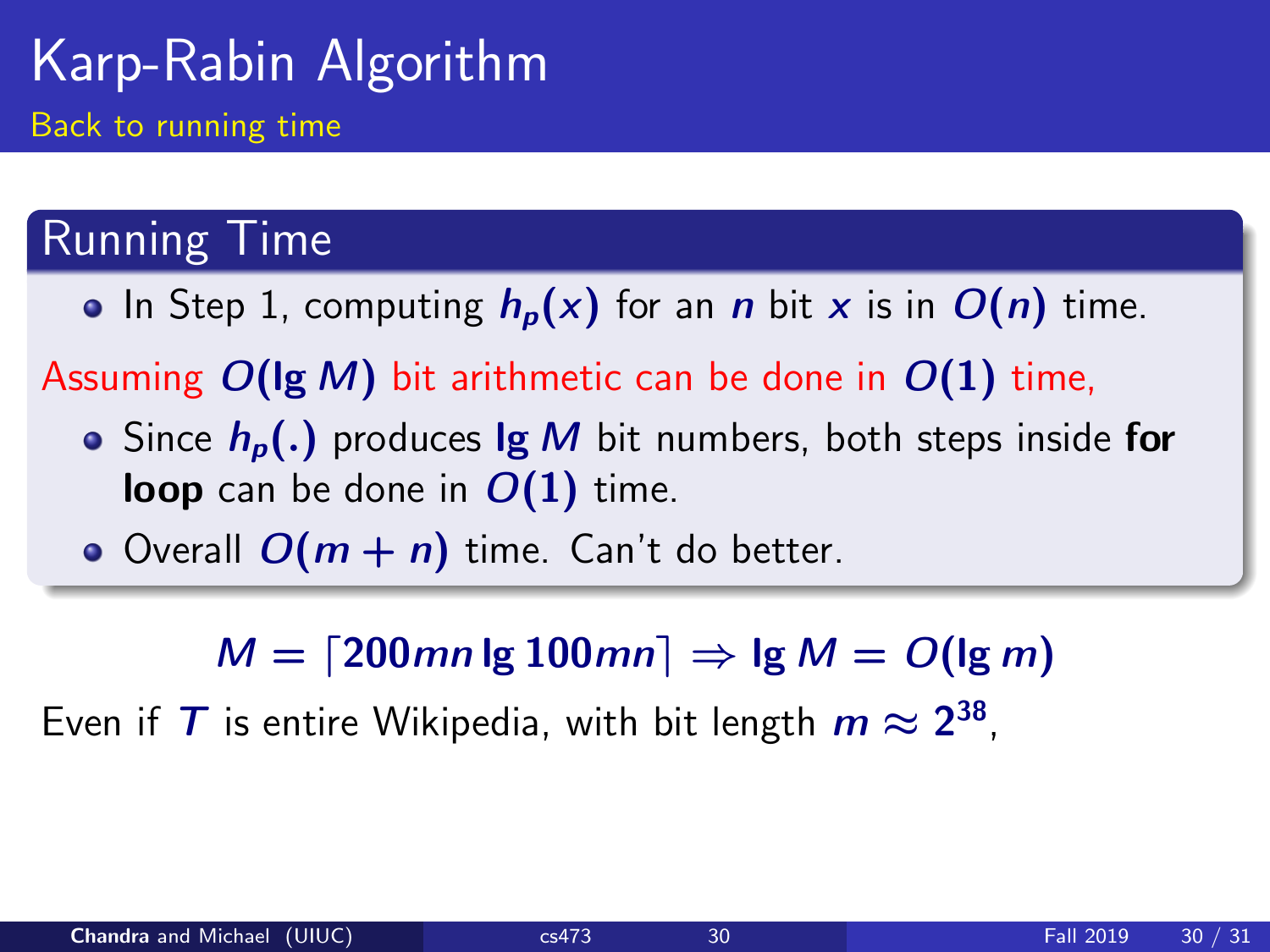#### Running Time

• In Step 1, computing  $h_p(x)$  for an n bit x is in  $O(n)$  time.

Assuming  $O(\lg M)$  bit arithmetic can be done in  $O(1)$  time,

- Since  $h_n(.)$  produces  $\lg M$  bit numbers, both steps inside for **loop** can be done in  $O(1)$  time.
- Overall  $O(m + n)$  time. Can't do better.

 $M = \lceil 200mn \lg 100mn \rceil \Rightarrow \lg M = O(\lg m)$ 

Even if  $\mathcal T$  is entire Wikipedia, with bit length  $m\approx 2^{38}$ ,

 $\lg M \approx 64$  (assuming bit-length of  $n \leq 2^{16}$ )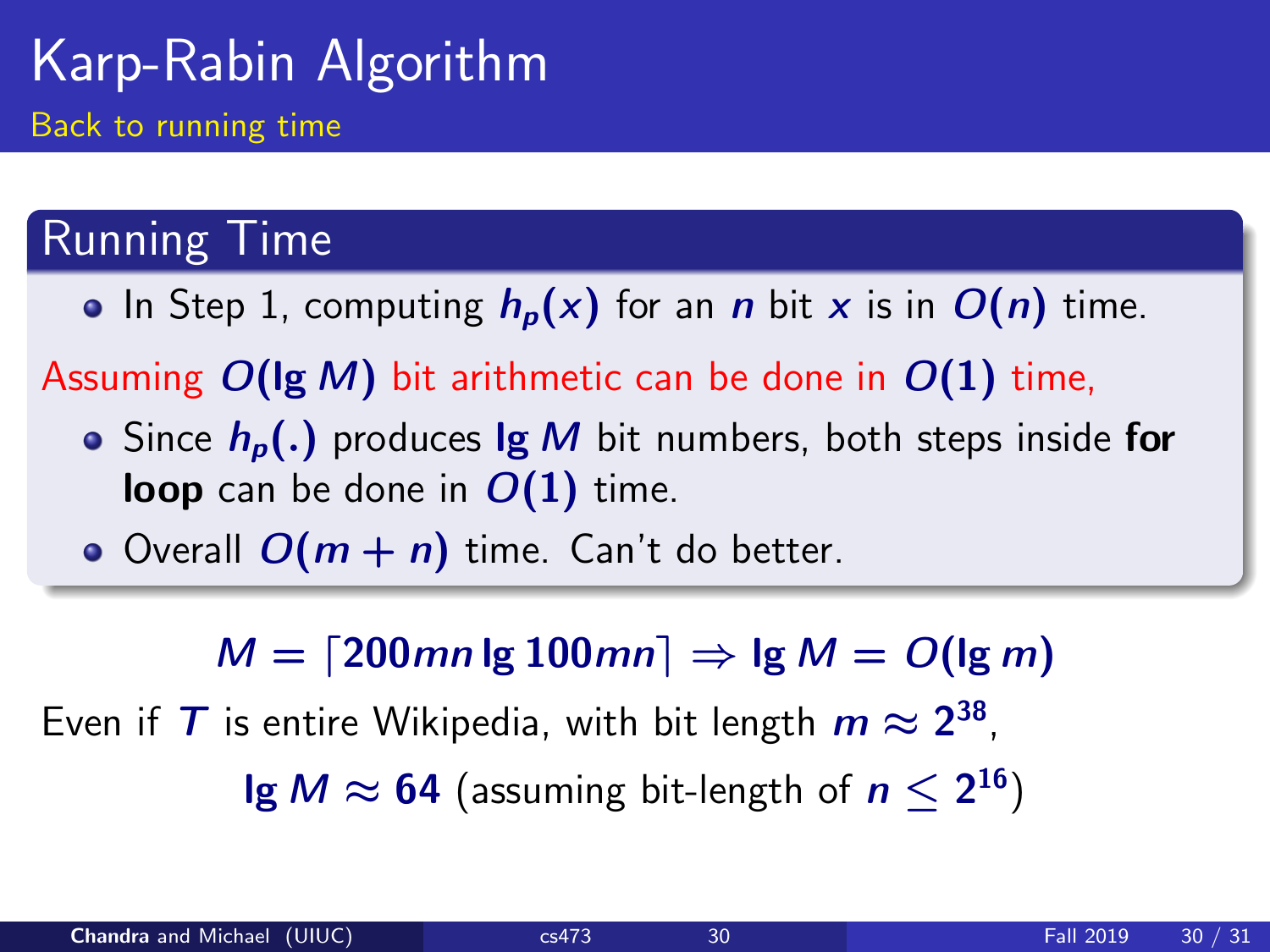#### Running Time

• In Step 1, computing  $h_p(x)$  for an n bit x is in  $O(n)$  time.

Assuming  $O(\lg M)$  bit arithmetic can be done in  $O(1)$  time,

- Since  $h_n(.)$  produces  $\lg M$  bit numbers, both steps inside for **loop** can be done in  $O(1)$  time.
- Overall  $O(m + n)$  time. Can't do better.

 $M = \lceil 200mn \lg 100mn \rceil \Rightarrow \lg M = O(\lg m)$ 

Even if  $\mathcal T$  is entire Wikipedia, with bit length  $m\approx 2^{38}$ ,

 $\lg M \approx 64$  (assuming bit-length of  $n \leq 2^{16}$ )

**64-bit arithmetic is doable on laptops!**